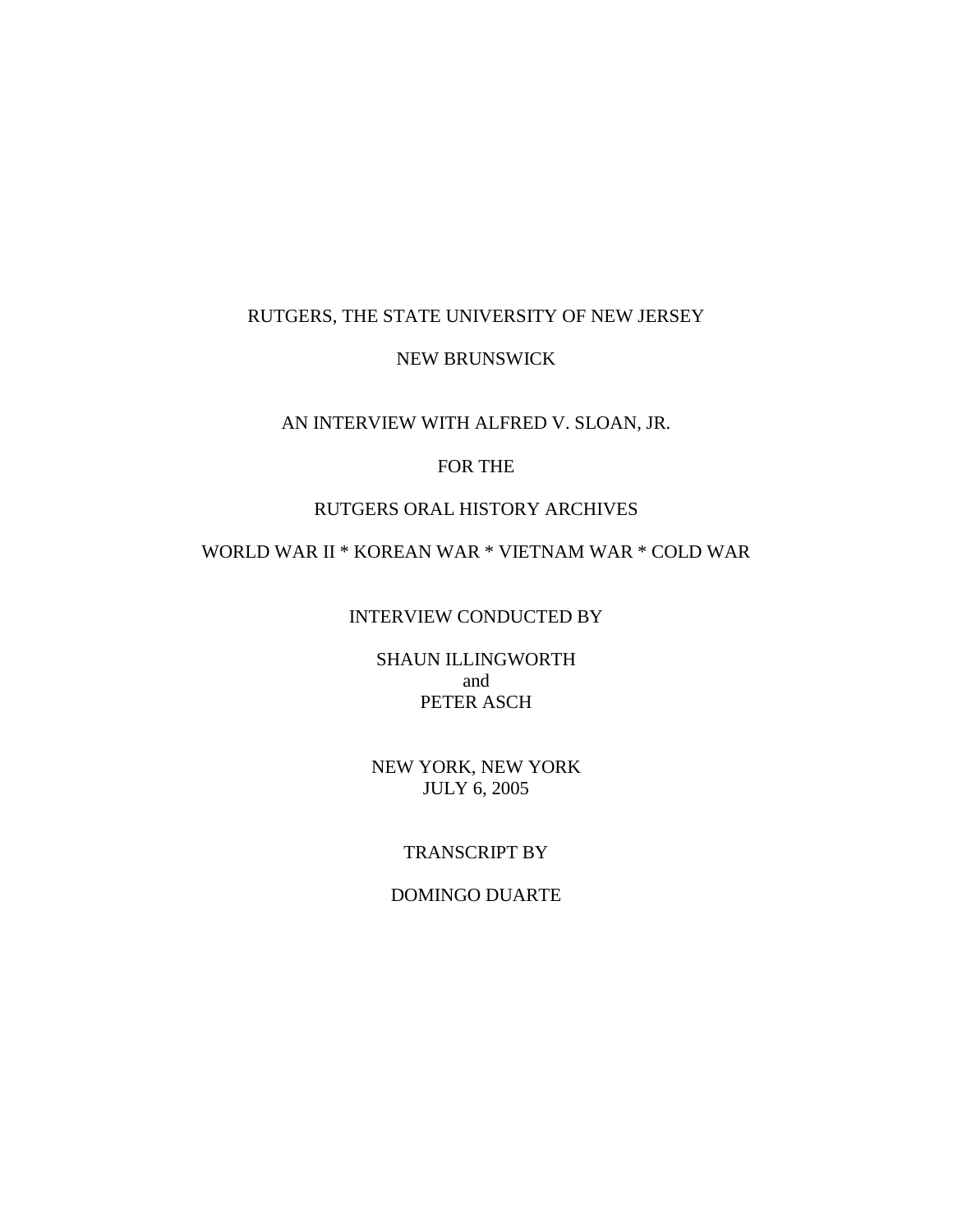Shaun Illingworth: This begins an interview with Dr. Alfred V. Sloan, Jr., on July 6, 2005, in New York City, New York State, with Shaun Illingworth and …

Peter Asch: … Peter Asch.

SI: Dr. Sloan, thank you very much for having us here today.

Alfred Sloan, Jr.: A pleasure to have you with me. …

PA: When and where were you born?

AS: I was born in New York, right here in this very county, Manhattan, New York County or Manhattan. I was born on Christmas Eve, 1921, at Sloane Hospital [for Women], if you must know, [laughter] which was the "lying-in" [obstetrics and gynecology] division, I think, of Columbia-Presbyterian [Medical Center].

SI: Can you tell us a little bit about your father, who was also named Alfred Sloan, his background, what he did for a living?

AS: Yes, right. Dad, … whose name also was Alfred, was born in 1890. He was a physician. He took his bachelor's degree in 1911 from CCNY [City College of New York] and his medical degree in 1916 from Columbia, the College of Physicians and Surgeons. He had just started his internship at Bellevue when World War I, … not broke out, but when the United States entered World War I, in the Spring of 1917. ... He enlisted in the Medical Corps and spent the next, a bit more than two years, in the Army Medical Corps. He was sent over to France in 1918, as a battalion surgeon with the 81st Division. He served with, let me think, Evacuation Hospital Number Nine, if I have it correct, and saw action, of course, because an evacuation hospital is rather close on to where things are happening. [He] came back in 1919, in roughly the middle of the year, and married my mother, whom he knew from before the war, married her in the Autumn of 1919, and [had] a very happy marriage and produced two children. I had a younger brother, who, regretfully, was lost in the Second World War, with the 65th Infantry Division, the 260th Infantry [Regiment]. He was a medical corpsman and was lost just after the crossing of the Rhine, … [on] April 20 or 21, 1945. … That's a long story and a sad one, but Arthur was a first-rate soldier and went down with … not only the Purple Heart but with the Bronze Star. As I say, I was born in the very end of 1921 and was educated here, in New York City, in the public schools. [I] was a graduate of a very first-rate high school, which is still a very selective high school today. It's called Townsend Harris High School, then located in Manhattan, now located on the campus of Queens College in Queens, and a very, very good, tough high school and more or less on the classic side. Everybody had to take Latin and a second language. … I think the rule is the same today, although they've included Greek now, [laughter] if you prefer Greek to Latin. So, it was a fine, and remains a fine, classical high school, and one which has far more applicants than those they're able to admit to [it]. At any rate, I graduated the high school in 1937 and, by great good fortune, was admitted to Rutgers and entered with the Class of 1941, entered in September 1937. … I remember arriving on campus and the first meeting of the freshman class, which would have been what we would now call during registration week. We were on campus about four or five days ahead of anyone else. We were assembled in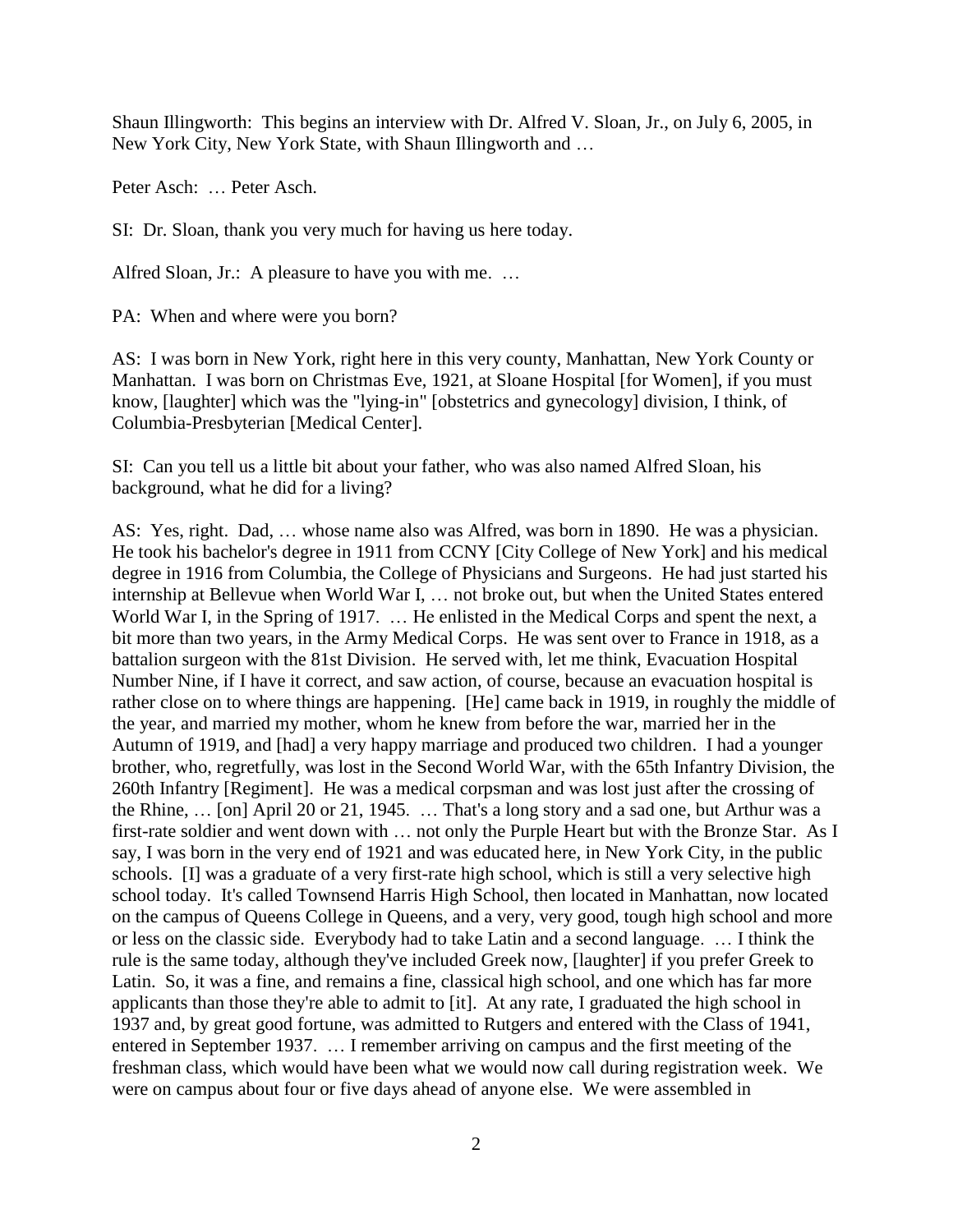Kirkpatrick Chapel. ... There were about four hundred of us, in round numbers. ... A member of the senior class--now, he may have been head of the Cap and Skull or head of Student Council or president of the senior class, I don't recall what now, but he was an important member of the class--addressed us and he said something to this order. He said, "You are going to graduate on the 175th birthday of Rutgers College and there are 174 classes ahead of you. Don't let them down." [laughter] I remember that one. So, I've tried since not to let them down, but [I] had a marvelously happy four years at Rutgers, and I just want to parenthesize for a moment and say this: … originally, when I was about to graduate high school or [was] in my senior year, I had made application to three other schools, none of which were Rutgers. One was Columbia, one was Swarthmore and one was the University of Virginia. … Other than Columbia, how those schools were chosen is not, at this point, terribly important, but my mother was absolutely certain that I would be admitted to Columbia. The reason was this. She says, "Your parents have three Columbia degrees between them." She had one, from Teacher's College, my father had two, a master of arts degree and … his MD degree, doctor of medicine degree, and she says, "They'll never turn down anybody who's a passable student with … three Columbia degrees among his two parents," and they turned me down. [laughter] It was a great blessing in disguise, because I'd have gotten by at Columbia. I'd have made it all right, I suspect, probably near the tail-end of the class. I was not a great student. I was an adequate, but not a great, student and the Columbia crowd's pretty sharp, but, by not going to Columbia, … nor Swarthmore, which also rejected me, by the way--I still haven't heard from the University of Virginia, so, I don't know whether I was admitted or not. [laughter] I'm waiting every day. I look at the mail, but there's nothing from UVA. [It was] a great blessing in disguise, because, when I went to Rutgers College, it was the right school for the right boy at the right time and I was able to run with the pack. … Even though I was young, and I was, unfortunately, terribly young when I went--when I entered, I was a little over fifteen-and-a-half--but it was the right school for me and I had four absolutely great years there. … I've never forgotten it, and I've tried to be a good Rutgers man ever since. While I was there, I joined what was then, and, today, as far as I know, still is, an excellent fraternity, Sigma Alpha Mu. … I took part, for three years, … on the debating team, under Professor Reager and Professor (Potter?), and was with the *Targum* [the Rutgers University newspaper] for three years, picked up the Gold "R" from one or the other. I don't know which. They don't duplicate Gold "Rs," but [I] picked it up for one, because I had served each for three years. [I] played 150-pound football, as a freshman. I wasn't, I'm sure, good enough to have been a varsity man and [I] was a walk-on for the baseball team four years in a row, one year as a freshman, three years with the varsity, and I went 4-0, as they would say. I was a weak-hitting outfielder and nobody needs a weak-hitting outfielder on any baseball team. I'd played a sliver of it at high school. I was not a good player. I played a little bit more in the Army. I became a slightly better player [then], but, again, I'll use as an excuse [that] I was a little bit young and I was hitting my stride about the time I got out of Rutgers and into the service, and so forth. So, that's my excuse, at any rate, but, again, four splendid years, and I was very fortunate in that the four years were, let me say, four kind of normal years, in the sense [that] the country was not at war. World War II broke out ... at the beginning of my junior year, but the United States was not, at that point, involved. We did not go to war until roughly six months after I graduated. So, unlike the classes behind me, '42, '43, '45, and so forth, I had the good fortune of having four more or less normal years at Rutgers College. … As I say, I've never forgotten them and I've tried to be a good Rutgers man since. I was president of the Rutgers Club of New York in the late '40s to the middle '50s. I was head of, … we had a small organization called the Rutgers Quarterback Club,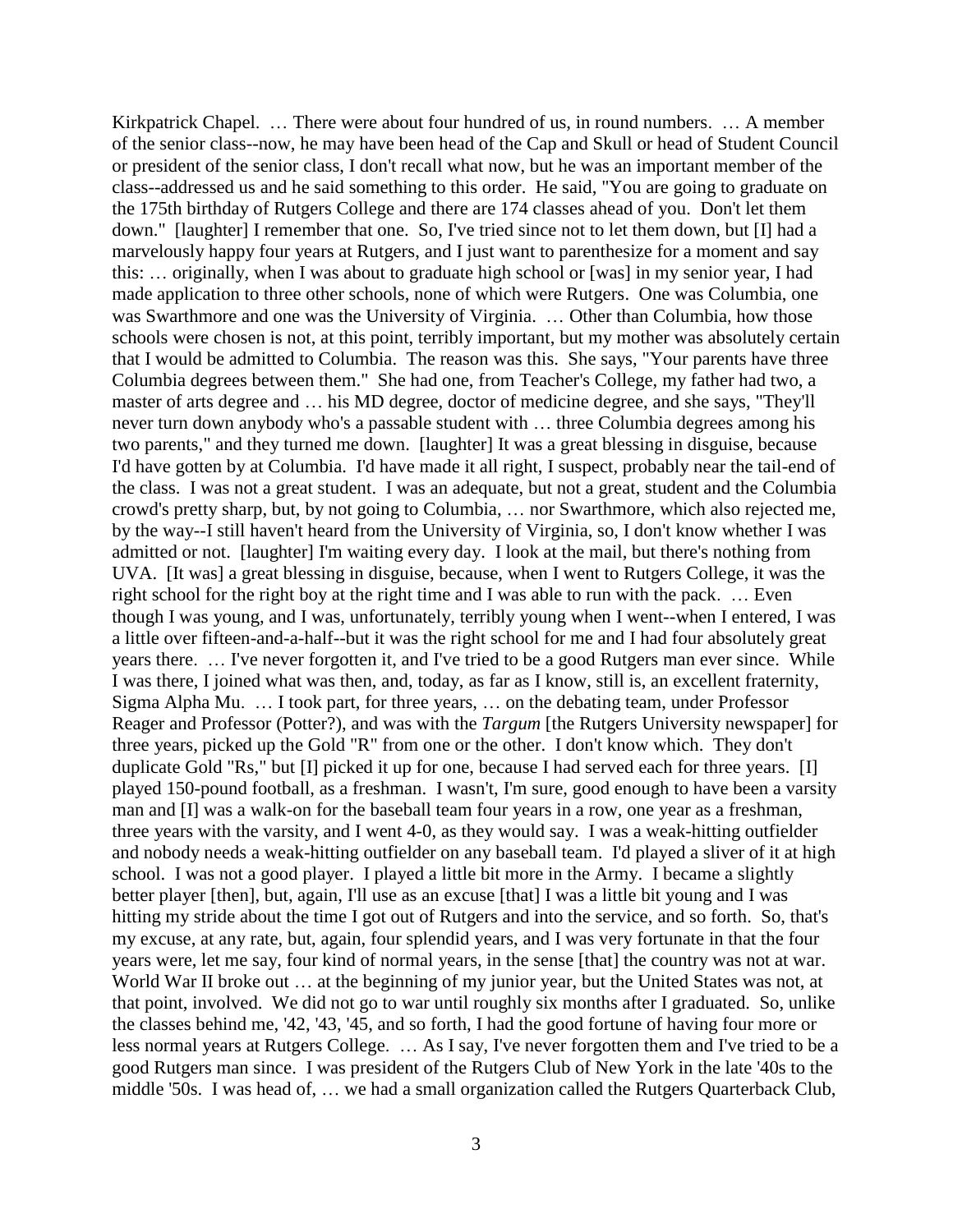which functioned, again, at about that same time, from the late '40s on, with Friday night meetings at the New York AC [Athletic Club]. … Art Matsu, one of the assistant coaches, used to come down and tell us a little bit about the previous week's game, the next day's game, and so forth. ... I was involved in that and had the pleasure, or privilege, of winning the Class of 1931 Cup in 1951, after I'd been out ten years. … I must say that, whereas I haven't done my share, I've done the best I could to send good prospects to Rutgers. … I've never sent a woman to Rutgers, yet, [laughter] but I have sent a number of fellows, one of whom, by the way, … is a distant cousin of mine, Jim Kerewski who was a bandsman at Rutgers, a trumpeter, trombone or something. ... Now a PhD, Jim was Class of, if I recall correctly, the early '60s, '64 or '65, ... thereabouts. So, I try not to miss any reunions. I've been to the last three or four. Unfortunately, my classmates must be waiting for the seventy-fifth or the hundredth to show up again, because we had a good crowd at the sixtieth, but, since then, it's been pretty thin pickings, … but I feel somebody has to carry the 1941 banner down College Avenue. … As long as I can still make it, at 120 [steps] to the minute, [quick time cadence], … I'll do it. [laughter] So, I've enjoyed that a great deal.

SI: I would like to mention that you have a beautiful mural of Queens Campus on your wall, which was painted by Ray Kindell.

AS: Ray Kindell, Professor Kindell.

SI: It depicts Old Queens, Kirkpatrick Chapel and a little bit of Geology Hall.

AS: Yes. You notice [that] he recognized that Geology Hall was not the most beautiful building in the State of New Jersey and, with artistic skill, he kind of painted it out. He fades it out there, toward the left, and you only see a sliver of it. I think what you're looking at is the washrooms or something, but you only see a sliver of it, but the focus, of course, is on Old Queens and Kirkpatrick Chapel, yes.

SI: We want to ask you many more questions about Rutgers, but, first, we would like to back up and ask you some more questions about your life before Rutgers.

AS: Sure.

SI: Could you tell us a little bit about your mother's background?

AS: Yes. Mother was born, also in Manhattan, in 1898, and Mother was the daughter of my maternal grandfather and grandmother. His name was Adolph Neurad and Adolph was a great guy, … great personality, who was a beer distributor for a number of … what, in those pre-Prohibition days, were the major beer brands around New York, owned a saloon on, I guess we'd call it the area around, just to the east of, NYU [New York University], Tenth Street, First Avenue, Second Avenue, that area, where Cooper Union is today. Well, it was then, also, and Mother was a very energetic character and probably more outgoing than my father. I always think of him as a guy with a good bedside manner, but Mother was really *gung ho*, extremely active. She was a graduate of--that is, a high school graduate--of Mount Saint Mary Academy in Newburgh, New York, and it's worth making a point right here. Our family is Jewish and has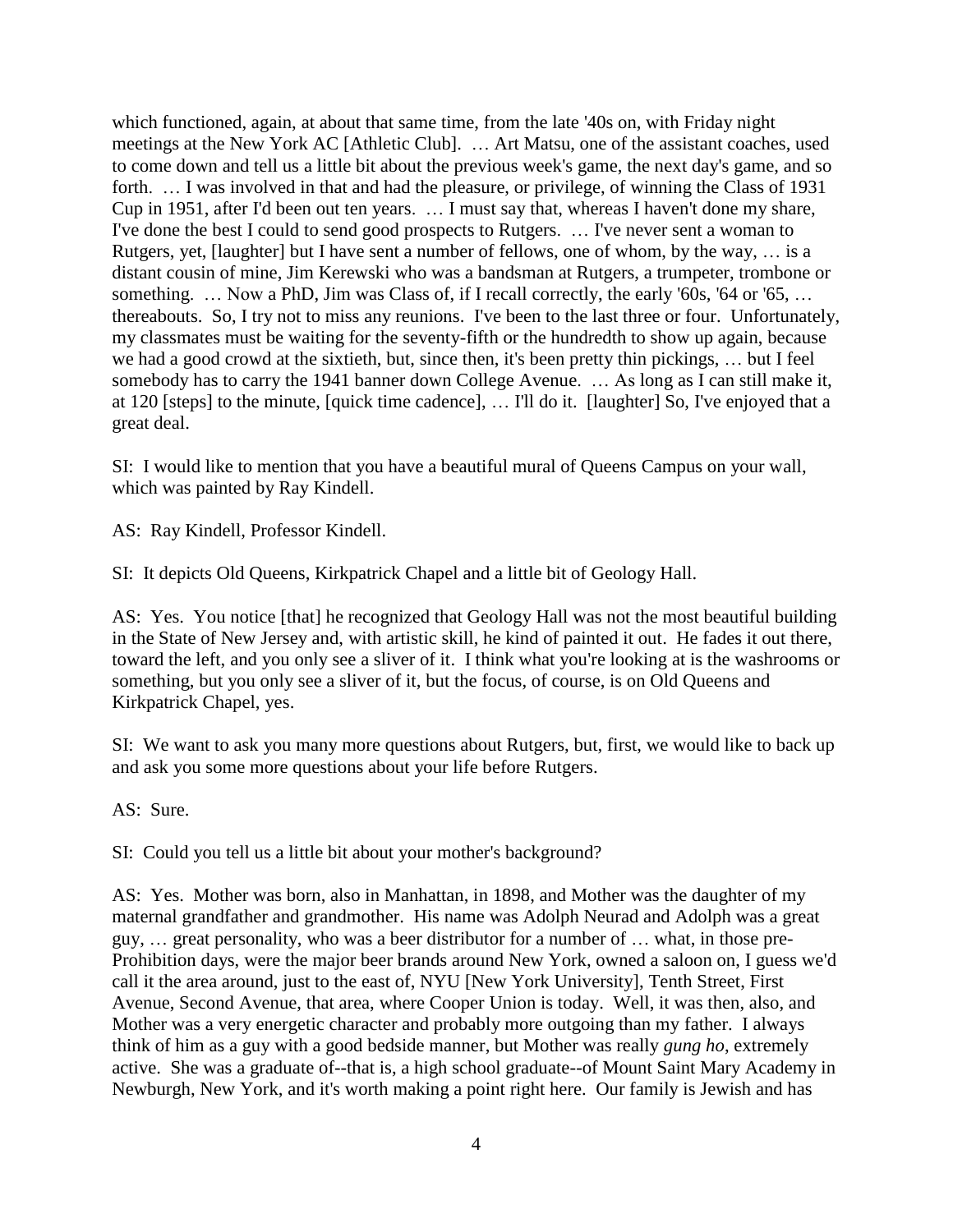always been Jewish, and we've never intermarried or anything else. Indeed, my granddad had a pew in Central Synagogue, here in Manhattan, this fine, old synagogue. He's had a pew there- well, his name was on the benches until a few years ago, when the roof fell in--and had a pew there since the end of the nineteenth century. … Yet, when it came time for Mother to go to high school, for some reason, he wanted Mother to get the best kind of education possible. So, he asked around to some of his friends in the saloon, or customers or friends or a local Congressman, I don't know who it was, or a priest. Somebody suggested this Dominican convent school up in Newburgh, which was really, if you must know, … in those days, more of a finishing school for Catholic girls from Orange County and thereabouts whose parents kind of had pretensions for them. They were middle-class Catholic people who'd done moderately well and they were going to bring up the daughter to marry the right kind of a guy, at the right time, [laughter] and so, Mother went up there and it was interesting--she was immensely popular. Now, she told me once that they had about 160 or 170 students, from what we would call … grade nine to twelve, you know, the high school years, and, of those 170 students, there were 168 Catholics, one Episcopalian and one Jew, you know, … but she had a hell of a good time. … She was a popular girl, a big girl, athletic girl, fun girl, and she ended up as class president and, later, became president of the alumni association of Mount Saint Mary. … Today, it's a college, by the way, just for the record. It became a college some years ago and [there is] no longer a secondary school, ... and then, Mother went on from there to Teacher's College, Columbia. ... Lest you think I'm making a mistake about this, she got her bachelor's degree, bachelor of science, from Teacher's College in what we would call today nutrition. That was the area, cooking, nutrition, and so forth, because, in those days, Teacher's College gave a bachelor's degree. It does not any more. I think it ceased giving bachelor's degrees and went into the graduate degree only [business] in the middle 1920s, but Mother was Class of 1920 and actually graduated, because of the speed-up during World War I, in the Autumn of 1919, but she never accepted 1919 as her class. She said it made her look too old. So, she took 1920, [laughter] which was Mother's original class, and she, in effect, was a housewife. She taught very little, because, when Dad came out of the service and started his medical practice, he needed an office nurse and Mother became his office--you can't use the word nurse in an RN [registered nurse] sense--but, I mean, became his office assistant/secretary. He stuck her in a white uniform, [laughter] let her hold the patient's hand or something. … Mother did a marvelously useful job in Dad's office and [was] obviously unpaid. That was the lot of a woman in the 1910s, the 1920s, and so forth. So, that is Mother's background and [she was a] great person. She lived in this--not in this apartment, but in this apartment house--until 1986 and she died in her eightyninth year. Dad had died much younger. He had had a coronary and died at the age of sixty-six or sixty-seven, but Mom was great, a good-looking woman, a very handsome woman and a great personality. Right in this apartment house, neighbors come up, and elevator men, and so forth, and say, "Oh, I remember your mother," and … so forth, which is rather nice.

SI: It is very interesting that both of them were college-educated, particularly in their generation. That was very rare.

AS: Yes. It's unusual, it's unusual.

SI: Did they ever tell you any stories about their college years?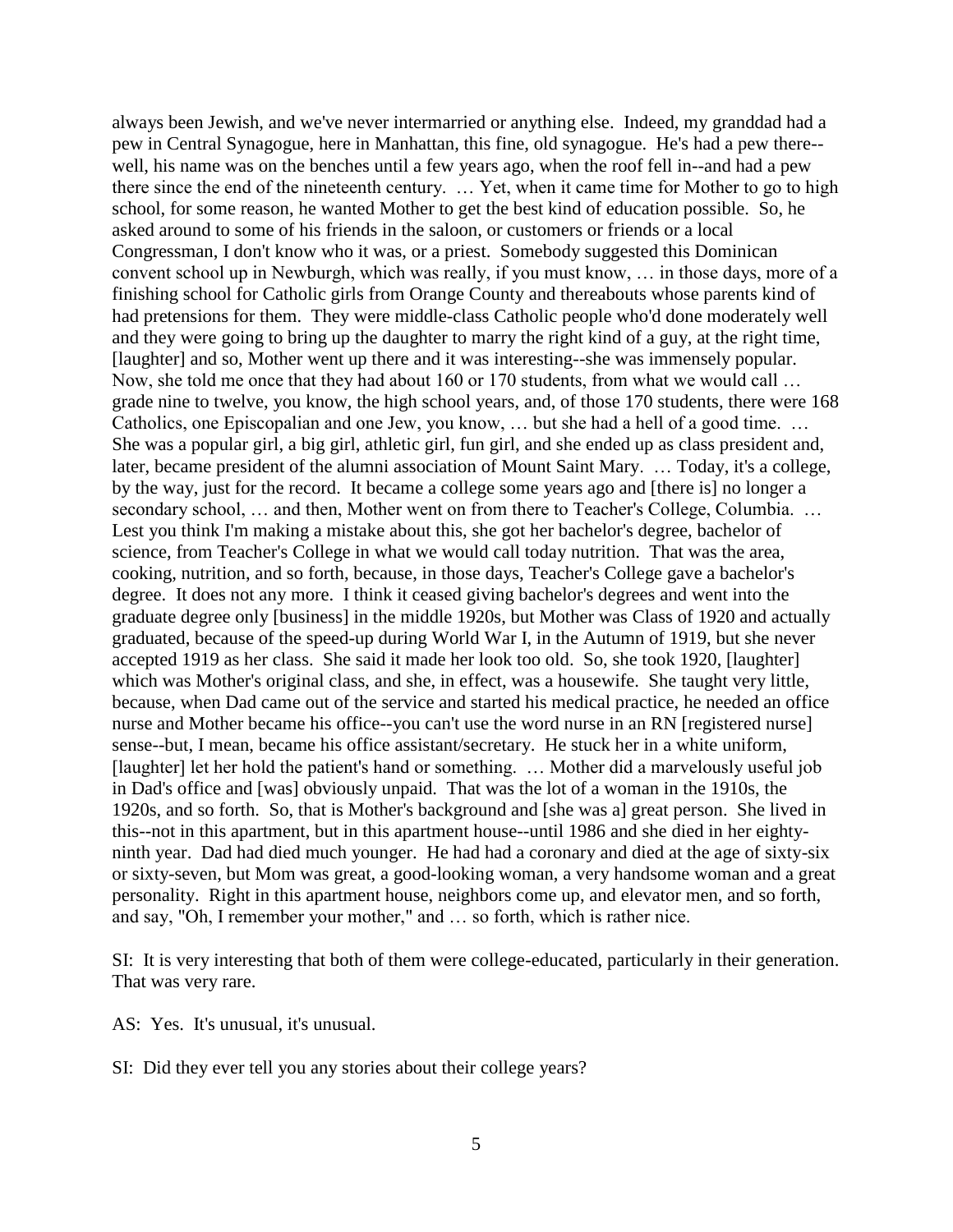AS: A few, yes. Mother, when she was at Teacher's College, was desperate for an "A" in some subject and, in those days, an "A" was a tough grade. I mean, there was no grade inflation in 1917, '18, '19, you know, and so, she signed up for a physical ed. course. … This particular phys. ed. course was swimming and Mother knew how to swim, but kept her mouth shut, [laughter] went through the hocus-pocus and, at the end, did brilliantly, you know, as you might expect, and she pulled her "A" down. She was very pleased with that, and she told me that story, you know, when I was a kid. She said, "There's always a way to get an 'A,' if you work at it a little bit." … Dad's great recollection of college--well, not great recollection, I shouldn't say that, because he was a loyal CCNY and Columbia man all the way--but one of the stories he told me stuck with me. He said, when he was an undergraduate, one of the big features was intercollegiate debating and different colleges would, obviously, visit New York and would debate against CCNY, and he said the debates were almost a social event. They were held frequently on a Saturday night and he said, "You might not believe this," he says, "but the debaters themselves were in white tie and tails," and he mentioned that many of the audience, at least those that could afford it, came in what we would call today black tie, dinner jackets, tie. This is to a college debate, I mean, and on a Saturday night, and you'd bring a girl and it … became a social event, the way, say, a basketball game might be today. … So, he mentioned that and he was, of course, very active in his class. I went up to City College about seven or eight years ago and pulled out his yearbook, to see if I could find out any more about him that I didn't know, and I found out [that] he was the class representative to the athletic association. I never knew he had interests in that direction, but, apparently, he did, and chemistry society, obviously. … He must have been a good student, because he was scholarship-ed into medical school, into Columbia, where he got his degree. … He met a doctor that I'll tell you about when we get into some of the military stories, that this doctor, Joseph Haas, who was a contemporary of his, ... comes along much later in the story, and I'll tell it to you at the appropriate time.

#### SI: Did he ever tell you anything about his service overseas in World War I?

AS: A little bit, not a great deal. I know that, at the end of the war, he was stationed in Burgundy, France, in or near the City of Dijon, Dijon, Burgundy. … He talked a little bit about life in Burgundy over the Winter of 1918-1919, which was a difficult winter, by the way, because that was the [time of the] flu epidemic, around the world, included not just France or … what had been the battlefront, but all over the world, and so, the doctors were kept busy. He did one remarkable thing, though--not remarkable, but, I mean, unusual thing. He got a leave in April of 1919, about two months before he sailed for home. He got himself a nine or ten-day leave and, instead of running up to Paris, like most soldiers did at the time, he caught the [English] Channel boat and did a quick trip of the British Isles, and I say the British Isles-- England and Scotland, essentially. … He got himself an interview with a well-known medical man in Britain, Sir William Osler, who was then at the top of his form. In fact, it was a few years before he died, and he had the privilege of meeting Sir William Osler and talking, presumably, medicine for thirty minutes or so, and then, continued his trip up to Oxford and Stratford-[Upon-Avon], the usual trip that a person would take [their] first time in the British Isles, and it was interesting. He got all the way up to both Glasgow and Edinburgh and wrote a beautiful letter to his parents, of which I now have a copy just sitting a few yards away, from Glasgow itself, just before he returned to France, … expressing what he had seen in England and Scotland and his interviews and the people, and so forth. It's a very good piece of personal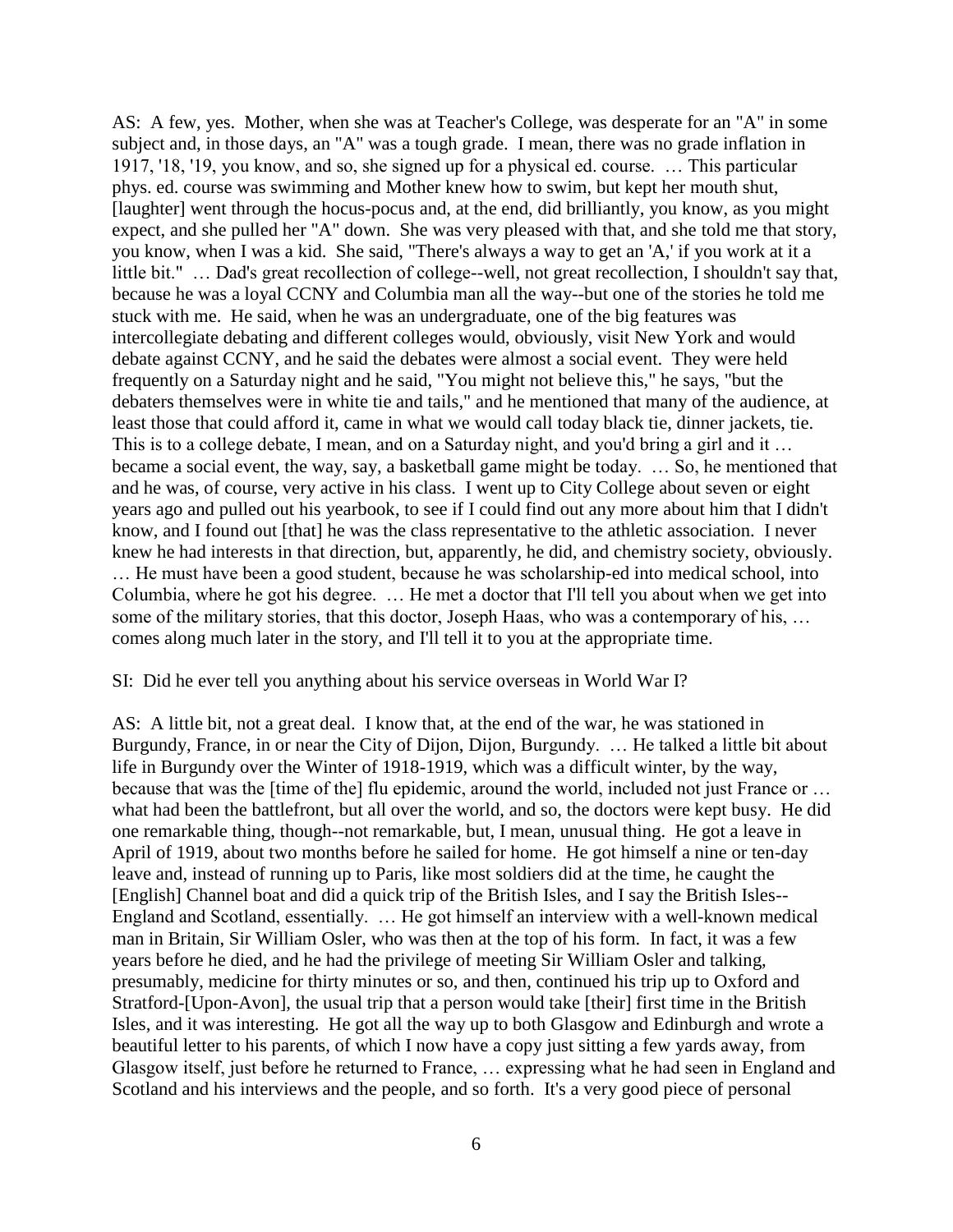literature. I'd be pleased to show it to you a little bit later, an interesting thing, and what is compelling about this was, he never got back to England ever again, to his dying day. He never returned to Europe, as it were. He came back to the United States, [had a] medical practice for forty-odd years. When he passed away, he had never gone back, but he took … that one famous trip, ten, eight, ten or eleven, twelve days, whatever it was, and spent his furlough in the British Isles, which was a nice thing.

SI: You were able to compare notes later on.

AS: Sure. [laughter]

SI: Can you tell us about the section of the city where you grew up?

AS: Yes. I was born in my parents' [home]; … well, I was born in a hospital, of course, but, I mean, I came [home to], as a kid, I lived in my parents' brownstone in the South-Central Bronx. Now, if you're familiar with the Bronx, it would be a section that was called West Farms. I don't know where the word West Farms came from, whether it was the western side of what had been farmland or whether it was [for] a guy named West who owned farms. I never traced how [it was named]. It's still called, I think, the West Farms Section of the Bronx. For the purists, it's where West Farms Road and Hoe Avenue come to--what is it?

# SI: A "V?"

AS: Form a "V," as it were, and the house is right at that point. It was a house originally owned by my grandfather. … When my dad came back from the service and married my mother, my granddad, Mr. Neurad, the one I was referring to, my maternal grandfather, gave the house to his two children. What happened was, my father's office was on the ground floor. Our family, Dad and Mother and Arthur and I, lived on the second floor and Mother's brother and his wife, who had also just married, the brother having just come out of the Navy, Milton Neurad, Milton and Elsie Neurad, lived on the third floor with their children. So, four kids were brought up together. The three of us, other than my brother, I'm happy to say, [are all still] alive today, and we see one another a great deal. … The four kids were brought up together, as if we were sisters and brothers, because here we were, with the medical practice on the ground floor, the Sloan crowd on the second floor and the Neurad crowd on the third floor, but it was like we were all tumbled in there together. … So, it was like having a brother and two sisters, and all pretty much the same ages. … I'm the oldest and my cousin, (Roslyn?), the youngest, is a woman about four to five years younger than I am. So, you know, … we were all about the same ages at the time, very interesting.

# SI: Was West Farms more suburban then?

AS: Not quite suburban--more than it is today, of course. It was very much a middle-class district. I don't know what to compare it to today--maybe if I said Eastern Queens or so on, Forest Hills. It was the usual mixture of Irish and Jews and some Italian people, not as many, though, as Jews and Irish, … and a handful of what we called German families, people of German and/or perhaps Austrian descent, I don't know, but, primarily, Jewish-Irish. … Dad's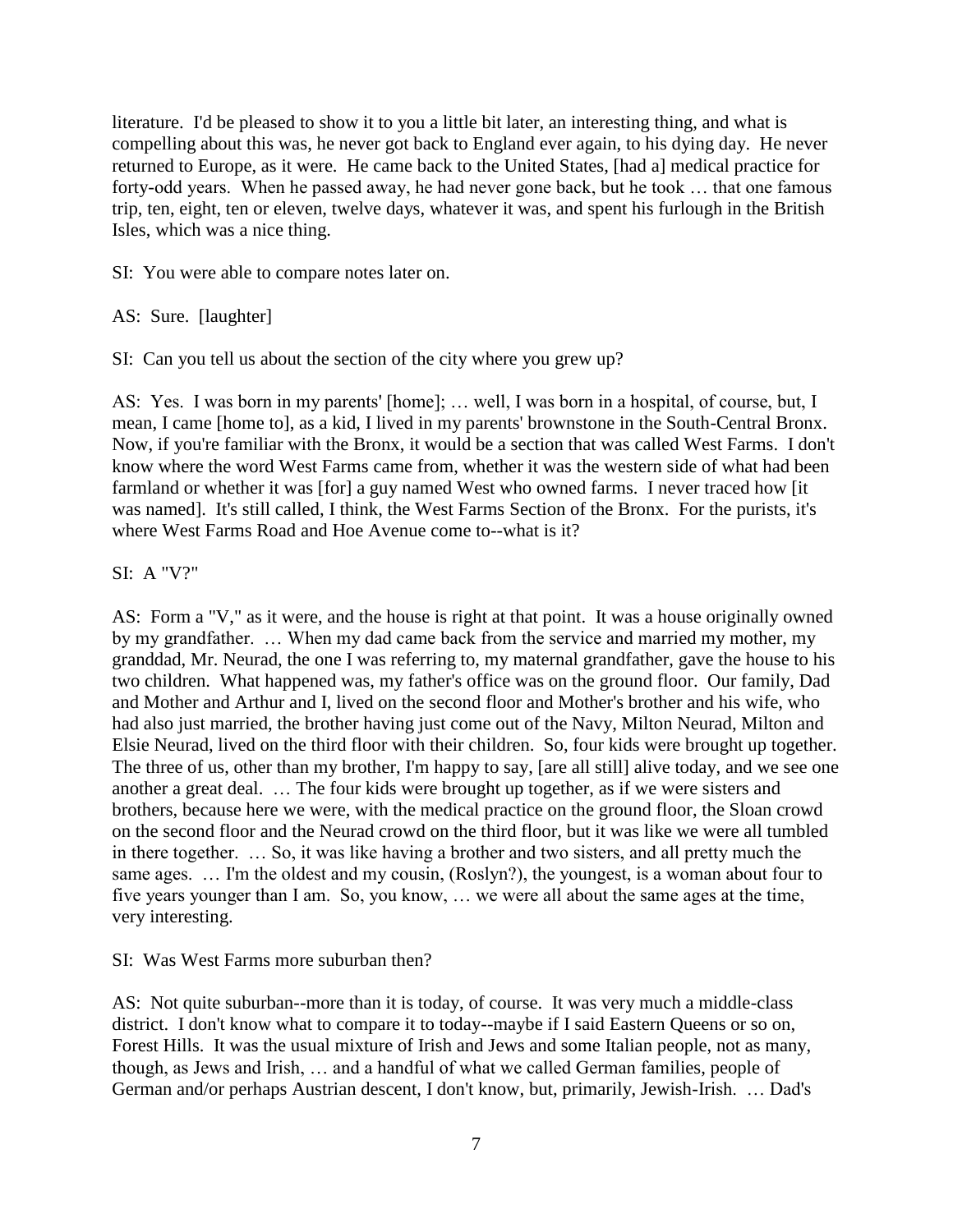clientele--that is, his patients--was a great mixture of the two. Most of his patients, at that time, were in the Bronx. One or two had moved north to Westchester County, but into communities like Mount Vernon and Yonkers, and he had some in Manhattan, because he was a Manhattan boy by birth. … As far as I know, Dad never had patients in Brooklyn, Queens or Staten Island. … We lived there until I was approximately not quite ten years old, eight or nine years old. Then, we moved to the Grand Concourse in the Bronx, where we lived from 1930--either '29 or '30, I have lost track of that one--until 1933, at which time we moved downtown. Downtown meant back to Manhattan, where Dad was born, where Mother was born. We moved to Manhattan in 1933, when I was roughly not quite twelve years old, and we moved to West 96th Street, if you're familiar with the West Side of Manhattan. We were between Central Park West and Columbus Avenue, roughly halfway. Dad had his office in the ground floor of an apartment building and … we lived on the twelfth floor of the apartment building and there it is, and that was my home when I went to Rutgers. I lived … on West 96th Street, 7 West 96th Street. … A very amusing thing happened, years and years and years later; the Registrar at Rutgers, you may have heard of Luther Martin, the great registrar who handled a [huge] job. [laughter] Well, when he retired, he had to be replaced by a staff of about twelve people and seventeen computers, but he knew everything. He did everything from admit you to record you to graduate you. … I'd come back [to Rutgers], it was either for my twentieth or twenty-fifth reunion, and Luther [was] then retired, but was still going to reunions. He was Class, I think, of 1911 at Rutgers, [Rutgers College Class of 1909]. I walked up to Mr. Martin and, you know, I put my hand out. … I said, "I don't know if you remember me, Mr. Martin," I says, "Alfred Sloan, Class of 1941," and this was in the '60s, as I say, "Class of 1941," and he shakes my hand. He says, "Tell me," he says, "does your mother still live on 96th Street?" [laughter] Now, you know, wow, wow, pulled that one out of nowhere--so, dear old Rutgers, you know, "Does your mother still live on [96th Street]?" you know, amazing, but, anyway, … when I matriculated at Rutgers, I matriculated from West 96th Street in Manhattan. I'd just graduated [from] Townsend Harris High School.

SI: You mentioned earlier that Townsend Harris is a very exclusive school.

AS: Yes. You entered by examination. Today, it's by interview and record. They're not allowed to examine you, so, … apparently, they take a look at your grade school grades, and so on, and they warn you, "You'll be doing Latin, another language and calculus. Are you ready?" [laughter] You know, that scares plenty of them away, you know--a great school.

SI: What did the examination consist of?

AS: Two things, basically, English and math, when you think about it, and I've never been terribly good at math, but it hit me in an area that I have been good at. It's what's called progressive numbers. You know, they say, "Two, four, six, and then, what are the next two numbers?" and you've got to say, "Eight and ten." … For some reason, I can spot that, for whatever reason, and that was the major part of the math test. The English, I don't remember what it was, whether it was composition or fill in or, probably, word definition--not too far different than the SATs would be today--and these were given to eighth graders, of course, or to junior high school boys. Yes, it was an all-boys high school, at that time.

PA: Growing up in the 1930s, how did the Great Depression affect your family?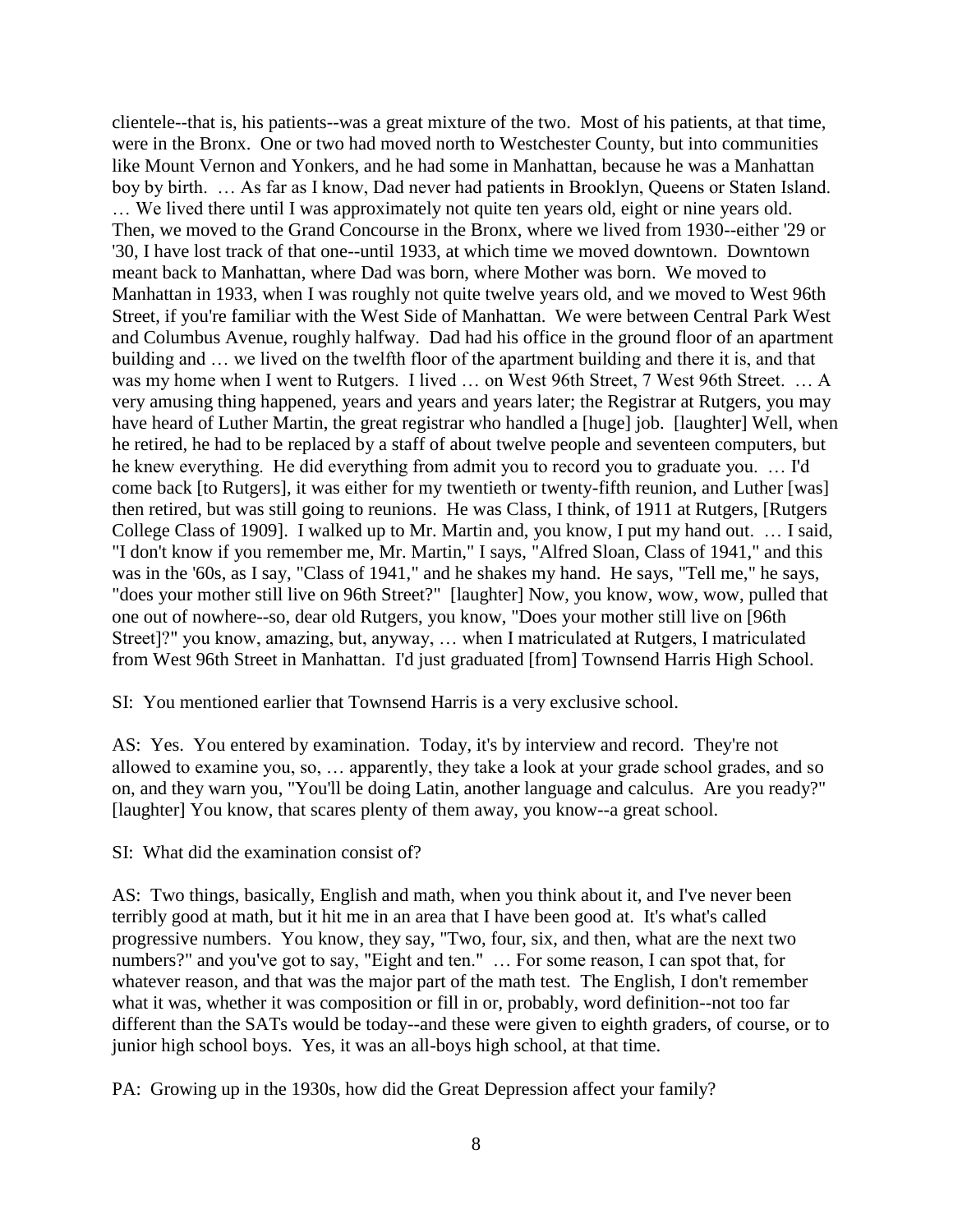AS: Look, I was a doctor's son and, let's be blunt, … everybody was touched by the Depression, but we were much less touched by it. People manage to get ill whether times are good or times are bad and see the doctor, and so forth, and Dad was a GP [general practitioner]. He was a family doctor. He said to me once, he said, "For every four dollars that I bill, I collect three." In other words, twenty-five percent of his bills just couldn't be paid, and this was probably not very uncommon among doctors and dentists during the Depression. … For the record, by the way, I must say, his fees, by today's standards, were slightly unbelievable. He charged two dollars for an office visit and three bucks for a home visit, and he made plenty of home visits, between midnight and six in the morning, too, because he was devoted to his patients, and so on, but he still accumulated enough to send his son to Rutgers, so, there you are. … So, I've got to be blunt about it when I say that, although everybody was affected by the Depression, it's like [how] everybody's affected by a war, but some families more than others. … The families of doctors, dentists, maybe clergymen and a few others, didn't get hit quite so badly, although one became very conscious of not wasting money. … For example, I recall, I was given an allowance of fifty cents a week when I was in high school, for a simple reason; … forgive me, I was given an allowance of a dollar a week. … It was twenty cents a day and the twenty cents was supposed to be so subdivided: … in going to high school, I needed [to take] a subway and a crosstown trolley--the subway to 23rd Street and the crosstown trolley from Eighth Avenue to Lexington Avenue. Okay, so, the folks gave me a nickel, a nickel, a nickel and a nickel, twenty cents per day, a dollar a week. Now, I guess I didn't have to, but, except [for] in very bad weather, I always walked across 23rd Street. It took about twenty-odd minutes, twenty-five minutes, and the trolley would have taken six or seven, but I always walked. … So, I was able to save half of my allowance and, in those days, if you saved it up for a couple of weeks, you had enough to get into the bleachers at the Polo Grounds, because it was fifty-five cents in those days, or the Yankee Stadium, you know. This was a different era, in terms of monetary value, for obvious reasons, and it's amusing. … Just a couple of weeks ago, my son was invited by one of our professors at the college, at FIT [Fashion Institute of Technology], to a Yankee-Red Sox game. … He sat in good seats, not great seats, but nice seats, under the overhang, in the lower deck. … When he came back from the game, I said to Alf--he's Alfred III, so, I call him Alf, Alfie--I said to Alfie, I said, you know, "You enjoy the game?" "Yes," he says. I said, "Do you have any idea what it cost?" He said, "Wait a minute," he says, "I'll pull the ticket out," because he hadn't paid for it, of course, he was a guest, and the ticket was forty-five dollars. So, I said, "Hey, Alf," I said, "I used to sit in that same seat for a buck-ten," but everything [has gone through inflation], you know. My cousin, (Roslyn?), whom I referred to [earlier], … just a week or two ago, went to see *Julius Caesar*, the play, with Denzel Washington. … (Roslyn?) is a comfortable, comfortably [well]-off woman, I don't want to deny that, and she doesn't care what she spends, apparently, and I said, "Roslyn, what did your tickets [cost]?" because she has good seats, I think second row balcony, or something. I said, "What did your ticket cost?" and she says, "101 dollars and twenty-five cents." I says, "Wow." I said, "When I was a senior in high school," and, you see, I'm going back now, "when I was a senior in high school, I saw Maurice Evans in *Richard II* at that same theater for fifty-five cents," or sixty cents, fifty-five or sixty. "101 dollars and twenty-five [cents], wow, it's a different ballgame." Well, but, of course, you know, but think what a working man made during the Depression, I mean, when college graduates, … *college graduates*, were happy to get jobs at twenty-two, twenty-three dollars a week, if they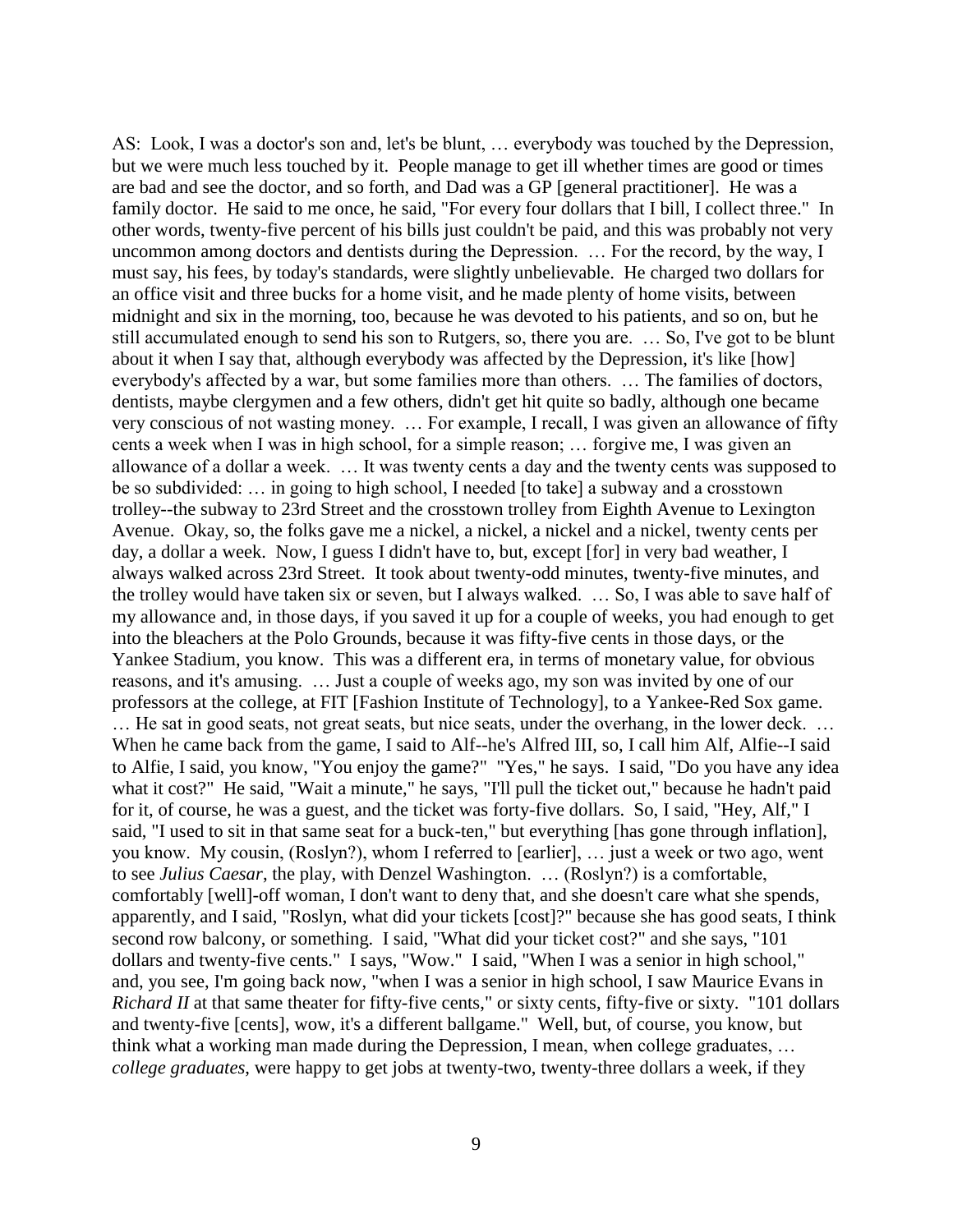could find a job. … Yes, everything is relative and you don't have to be a great economist to be aware of that.

SI: Do you remember how the Depression affected the rest of the city?

AS: Very much so, very much so. I remember, … not a great memory, but a passing memory, of these "Hoovervilles" in Central Park and, also, on the far West Side, near Riverside Drive, between Riverside Drive and the river, where … the Westside Highway is today. … I remember seeing the shanties and the tents, and so forth, and, again, as I say, it didn't hit me so much personally, but I have great recollections of that. … Of course, everybody was very conservative about what he spent. I mean, you had to be terribly, terribly careful. … I will say this--my parents, coming from kind of a Germanic background, Dad's people were essentially Alsatian and Mother's were German, … weren't spenders to begin with and, coming from a medical family, … Mother always said, "Dear, don't be seen as a guy throwing any money around." She says, "You know, it doesn't do your father any good." Well, I got the message, but as anybody would tell you who had lived during the Depression, or during World War II, for that matter, it had a tremendous effect on society in general, and it wasn't just cheap prices. I mean, Lord knows, apartments were going for the begging. … We just saw a small illustration of it.

SI: What did your family think of Franklin Roosevelt and the New Deal?

AS: To the best of my knowledge, Dad was apolitical. I mean, he could go either way. Now, I do recall that he did enroll as a Democrat, after World War I, … but not as a vigorous one. When he came back from the service and opened his medical practice, he was visited by a gal, I think her name was (Sarah Murphy?), who was the local, what do they call them? ward healer, or something, … for Tammany Hall, you know, for the Democratic Party. … She says, "Doctor, are you a member of any party?" "No." "Would you be interested in becoming a member of the Democratic Party?" At first, Dad wasn't particularly interested, one way or another. Politics were not really down his line, and she says, "Look, Doctor," she says, "this is a Democratic town." She says, "You may need help some day, … with a patient or with whatever, getting some assistance or so on." She said, "It's good to be on the list." So, he hooked in, became a registered Democrat. … Sure enough, about, oh, I don't know when it was, … he told me the story, it's amusing, five or six years later, this would have been in the middle '20s, five or six years later, he had a difficulty. He had a patient who was rather ill and he wanted to put the patient into Bronx Hospital, which was the municipal hospital nearest him, and [there was] no space, no room, no nothing. So, he remembered what (Sarah Murphy?) had said and he picked up a telephone and he called her. He said, "Is there anybody you know? Can you help me," and so forth, "get this patient into Bronx Hospital?" and she says, not these exact words, but the sense of the words was, "Doctor, I'll get back at you within an hour." … Sure enough, Dad said, half an hour later, the phone rang. This was (Sarah Murphy?), "There's a bed at [the hospital]," you know, Tammany Hall at its best, I mean. … So, he did take advantage of that. I do know that [there were] a number of Republicans that he voted for. He voted for Charlie Tuttle, who was, I think, in the late '20s, running, if I'm not mistaken, for Mayor against Jimmy Walker, [Mayor of New York City from 1926 to 1932]. I may be wrong about the office, Mayor or Governor--I think it was Mayor of New York City. [Editor's Note: Republican Charles H. Tuttle ran for Governor of New York in 1930 and was defeated by Franklin Delano Roosevelt.] He voted for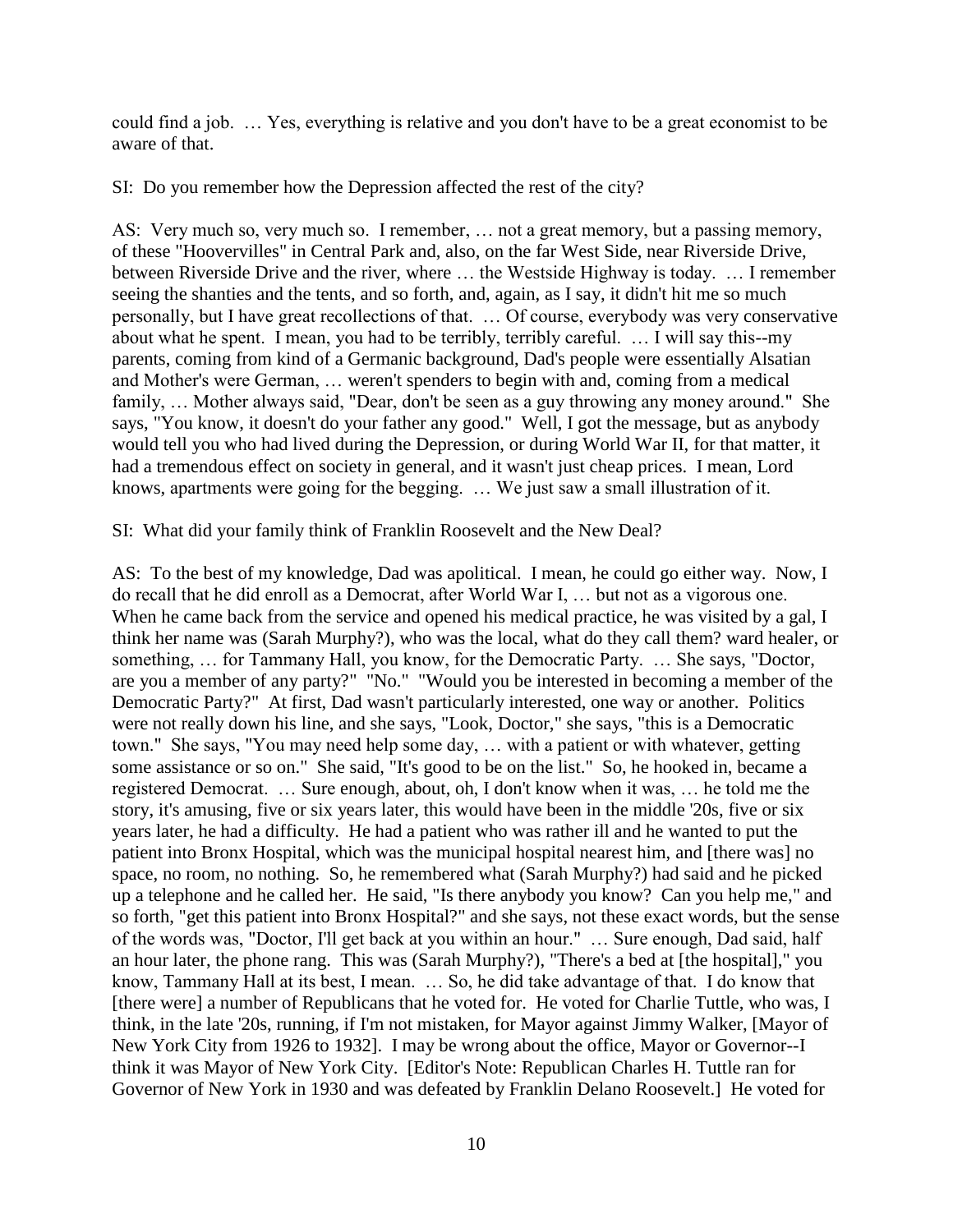Fiorello La Guardia, [Mayor of New York City from 1934 to 1945], who, by the way, was a Republican, whether we know it or not, [laughter] but not a dominant one, but he was a Republican. … I think he voted for Ken Keating for the United [States House of Representatives and/or Senate]. So, he was kind of apolitical. Mother was a little stronger a Democrat, because of her father, again, Adolph Neurad. Adolph Neurad, … through his saloon and all that, was a friend of Boss [Charles F.] Murphy, the big Tammany Hall boss of, … I call it Lower New York, Lower Manhattan, and so forth, and I guess one thing leads to another and there you are. ... Again, a medical family is not phenomenally [political]. As far as I know, they were very positive about Franklin Roosevelt, but so was the whole country, so was the whole country, you know, and [elected him] four times in a row. ... It's unusual, ... but, again, not vigorously so. I have no recollection of any of them doing anything dramatic, protest marches or any of that, none of that, … part of it being, again, the doctor business. The medical business tends to, on the whole, stay away from politics. I guess I got more involved in it, then, because ...

-------------------------------------END OF TAPE ONE, SIDE ONE---------------------------------------

SI: You mentioned that your maternal grandfather was very involved with the Central Synagogue.

AS: Yes, that's Adolph Neurad, correct.

SI: Was your own family involved with the Central Synagogue?

AS: … Yes, we are Reform Jews. [Editor's Note: Reform Judaism upholds modernized ideals that Judaism and Jewish traditions should be restructured to be more compatible with today's culture.] In fact--I'm trying to be precise about this--I am a fourth-generation, and my son a fifth-generation, Reform Jew on the paternal side, and I think a fourth-generation, one less generation, on the maternal side. One of my great-grandfathers, who, again, came from Alsace or the Alsace-Lorraine area, was a Reform Jew before he came to the United States. He was a Reform Jew over in Germany, because the movement started in Germany in roughly the 1820s or 1830s, shortly after the Napoleonic Period, and so, we've been [Reform for a long time]. … As I say, the maternal side was Central Synagogue, the big synagogue on 55th Street and Lexington. My dad, my dad's family were members of Temple Israel, which is now located only a few blocks from here, 75th Street, near Park Avenue, also a well-known Reform synagogue, and then, about the time just before the Second World War, my mother had been a follower of the late, famous American rabbi, Stephen Wise, whom you may have heard of. … He was the great Reform rabbi of the first half of the twentieth century and she was enamored of him. She started to follow him when she was a sophomore at college and whatever. … Just before the Second World War, in the late '30s, as best as I can recall it, they both pulled away from their previous associations, one from Central Synagogue, one from Temple Israel, and joined the Free Synagogue, which was Stephen Wise's synagogue, and is now known today as the Stephen Wise Free Synagogue, located at 68th Street in Manhattan, just off Central Park West, and a very, very well-known Reform synagogue. … We, as I say, have been active Jews and, as I perhaps mentioned, there's [been] very few divorces in our family. I sound like a Southern Baptist to you, [laughter] … I know, but, I mean, … we have not married outside of the faith, except in two cases that I know of, and that's out of about, maybe, thirty close relatives. … One marriage was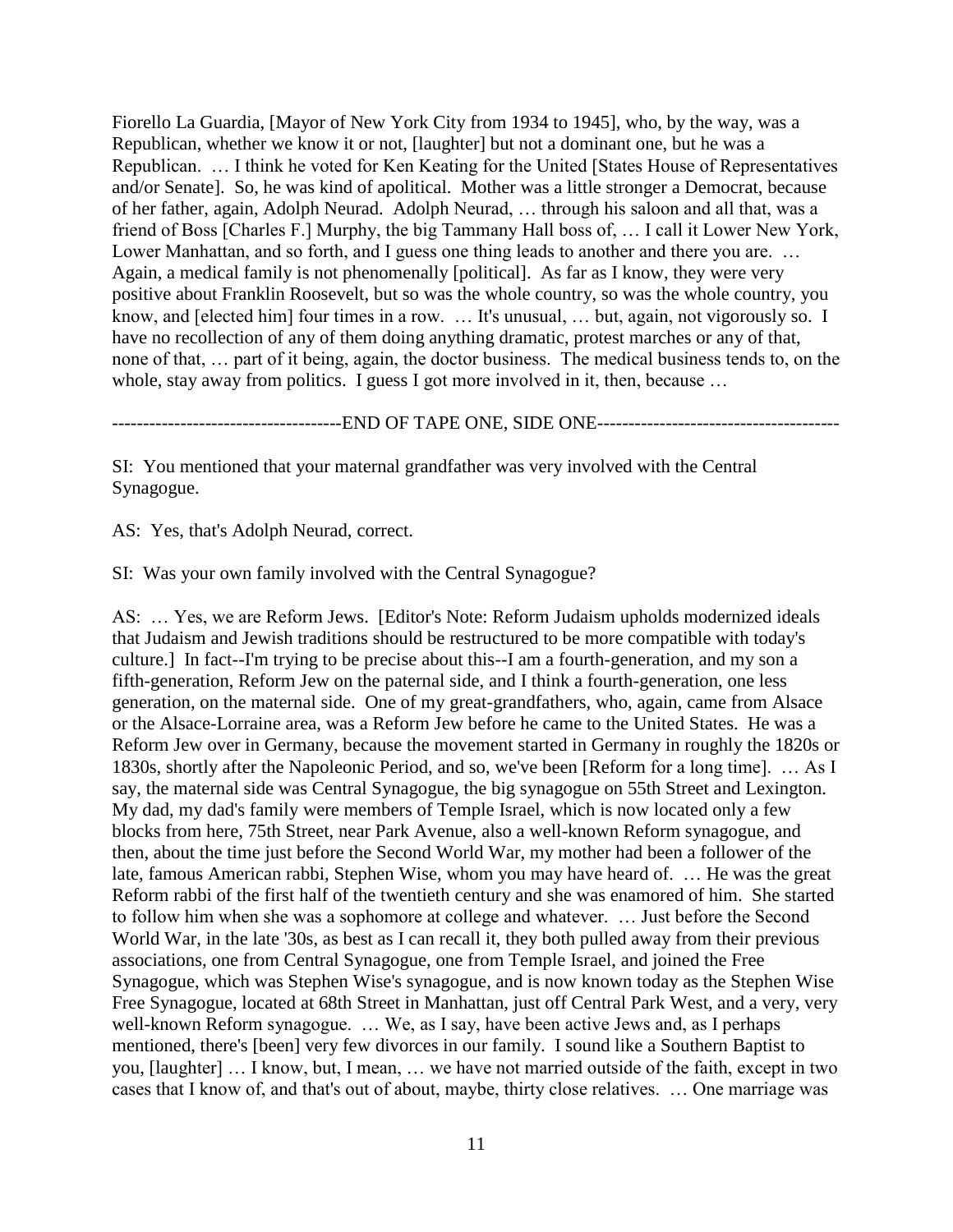a late-life marriage anyway, where there were certainly no children involved, … but our extended family has included Methodists and Quakers and Roman Catholics and whatnot, but not what I would call, what's the word? nuclear family, the immediate family, not at all. … We've all been synagogue members and, you know, God willing, I'll be buried in a synagogue plot, [laughter] … but [I have been proud] all the way and made no bones about it. As a matterof-fact, … I don't want to jump ahead, but, when I was in the service, overseas, I was one of a small group that helped conduct Hebrew services on a Friday evening. The story is very quickly told. We had a divisional chaplain named Captain Klausner, K-L-A-U-S-N-E-R. I can't go beyond that. I don't know what his first name was, Captain Klausner, and Captain Klausner, who was the Jewish chaplain for the Second Air Division, could not be at all [laughter] the airbases at the same time. So, he had told us, when we got overseas, he says, "Look," he says, … "I want you guys to run a Jewish service, if you possibly can," and he gave us prayer books, "every Friday evening," he says, "as long as the group is not on a mission or whatever." He says, "Try to run it every Friday evening--failing that," he says, "on a Saturday morning, but," he says, "aim for Friday evening." He says, "I'll only be here once every couple of months to lead the services, so," he says, "I'm going to establish a rotation [of] who will be in charge every Friday night." … He started with Lieutenant Colonel Schwartz, who was the deputy group commander, and he went down to Major Klopfer, who was the intelligence officer, Captain Paul--he did it by rank--Captain Paul, who was a meteorological officer, and then, there was some lieutenant, whose name I've forgotten, and then, he got down to Sergeant Sloan, and there was one other guy, so that we, the six of us, seven of us, … did it on a rotation. So, several of us said, "Gee, … Captain, we're glad to do this, but we don't handle Hebrew too well." You know, … I forgot all the Hebrew I ever knew from Sunday school, you know, forgot it all. [laughter] Klausner was very practical. He says, "Read it in English." [laughter] He says, "You can speak English, can't you?" [laughter] He said, "I give you my personal assurance, the Lord understands English." [laughter] So, you know, he was very hard-nosed, but very practical. So, I was one of the guys that focused predominantly on English, because I had long since forgotten the little Hebrew that I had picked up for my *bar mitzvah*, and so, … you know, did it in English and felt good about it and was a rather very positive experience, but that's getting ahead of the story, slightly.

SI: Go ahead. Do not be afraid to move forward at any time.

AS: Well… [laughter]

# PA: Was there enough for a *minyan*?

AS: Yes. … That's an interesting question. The answer is yes, in most cases. We had, I think, to our knowledge, … between eighteen and nineteen, twenty, Jews in the bomb group, which was four squadrons combined, … of which about thirteen, twelve, thirteen, fourteen were pretty regular [at] showing up, because, you know, it might always be your last Friday night, so, you wanted to check in with the Lord before. [laughter] … I remember this guy from Chicago, this other sergeant, who asked Captain Klausner, he said, "Rabbi," he said, "what if we don't have enough [men], if we can't get up ten men for a *minyan*?" You're supposed to have ten, you know, to organize a Jewish service. He says, "What if we can't get ten, because some of the guys are flying … or could be on leave or whatever?" So, Klausner gave the great answer, [laughter] he says, "I'll take responsibility for this." He says, "In the European Theater of Operations, a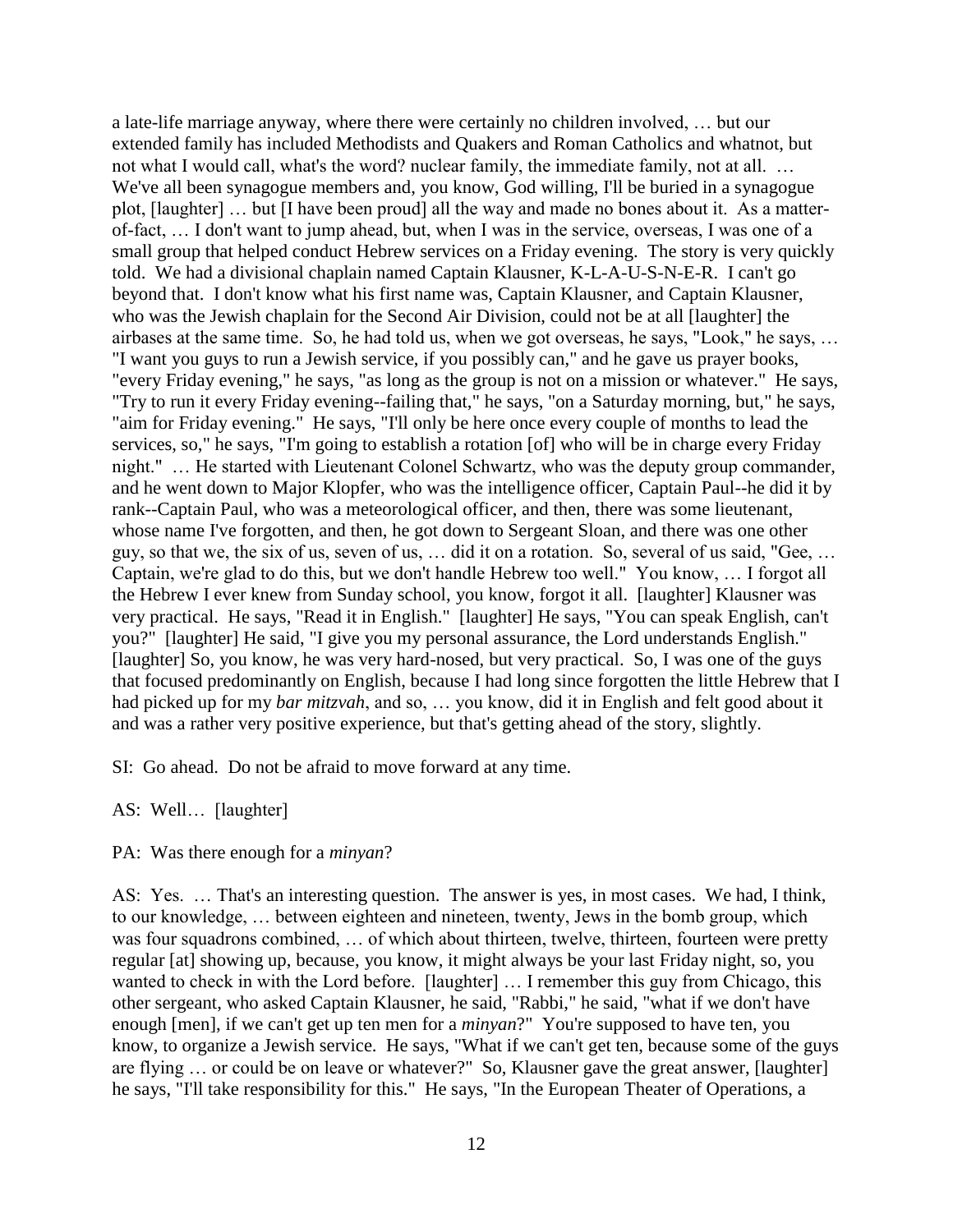*minyan* is two men." He says, "If you get two of you together, you pray." [laughter] ... He was clearly a Reform rabbi. [laughter] I can tell this clearly, you know. Somebody said he had been the, and I'm not sure of this point; … what, not that chaplain's the word, the Jewish student group that's on every campus? …

# PA: Hillel?

AS: Hillel, right. He had been the Hillel advisor at the University of Alabama. [Editor's Note: Hillel is the Foundation for Jewish Campus Life.] Now, somebody said that to me, so, I mean, I … don't know, possibly--never saw him after the war.

PA: I am sure he had just as much of a job getting a *minyan* in Alabama as well.

AS: Well, but he had a university there, you know. I mean, that may be a few thousand students, but this was a smaller tactical unit, … but the guys showed up. The guys showed up pretty regularly each Friday, and it was a nice feeling, yes.

SI: Did you keep a *kosher* household when you were younger?

AS: No, no. We're Reform Jews, you know, no big problem. I'll give you another great story. … I don't mind putting it on tape, but I wouldn't want it to get all around. [laughter] Just before the invasion, I was in Cambridge, Cambridge, England, at the Red Cross on Trumpington Street, and I grabbed, you know, not a hot dog, must have been what passed for a hamburger, and a cup of coffee, or something. … I'm sitting down in the snack bar and the guy opposite me, I noticed, was a Jewish chaplain. I could tell by his collar insignia, you know, the Ten Commandments, which identified a Jewish chaplain. So, [he was] a fairly young guy--maybe he was thirty years old, I don't know--and we got talking and … turned out he was from the Midwest. He'd gone to, I think, either Indiana U. or Purdue, I'm not sure, and then, had gone [on for rabbinical training]. I said, "Where did you do your rabbinical training?" and he said, "In Cincinnati." Well, the minute he said, "Cincinnati," I knew he was Reform, because Cincinnati … is the Hebrew Union College. At that time, it was the only location and that was the Reform seminary. "Oh," I says, "that's nice," I said. We were having a good chat. He was a nice guy, very informal and pleasant, and so forth, and I said to him, I said, "Listen, … answer for me a question." I said, "Because I'm a Reform Jew," I said, "if I … want to have a ham sandwich-- and go up to the bar and order a ham sandwich-- is the world going to end?" So, he gave me this answer, and, again, I'm paraphrasing it, because I can't remember the exact words. He says, "Look," he says, "don't make a big fuss over this," he says, "because … you're Reform, I'm Reform," he says, … "and I don't want to lose my union card, but," he says, "frankly," he says, "the Lord has got bigger things to worry about than whether Sergeant Sloan eats a ham sandwich or not." He says, "You eat a ham sandwich, He really doesn't care," he says. "But," he said, "he'd be very, very upset if you did not share that ham sandwich with a hungry man," and I thought, "Hell, that was a great piece of philosophy," and I wish I knew this guy's name. I have no idea who he was. I just knew his rank, but I didn't know [his name], because he may have gone on and become one of our great postwar Reform rabbis somewhere, and he says, "Look, eat your ham sandwich, but share it with a guy who's hungry." … I thought that was a wonderful, wonderful piece of [philosophy],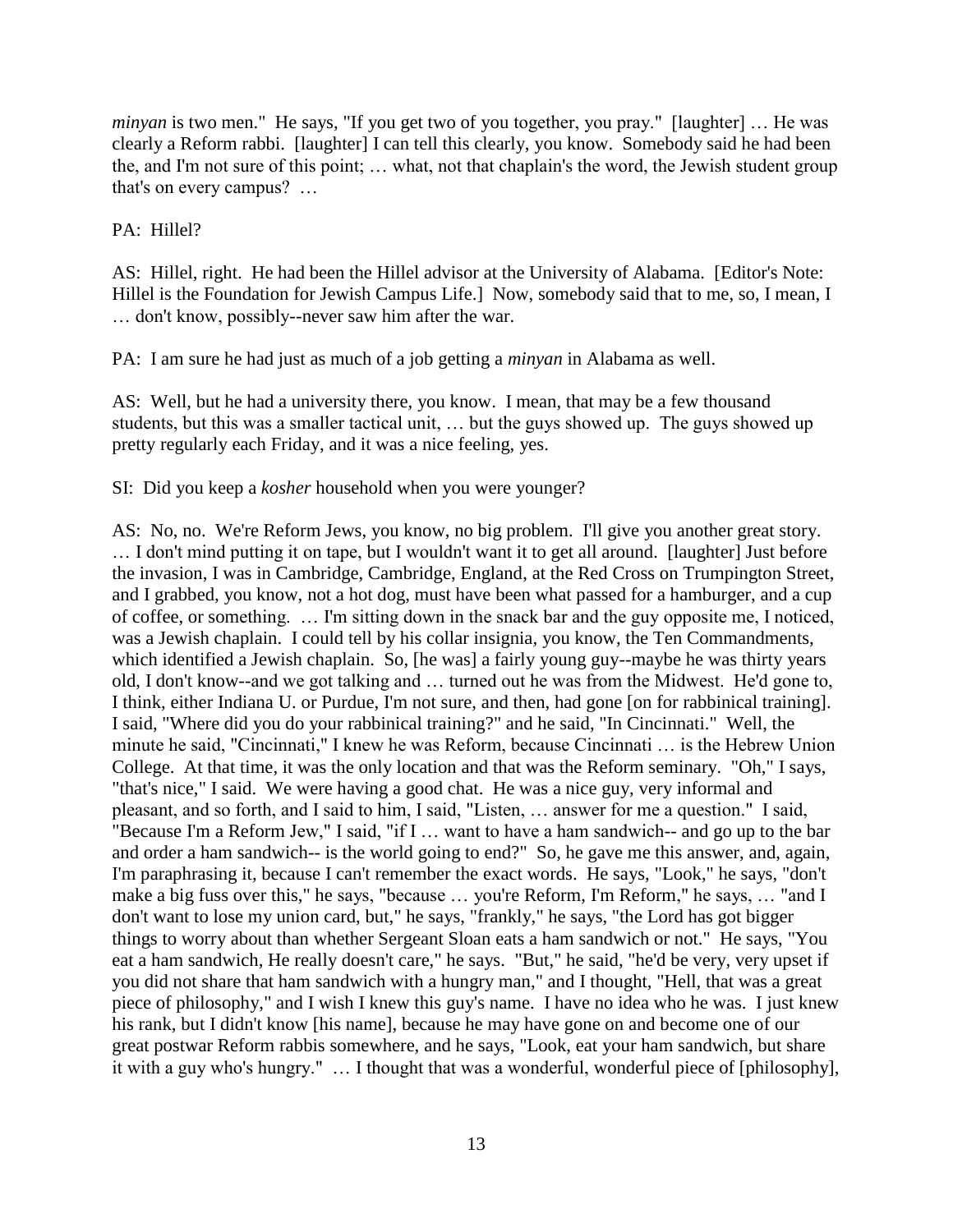that he was emphasizing the doing good to the next guy, rather than the formality of obeying whether the laws are *kosher* or not. So, it's an interesting experience. ...

SI: Do you have any questions before we move on to discuss Rutgers?

PA: I just have one last question.

AS: Sure.

PA: You are a junior and your son is a third. That is not a traditional Jewish custom.

AS: No, it isn't, but you catch a lot of this in Reform [families]. … I say a lot of it--I don't mean a lot of it, [but] a fair amount of it--in among Reform Jews, and somebody told me that this was also, not a practice, but an accepted technique, among--come on, Spanish and Portuguese Jews. …

PA: Sephardic?

AS: Sephardic Jews. [Editor's Note: Sephardic Jews are descended from Jews of the Iberian Peninsula.] Sephardic Jews will use the junior, whereas Ashkenazi Jews, as a rule, avoid it. Certainly, an Orthodox Jew wouldn't do it, [name a child for] a living person, … but my mother called me junior because she was in love with my father and she loved him and here comes the baby, "He's junior." … See, I skirted [the issue] neatly … when Alfie was [born], Alfred, III. I said, "I didn't name him after me. We didn't name him after me. We named him after my father," who had died some years previously. I'm clean. [laughter] You can get around it. ...

SI: You mentioned that you were very young when you went to Rutgers.

AS: Yes, fifteen-and-a-half.

SI: Was there a reason? Did you skip a grade?

AS: Yes, I did. … I'll try to be as precise as I can. Number one, my parents got me into either kindergarten or first grade, and I think it was kindergarten, slightly earlier than I should have. I had missed a cutoff date, was going to wait until next September, and Dad and Mother must have gone to the principal. They took me. Okay, so, there was probably a savings of seven or eight months there. Then, I was skipped a grade, either the second half of the second year, you know, 2B, as they called it, or 3A, I don't know. In the second or third year, I skipped a grade, and then, the third thing was, when I went to Townsend Harris High School, I neglected to mention this earlier, it is, it was, a three-year high school, one of the very, very few, where you did four years' work in three--oh, and then, one other thing. In the junior high school rapid advance sections, you did three years in either two or two-and-a-half, I'm not sure. So, a pick-up here and a half a year here and a half a year here and a year at Townsend Harris and you add them up, … I should have been, you know, seventeen-and-a-half, eighteen when I graduated. That accounted for my being young--not any kind of brilliance. I don't want to suggest that I was any kind of a brilliant student. … At high school, I was about the center of a good high school--now, I mean, a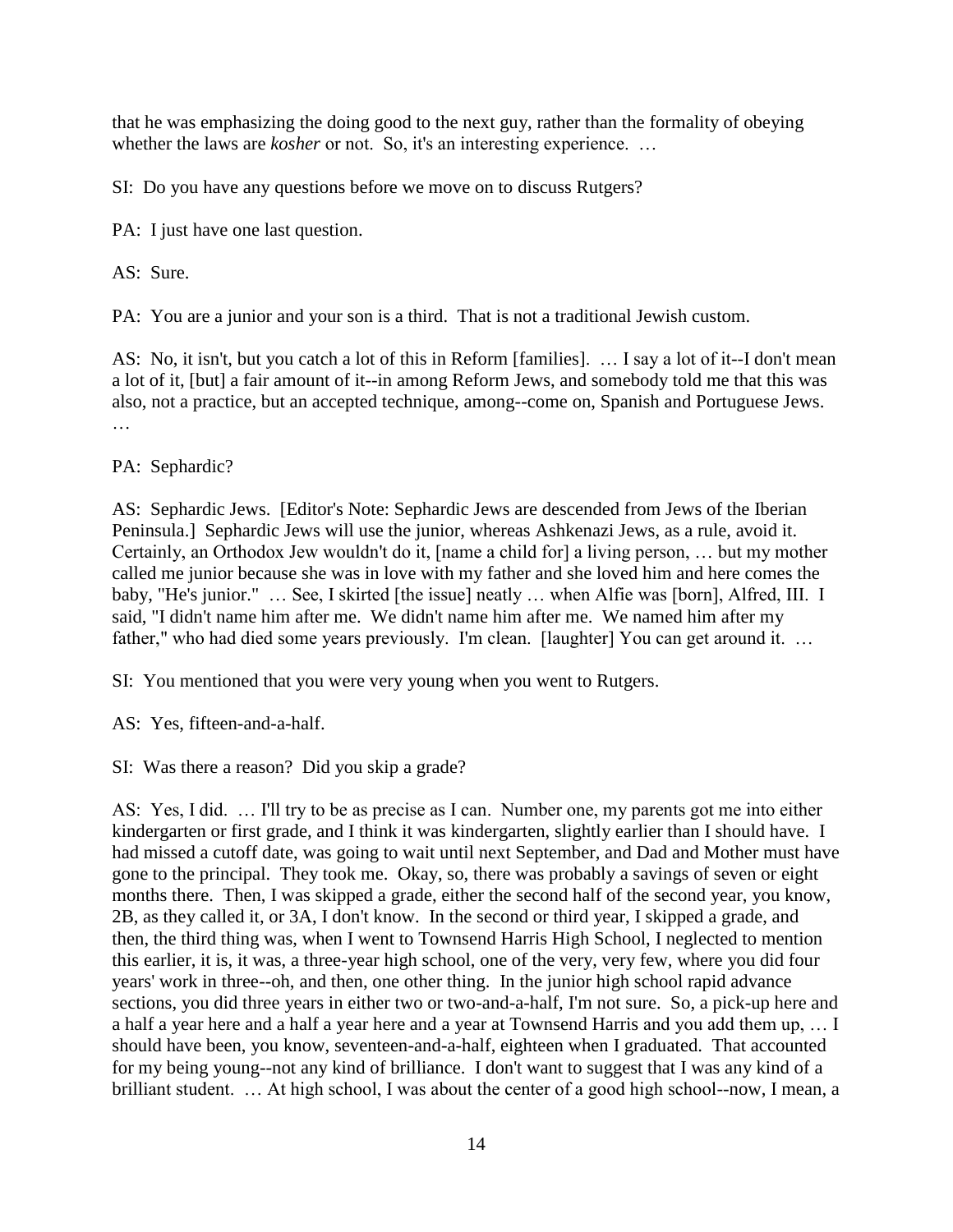tough high school, a good high school. … I was about the center and I could see why Columbia says, "Hell, this kid is too young. We have, demographically, good Lord, … enough New York kids already," and, when they rejected me, they rejected me in rather a nice way. They said, "Let him try again next year," you know. [laughter] My mother never got over it. She says, "What?" you know, [laughter] but Dad took it lightly. It wasn't the end of the world, and then, that's when he started to look around and Rutgers came up, and would you like to know how we happened to [come upon Rutgers]?

#### SI: Absolutely.

AS: … Because we were New York people, not New Jersey. We had no people, no family, at Rutgers, prior to myself. Dad asked, started to ask, around … about colleges for his son, who was fairly close to graduating Townsend Harris High School. One guy came through, a fellow named Frederic P. Alden; Frederic Alden, I'm not sure about the "P." [Editor's Note: Frederic Alden's middle initial was "A."] … Alden was the headmaster of the Columbia Grammar School in New York here, a rather prestigious prep school, to which my younger brother was a student. I was not. I was in the public high school at Townsend Harris, but he asked Mr. Alden anyway and he said, … "You know the older boy a little bit and this is the kind of work he's capable of. He's about the middle of a Townsend Harris class and here are his Regents grades. What do you think?" and Mr. Alden said, "Look into Rutgers," and it was the first time Dad had heard of it. Then, Dad did a fairly gutsy thing. He put a call through to John Huston Finley. [Editor's Note: John H. Finley was President of the City College of New York from 1903 until he was appointed Commissioner of Education of the State of New York in 1913. He joined *The New York Times*  as an associate editor in 1921 and became the editor-in-chief in 1937.] John H. Finley was then the editor of *The New York Times*, but Finley had been his college president, back in 1907 to 1911. When Dad had gone to college, he had been the President of CCNY and Dad didn't know him, but [he asked] on the grounds that, "Well, you were my president. May I, you know, ask a favor of you?" So, he typed a letter, sent it off to Finley and said, "Would you be willing to spend fifteen minutes with my son, speak to him … and suggest an appropriate college, and so forth?" … To make a long story short, Finley said, "Yes," he would, he says, "if he gets down here on a Saturday morning, at," I don't know, "eight-forty-five sharp," and I go into this office, you know, all alone. I'm a kid and I walk into John H. Finley's office, and behind him is the flag that Captain [Robert E.] Peary carried over the North Pole and a signed photograph of Woodrow Wilson. I'm looking, [laughter] and he asked me a few very simple questions. He says, "What do you most dislike about high school?" [laughter] and I told him [about] a couple of courses that I was having problems with, and [he asked], "What's the last book you read?" and, "What's your interests?" and he asked me three, four, five questions. … He was very polite, and I didn't know what else [to do]--I just answered them as honestly as I could. ... He knew I had gone to Townsend Harris, because my father had given him my general demographics, and so on. So, [he] picked up the phone, telephoned my father. He said, "Send the boy to Rutgers." [laughter] He says, "I think it'd be the right school for [him]." He knew that, you know, this was not a brilliant child or anything, but a decent kid. I was a Boy Scout and the usual thing and played a little baseball. … He asked me, "What was the last book I had read?" and I figured, "I can't fake this guy. I mean, he's too important and too smart." [laughter] … The funny thing was, the last book I had read in the Townsend Harris Library, actually, you know, for pleasure, was Walter Camp's book on football. [Editor's Note: Walter Camp, a nineteenth century American football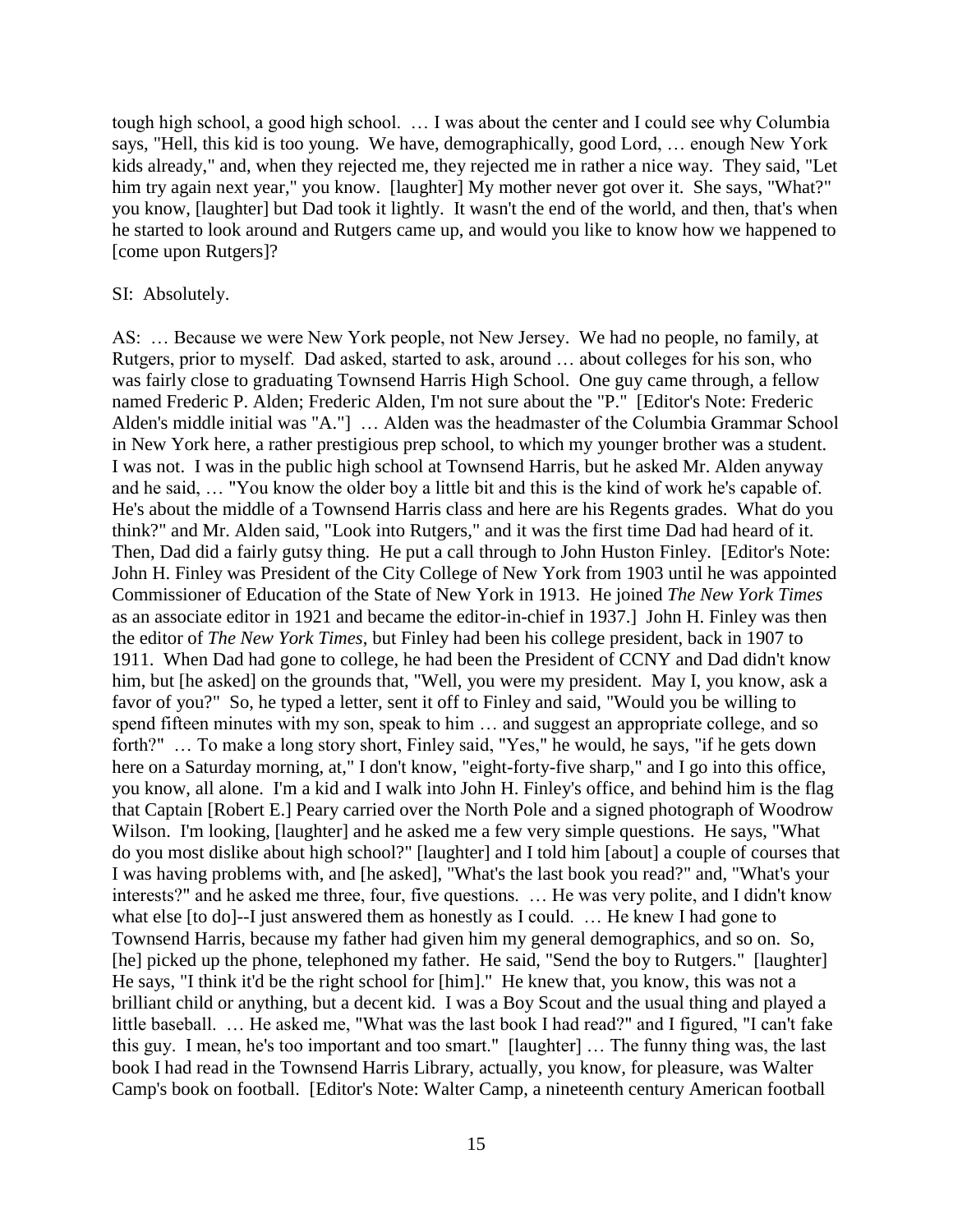player, was known as the "Father of American Football."] Walter Camp had written a book back in 1925, I think it was, but it was in the library and I pulled it out and I read it. I liked it, and I told it to him. … He lined me up--he and Frederic Alden lined me up--for the right college and bang, bang, bang. … One fine day in April, Dad and I drove down there and it happened to be prep school weekend, but we didn't know that, and so, people were around. … We walked into Old Queens and got up to the second floor and there was Luther Martin. He was at work on a Saturday morning and we met Luther Martin. … He and Dad talked and it turned out they were both members of the Masonic fraternity and they both, I think, served in the First [World] War or something, whatever, [became] great friends, [laughter] and talked for about an hour or so, and with Dad, with me--Dad was in the room. … When it was over, Mr. Martin said, "I would advise the boy to put in an application." Well, that was the answer, you know. Welcoming an application from Luther Martin was tantamount, as they say, to getting in, and I did and bang, bang, bang, and there it was. … I remember, Dad and I walked around the campus, alone, after we'd spoken to Mr. Martin, had a bite of lunch in the old Winants Hall, and then, walked around the campus alone. … We walked up College Avenue and Dad stopped a student, I think, and said, "Which one is the Deke [Delta Kappa Epsilon fraternity] house?" and Dad had a way, apparently, of judging colleges or universities by the DKE house. He looked at it at this school, this school, this school, and the Dekes had had, I don't think they have it anymore, but they had a very nice house, not far from Ford Hall.

PA: I believe they still have it.

AS: They may still have it. I'm not [sure]. It was DU [Delta Upsilon] that doesn't have it anymore, but whatever. The Dekes have [one of] the nicer ones, a red brick job. It was a little neater then than it is now, nice, white windows, and he figured this was a good [school]. We walked on to the Quad and we were in front of, I don't know, Hegeman or Leupp or one of the Quad dormitories at the time, and Dad happened to stop another student. He said, "Would it be all right if we went in?" and the fellow was very nice, very polite, very courteous, and this impressed my father. … He says, "Sure," he says, "come on in," he says. "I'll show you my room, if you'd like to see it," and [he] opened the door. Dad must have said, "A nice class of lads here," [laughter] you know, and bang, bang, bang. The next thing you know, Monday morning, I wrote out an application for Rutgers and, a month or two later, I got the admit and never was happier.

SI: When you came to Rutgers, was that your first time away from home?

AS: Answer's really no, forgetting a couple of years at summer camp. The summer between junior and senior year at high school, this would have been the Summer of 1936, I went on a rather lengthy motor trip with four other guys--there were actually six of us all together, but one guy was the leader--of the Far West and the national parks, and so forth. There were two guys from Rome, New York, two guys from Utica, New York, and two guys from Manhattan, and the fellow who led the trip, a fellow named John Guyton, was, at that time, the branch secretary of the YMCA [Young Men's Christian Association] in Brooklyn, the Flatbush YMCA. … He led a trip, you know, basically of high school seniors, kids, sixteen, seventeen, eighteen years old, one boy was a freshman at Hamilton College, and so forth, led us on a trip of the West. We did a lot of climbing in the national parks. So, at that point, I was away from home [for] maybe the short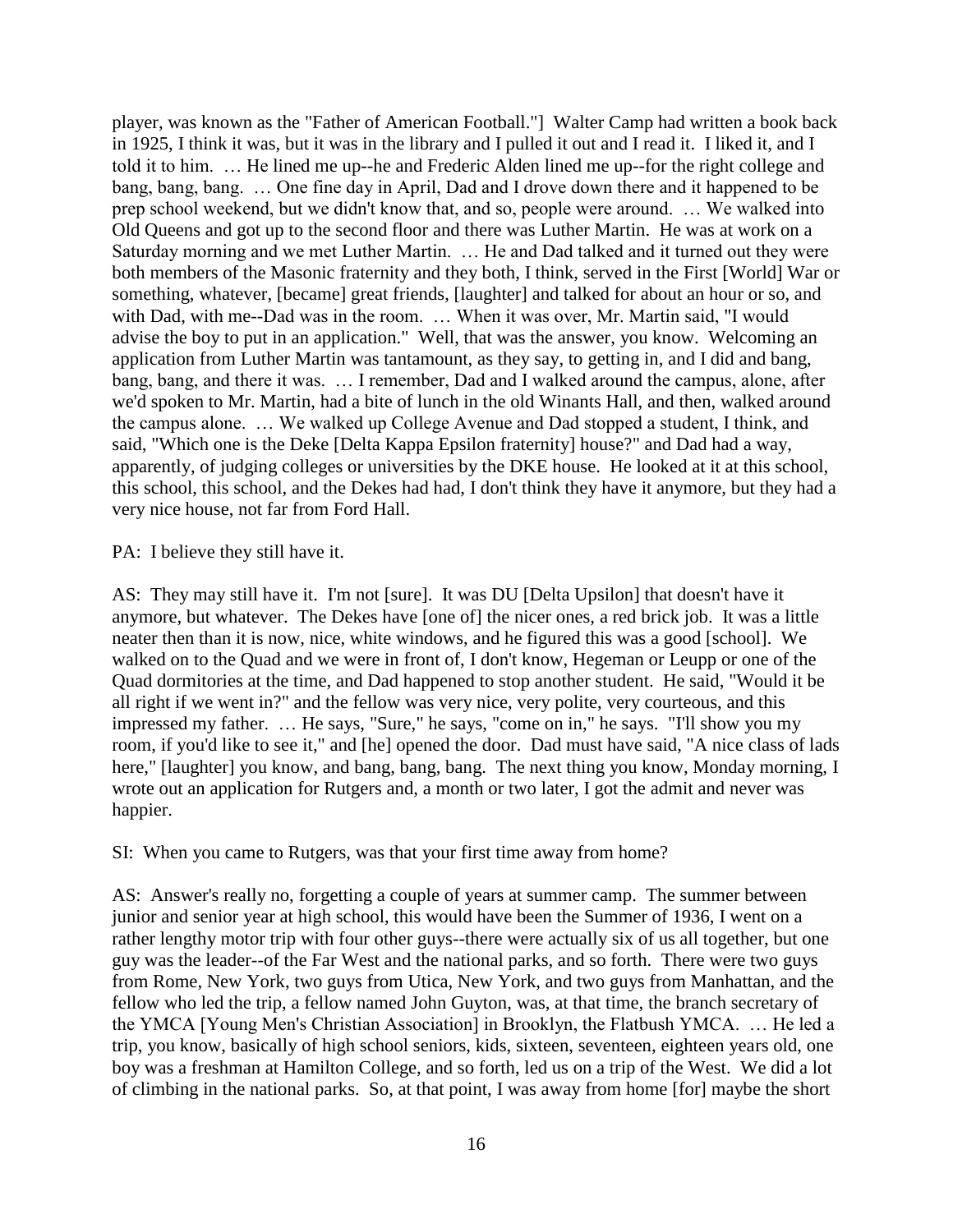side of a couple of months. It was a good summer, and then, the summer before I entered Rutgers, the Summer … of '37, Dad sent--Dad and Mother sent--me on a youth hostel trip to England and France.

SI: Wow.

AS: Where we sailed out of Hoboken with our bicycles and got off in Plymouth, England, spent, I don't recall, six or seven weeks cycling from one end of England to the other, and barely touching Wales on the way, but to the Scottish border and down the other side, crossed the Channel, and then, cycled in the northwestern part of France for about three weeks, ending up in Paris, and that, that opened my eyes. I spoke a little French from high school and that opened my eyes. … You know, I had just graduated high school and, that way, I didn't feel like such a young fifteen-and-a-half-year-old kid, having had that experience under my belt, and we did about thirteen hundred miles. … It was good cycling, averaged about thirty miles a day, and we stopped only at youth hostels, with one or two exceptions. I think, in London, we had to go to a bed-and-breakfast, but, I mean, only at youth hostels, and it was plenty of exercise and plenty of lousy weather and, [laughter] well, you know the British Isles in the summer. … So, I was away in a sense, and so, when I got to Rutgers, it was just [a small change], and you didn't feel terribly far away when you're only thirty-five miles from home. See, the one thing about Rutgers is that Rutgers is a New Jersey school and ninety percent of the students are from New Jersey and it's not a big state, you know. It's not like Wyoming, where every kid has to go to Laramie, no matter what part of Wyoming he's from, could be hundreds of miles from home. It's a small state. So, you never--I never--really felt that I was that far away, and I know when my Dad fell ill and had that heart attack, I was home … within two hours of getting the message, I mean, caught the next train. … You know, I couldn't have done that if I was at Ohio State or some other place.

# SI: What else do you remember about that trip to England and France?

AS: Well, [it was] a huge eye-opener, and I think [for] practically everybody on the trip. There were twenty or twenty-one of us, more fellows than girls. It was about thirteen and eight … or twelve and eight, something like that, but the age range was from, the youngest kid was about fifteen, a little younger than I was, and the oldest was a man of twenty-eight, who had taken the summer off to do this. So, we had an interesting range. I would say the average was somewhere around a college sophomore, junior level, you know, twenty-one, twenty-two. … Besides being out with, you know, older girls, and so forth, and older guys, too, I think everybody on that trip, that I can remember, and I can remember the gang pretty well, came away in love with England. They thought this was great. We didn't know enough about [France]. France was a little tougher to bust into the culture, because of the language thing, and France was also a shorter stay. It was more [like] three weeks there and about six in England, but it was a great introduction to the British Isles, and speaking to the people, and so forth, and, again, catching them at a time before the war. So, when I got back during the war, you have a sense of comparison, something to compare it to, and, boy, we must have gone through every cathedral, at least every country cathedral, [laughter] that you can think of--Durham and Gloucester and Norwich and, oh, God, I can [remember] a half a dozen, York, and so forth. So, it was a great eye-opener and, when I got back to Rutgers--when I entered Rutgers, I didn't get back to it--when I entered Rutgers, in some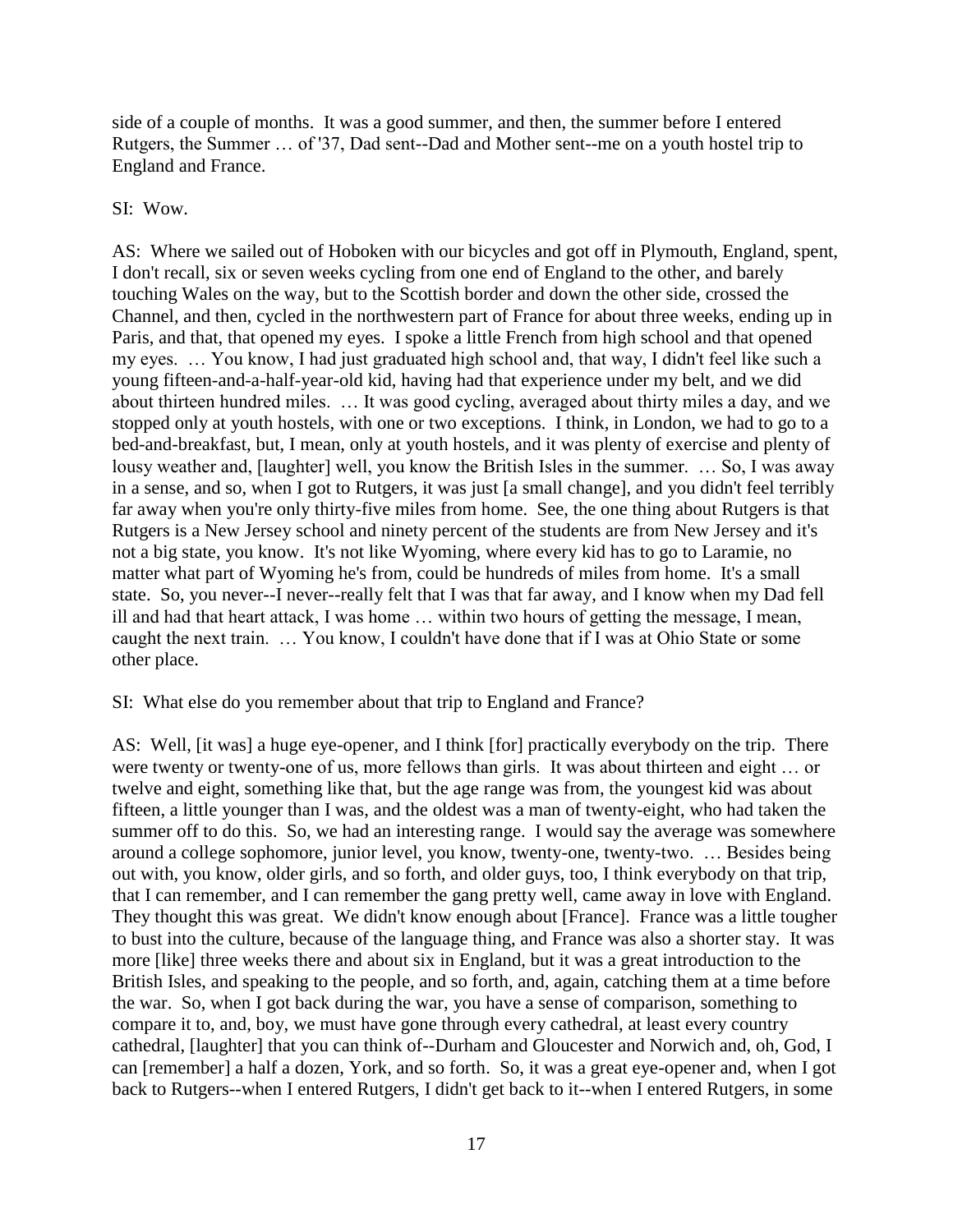of the classes, you had to do a little speech or declamation. Even in French, you had to do it in French. I used that as the background. The profs [professors] were impressed. [laughter] They liked it. They thought, "Hey, this kid's been [around]." [laughter] That helped, you see, because, otherwise, I'd [have] been a pretty young kid, … but that experience, again, got me over the hump a great deal, and then, you know, living in a fraternity, also. ... I'm sure it is, today, the same way, in all fraternities, … a good fraternity is a support group. That's what it is, and a poor one is a lousy one, but a good one is a support group and it helps you enormously, particularly your first year or two, and, you know, you know what profs to avoid, you know what teams you have a chance to make, or whatever. ... They're good, they're good, and the older guys were reasonably good to the younger guys and I've got friends I still see today, you know, from the house.

#### PA: What made you join your fraternity in particular?

AS: SAM? Yes, well, SAM was, what? to begin [with], it was one of three Jewish fraternities on campus at that time. There was Phi Epsilon Pi, … which I think merged … in the '70s with another national Jewish fraternity. I don't recall which one.

#### SI: ZBT [Zeta Beta Tau]?

AS: Not ZBT. ZBT came after the war, and then, went, left the campus, … again, during the troubles in the late '60s, '70s, or thereabouts. [Editor's Note: Phi Epsilon Pi merged with Kappa Nu in 1961. In 1970, Phi Epsilon Pi and Phi Sigma Delta combined to form Zeta Beta Tau, which remains on the Rutgers-New Brunswick Campus today.] Tau Delta Phi was the third one and the SAM crowd just seemed [favorable]. First of all, they rushed me. Before I even got back from Europe, they came here, a couple of the guys came here, one day, and [asked], "Is Al at home?" [laughter] My mother said, "Well, he's about three thousand miles from here," you know, but they did a good selling job on my parents, on top of which, when I got down there, I had been assigned a room in Winants Hall, upstairs, which my mother was convinced was going to burn to the ground within a year, you know. [laughter] This damn thing is still up. We've burned out two houses so far [as a fraternity], but, … in a sense, from my mother's point of view, … the fraternity house looked better than Winants Hall, from the point of view purely of safety, and Dad liked the idea, again, I think, saying, "Well, he's a younger kid and maybe it's better, as not quite a sixteen-year-older, to have, you know, some kind of support, guidance," or whatever it is, "from older guys," and it was a very good choice. … From the day college began as a freshman to my graduating day, I never lived outside the house. I lived there for four [years]. I don't think you can do this today. They won't let you pledge in until, what, mid-year? and you can't live in the house, normally. … An interesting thing about the house was this--the guys ran it themselves, quite properly. For example, you had to come down to dinner with a jacket and tie. Dinner, they used the word formal, and, I mean, formal didn't mean black tie, but jacket and tie for dinner. There was no housemother, no housemother, and there was nobody doing this. Every Tuesday, I think it was Tuesday night, was meeting night, I think for all fraternities on campus. … We had about twenty fraternities in those days, twenty or twenty-one. Everything was quite proper. When we had a weekend, like a Sophomore Hop or a Junior Prom weekend, or Military Ball, we got chaperones. Chaperones lived in the house and [there was] a minimum of nonsense, a minimum of nonsense, and the whole thing was [that] it was self-oriented. It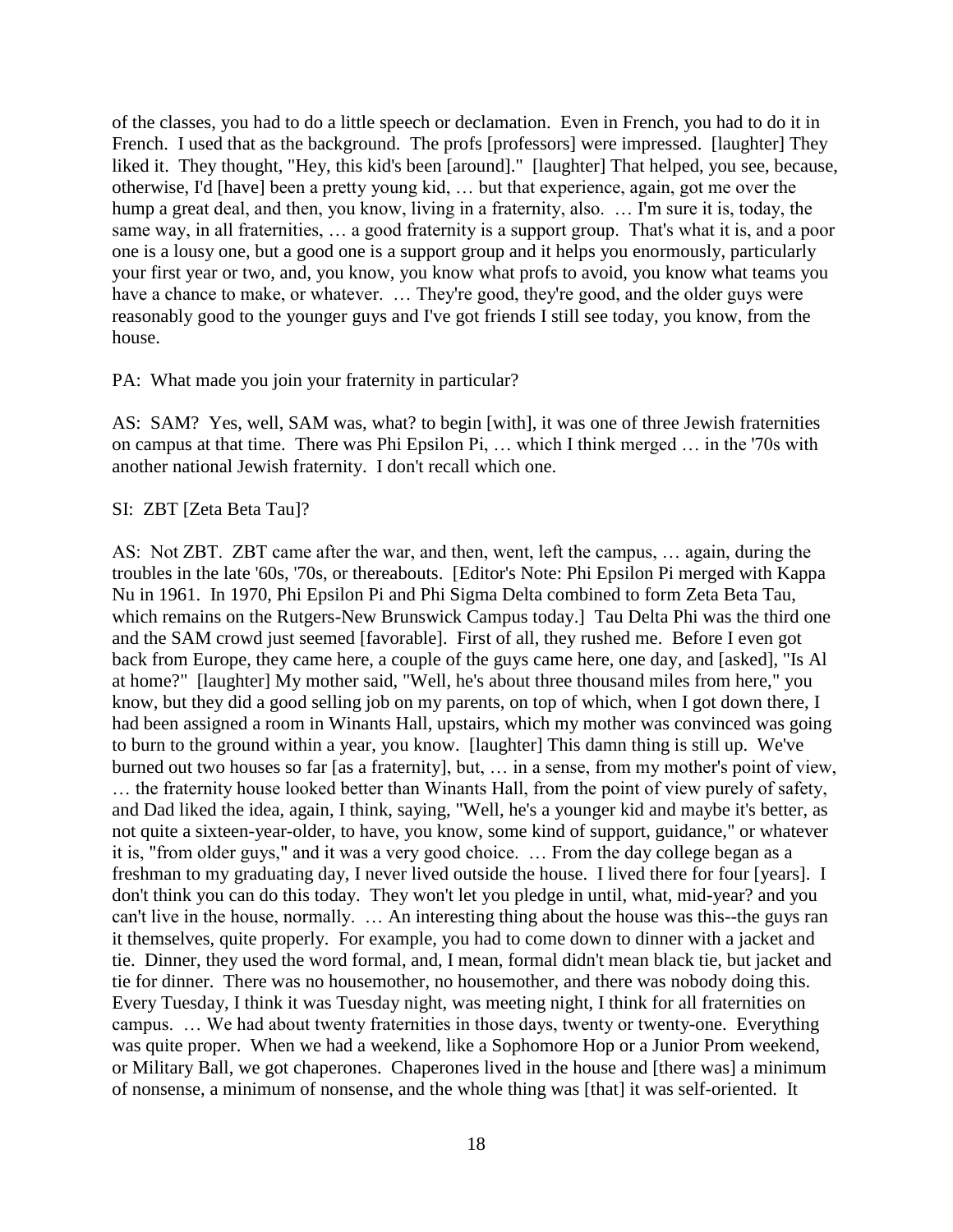didn't come from rules or the dean poking his head into every fraternity house. [laughter] The guys ran themselves, … and I understand this was not uncommon. I mean, I had friends in half a dozen different houses and it was pretty much a self-oriented thing, … but that may be a reflection on society at the time, as much as anything. I mean, a good sociology prof could identify that pretty quickly, yes, but, sure, and, again, remember, also, in those days, we had chapel twice a week. I often tell my students [about] the difference between going to college today and when I was at Rutgers College. ... I'll tell them, very quickly, "First of all, it was allmale. Today, you know, every school, practically, is coed." I said, "Second of all," I said, "here we are, a land-grant college. We weren't quite a state university yet, but," I said, "we went to chapel twice a week." So, a kid would say, "What kind of chapel was it? Was it Catholic?" "No, no, it wasn't Catholic." I said, "It was kind of 'YMCA Protestant,'" I said, "white-bread Protestant." You couldn't [do that today], but, hell, anybody can pray over you and I'll take all the prayers I can get, you know, and from any source. … "Then, we had," I said, "you'll love this," I said, "we had Saturday classes, until one o'clock," very unpopular with the student body, very unpopular with the faculty. So, what they did was, they dumped it on the younger faculty, you know, who had to teach the Saturday classes. [laughter] I said, "Every student, well, unless he was physically ill, unable, had to do ROTC [Reserve Officer Training Corps] for two years, no 'ifs,' no 'ands' and 'buts.' You didn't raise your boy to be a soldier? That's tough. [laughter] Here's the rifle, you know. Everybody had to do ROTC," like that picture, [of a large ROTC cadet assembly in the yearbook]. The third and fourth [year] were optional, of course, the ones that led to a commission. … Oh, the other one, of things that I loved, … and the kids today can't get over this, there was no GPA [grade point average] requirement. All you had to do was pass, … what was it? 124 credits for the bachelor's, or 126? Well, whatever, [I] forget what the number was--just had to pass them. A "D" was as good as an "A." You could graduate with 124 credits of "D" and you got the same damned diploma [laughter] as the guy who was going to med school with "As." … So, unless you had, you know, ambitions of, shall we say, you know, graduate school or law school or something, you know, "the gentleman's C," you could see why it developed, and a "C" was considered a very respectable grade. [laughter] I mean, I don't mean great, I don't want to kid you, but you got into honors school, I think, with a "B" average, which is equivalent to a dean's list, more or less, got into honors school with it. So, I tell this to the students. I say, "You know, 'Ever changing, yet, eternally the same,'" I say, "and, yes, it's still the [same school], but it is changing. I mean, … there are these differences," but they love this bit, "No GPA? Terrific, I should have been born sixty years ago," they said, [laughter] but a great difference--so, fire away.

SI: What do you remember about your first days at Rutgers, particularly the hazing?

AS: Well, the hazing was moderate. There was hazing. You had to wear a dink and I had to wear a green tie, except on weekends. I mean, … from, I think, noon Saturday on, you could dump it, until eight o'clock Monday. A dink, green tie; you had to roll your, what is it? your slacks into your socks, … like, you wore, say, white sweat socks and you'd bag them over your pants. You had to carry your books, or whatever, in a shopping bag--books, T-square, whatever, had to be in, like, a big brown shopping bag. ... You had to know all the [school] songs and cheers by the first home football game, and you know what? I still know them. [laughter] No, when you learn them that way, they stick with you, and I still think I know all the [words to the *alma mater*]. *On the Banks* [*of the Old Raritan*] actually has four verses. I know three of them,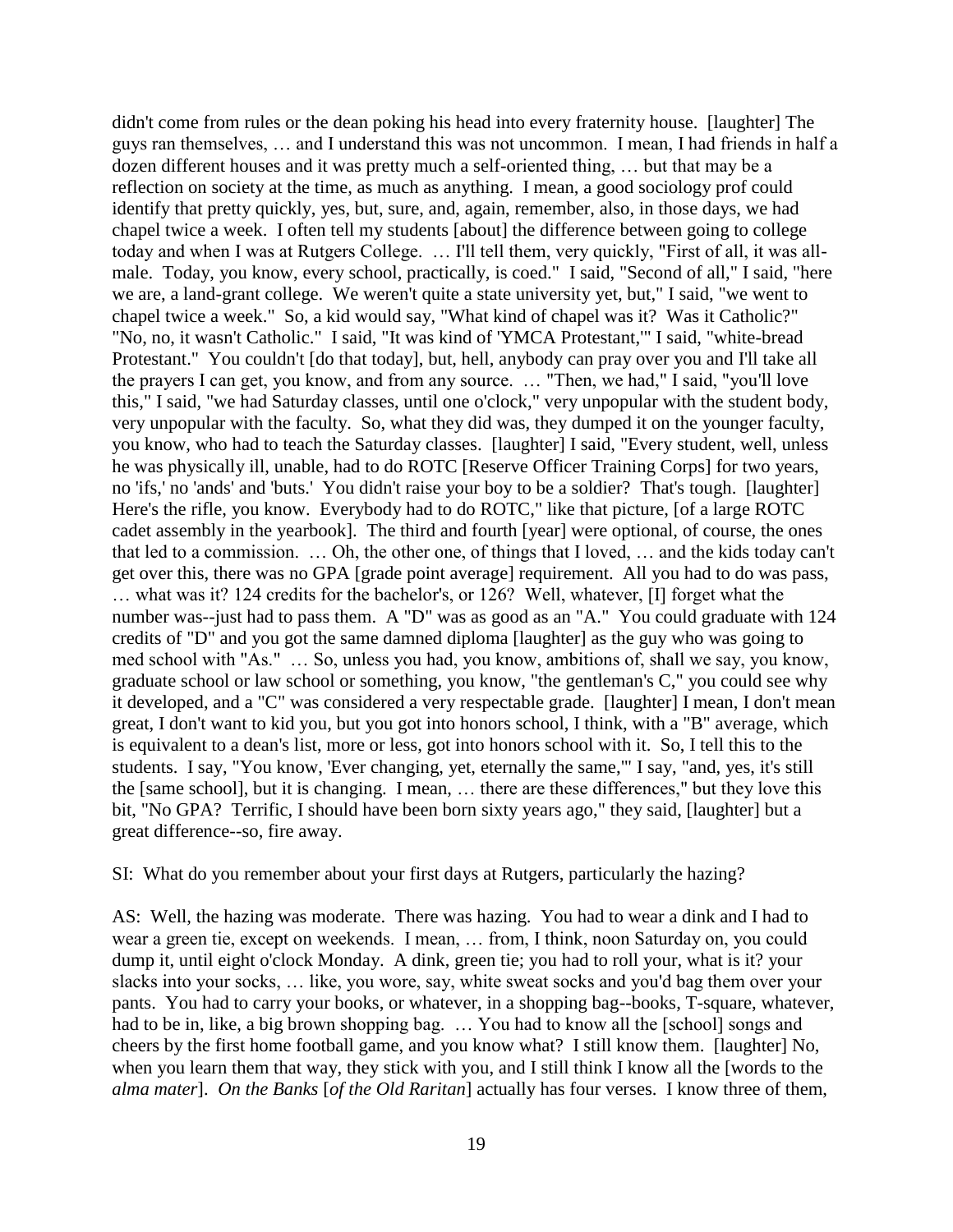and I can still give them to you, and the songs, the cheers, the "R-U" yell, the whole damned thing. Now, that's not so much hazing. There was very little physical [hazing]. I think you also ... had to carry matches with you, so [that] if an upperclassman stopped you and asked you to light his cigarette, you'd [Dr. Sloan imitates a match strike], you know, light it for him. I think that was part of it and that was about it, now, but … none of these flag rushes or, you know, this scouring through the dorms at midnight and pulling the freshmen out of bed. I have no recollection, because, maybe, again, living in a fraternity house, there … could have been less of this, but it wasn't easy. The big thing was, "Was I going to be able to handle the academics?" and I was miserable in chemistry. … I'd made a terrible mistake of, number one, not having a good scientific background, despite my parents. Number two, my high school science had been physics and I should have stuck with physics. Tough as it is, at least I had a little groundwork in it and, number three, I wanted to avoid math. So, I took chemistry--terrible mistake. … A couple of the guys in the house started to tutor me and I got an outside tutor and I finally got through chemistry, with two "Ds," but I'm sure they were gifts. I'm sure that the two "Ds" were gifts, and I'd never have made it through Rutgers, … still taking chemistry and I'd be the oldest Rutgers student, [laughter] trying to get through freshman [chemistry], but I got through it then. … Then, my grades picked up a bit the sophomore year. You do much better than the freshman year. You know, you're more familiar with it, and so on.

SI: Did you know immediately that you wanted to be a history and political science major?

AS: More or less, … not precisely. I originally was going to do journalism, and then, somebody, a kid who was a freshman--oh, no, not a kid I knew, but we were talking during registration--he says, "Journalism is too narrow." He says, "This is a tough world you're going into." He says, "It might be smarter to get a more broad-based one," and history/poli. sci., like English lit, you know, was more, you know, broad-based, and so on. So, I switched, actually, thinking, originally, that I was going to do [journalism]--now, not that it would have made a hell of a lot of difference. I mean, I could have switched after the first year with very little difficulty, but I switched before we started … into history/poli. sci., because at least it opened options, the law school option or teaching history or government service. … You figured the Depression was going to go on forever anyway and it was going to be tough. So, you did something … that had some value.

SI: Did your parents ever try to convince you to go into medicine?

AS: No. My father was very good about it. He saw that this kid was not for medicine. He recognized this early, and whereas it must have been a disappointment to him, he never pushed me, and I'm very thankful for that. "Just," he says, "get into something that's honorable and useful and, … if you can help others, so much the better." … He certainly could have [pushed it]. You know, had I gone into medicine, he would have had certain minor connections that [he could have asked], "Oh, help the kid get into med school," … but he never pushed it and he never, to me, showed any disappointment. Now, he may have been personally disappointed that this kid … couldn't hack [it in] medicine, but, you know, I wasn't cut out for the science side and, to this day, I have very little interest in it. You know, I watch my cholesterol and that's about it. [laughter]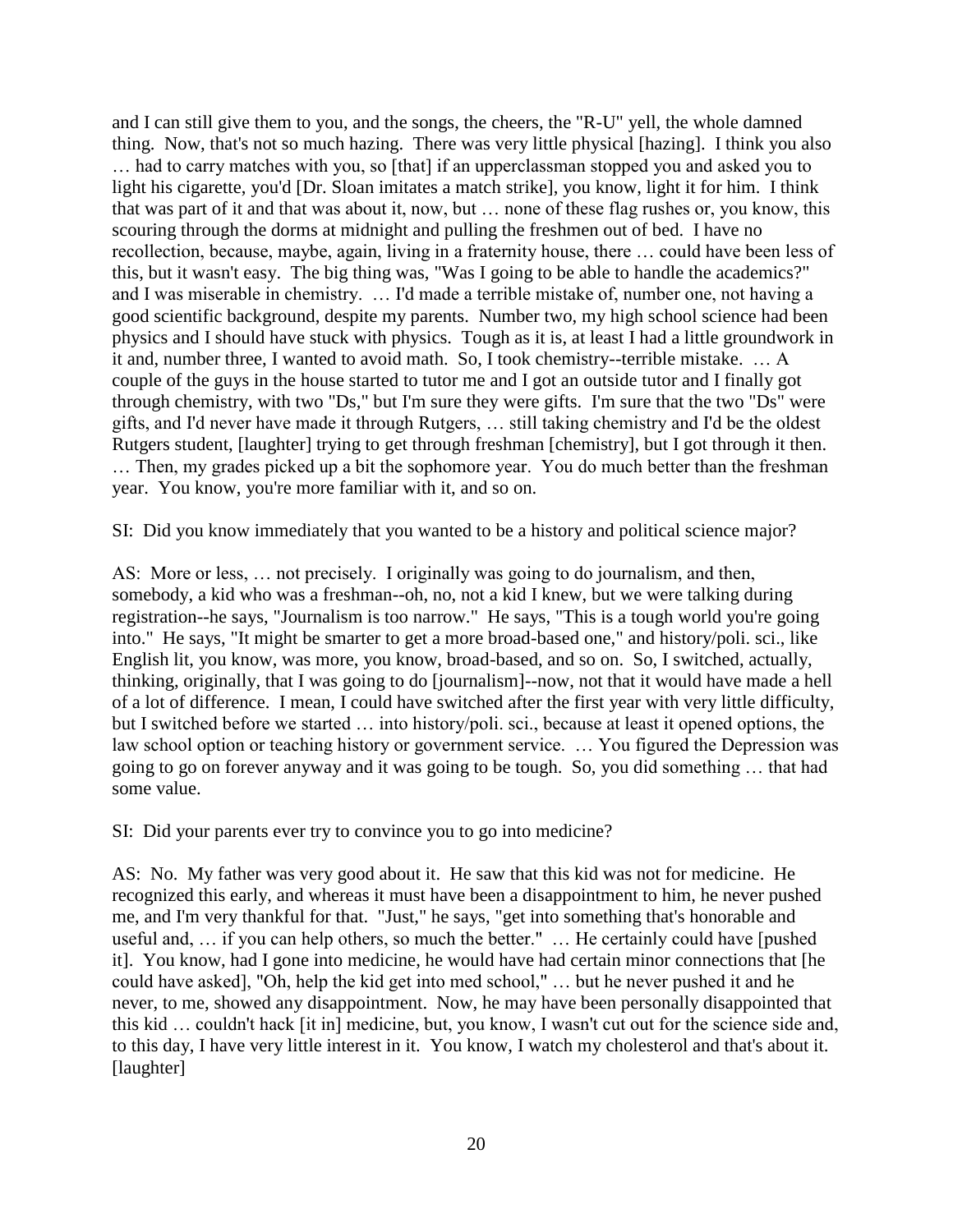SI: You mentioned that you were on the *Targum*.

AS: The *Anthologist*, did a couple of articles, and, *Anthologist*, do we still have it anymore? … It was the literary magazine. …

PA: I do not believe so.

AM: I think it came out either twice or four times, probably twice a year, spring and fall. Yes, the *Antho,* and *Targum*, I came in on the sports side, … because that was my main interest, of course, in life, and stayed with *Targum* for three years and ended up on the features side. Another guy and I did a features column. … It was not great journalism or anything. I did find out that most of the guys, though, on *Targum*, I mean, those that had the editorships, were journalism majors--not all, but, you know, it was just like [how] most of the guys in physical ed. were varsity athletes and that kind of a thing, yes. … I enjoyed *Targum* quite a bit. … I was not good at it, but it probably did help me in terms of English composition and presenting my thoughts in writing, and so forth.

SI: When I was a student, we had to read a semester's worth of the *Targum* from the war era.

AS: Yes.

SI: We noticed that the *Targum* then was not like it is today, where its focus is on international and national events.

AS: It was purely campus.

SI: Yes. Most of the articles were about football games and fraternities.

AS: Came out twice a week. Exactly, it was purely campus. I mean, maybe when World War II broke out in 1939, there was some mention of it, … or how it affected the campus, but, no, it was all [campus news]. It was out twice a week, if my recollection is correct, Tuesdays and Saturdays or Tuesdays and Fridays, something like that, … but I never had to go down to the printer's and sit up all night while they ground it out. So, I had a fairly simplified job on *Targum*.

PA: Regarding your fraternity experiences, you were young at the time. I noticed that your yearbook features an article referring to Stan Klion.

AS: … Yes.

PA: He was also young. Did you guys bond over that?

AS: Right. Well, more than that, I brought Stan to Rutgers. He was the guy who came with me on that youth hostel trip in England. We had met, originally, in junior high school, grade nine, as I recall--won't go into the details, but we were from the same part of New York and Stan and I became friends at age, whatever it was, eleven, twelve, or something like that. … We went to different high schools, but we stayed in touch and I was always one year ahead of him,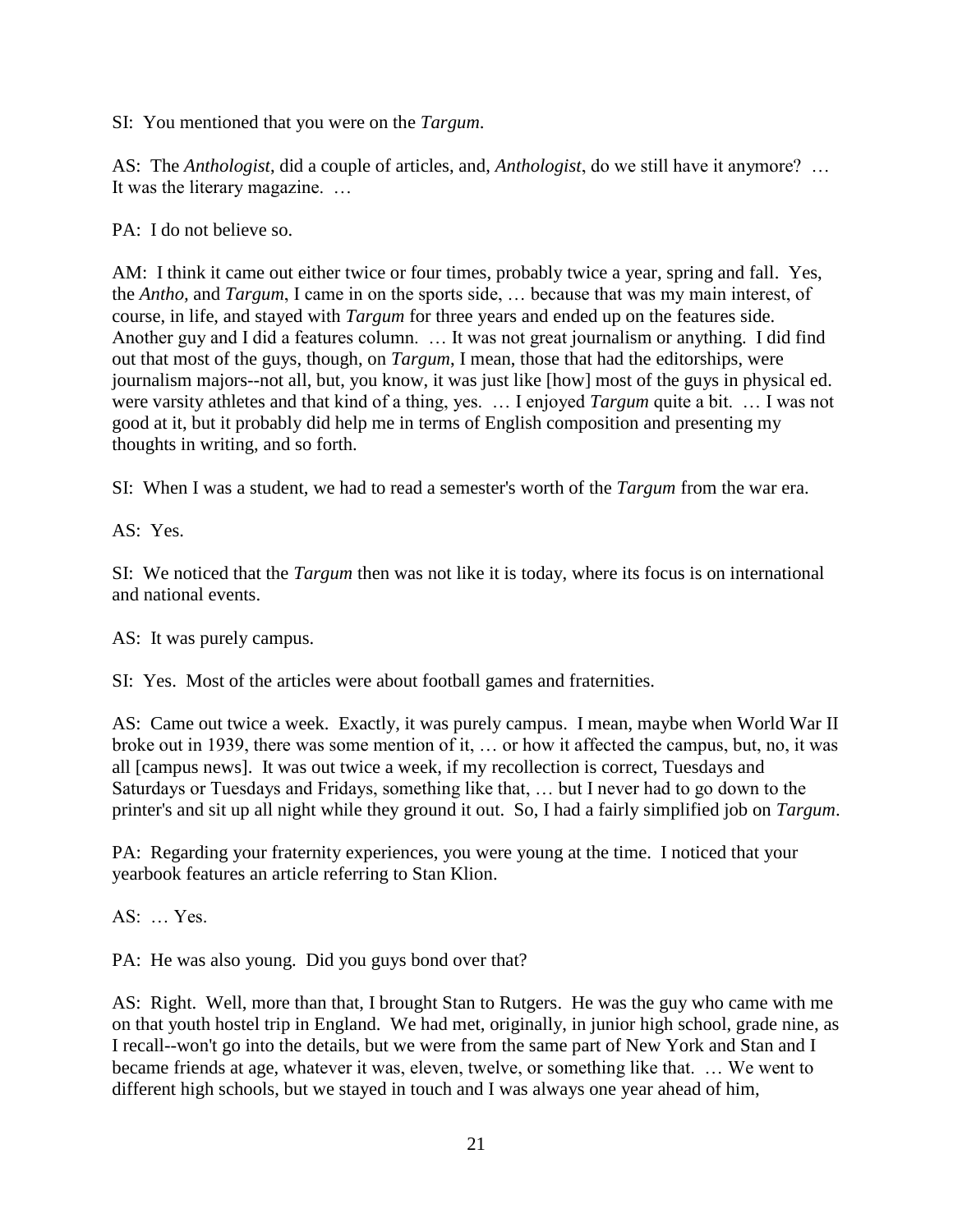technically a half a year, but he extended his high school a little bit. So, I was a year ahead of him. When it came time to take that bicycle tour of Europe, I think my parents ... were hesitant about my doing it alone, so, they [said], "Let's send the two boys together." … They didn't know the Klion Family well, but I knew Stan well, he knew me. So, the two of us went. Then, Stan goes back to high school, I go into Rutgers and, a year later, Stan is ready … to go to some college somewhere and I went to work on him, you know. … The next thing I knew, he came to Rutgers and did brilliantly. I mean, he was an outstanding student, and then, his brother came to Rutgers, Bart Klion. … I said, I see Bart every once in a while at a football game, something like that, "You are here because of me, boy. [laughter] I pulled your brother in and your brother pulled you in," yes, but he was a great fellow and absolutely, almost, I can use the word brilliant, at everything he touched, at everything he touched, … not just studies, but, I mean, in life itself, … moving on ahead as a quality engineer, originally with Sears Roebuck, and then, on and on and on. He knocked off the accountant [degree], what is it, the CPA [certified public accountant]?

-------------------------END OF TAPE ONE, SIDE TWO------------------------

SI: This continues an interview with Dr. Alfred V. Sloan, Jr., on July 6, 2005, in New York City, New York, with Shaun Illingworth and …

PA: … Peter Asch.

SI: We were just talking about one of your fraternity brothers, Stanley Klion. At Rutgers, in the prewar period, the fraternities basically dominated the campus.

AS: … That's correct. That's correct, in terms of campus politics, in terms of activities. The concept was, and I don't think it's a misleading concept, that your fraternity man is more likely than a non-fraternity man to be supportive of the University. … I mean, there must be statistics on this, which crowd donates more after they graduate or is more dominant, eventually, on the Board of Trustees or other organizations. … Today, I think we have something in the order, still, of twenty-three, twenty-four fraternities, am I right, a couple of dozen?

PA: It is actually closer to eighty now, if you include sororities, fraternities, professional societies and co-ed fraternities.

AS: … Oh, well, all right, I was eliminating professional; … throw out professional, throw out sororities, in terms of social [activities].

PA: It is probably about twenty-five to thirty, yes.

AS: Yes. I would say it's not a hell of a lot bigger than it was then, when it was twenty-ish, twenty or twenty-one, … but, proportionately, it was much greater--a greater proportion of the campus. I don't have any numbers on this and I've tried to conjure them up, once in a while, but I would broadly say that … maybe about fifty percent of the campus was fraternity. Broadly speaking, commuters were not and commuters were about a fourth of the population. … Of the other three-quarters, a slight majority, I think, were fraternity people, not all living in the houses.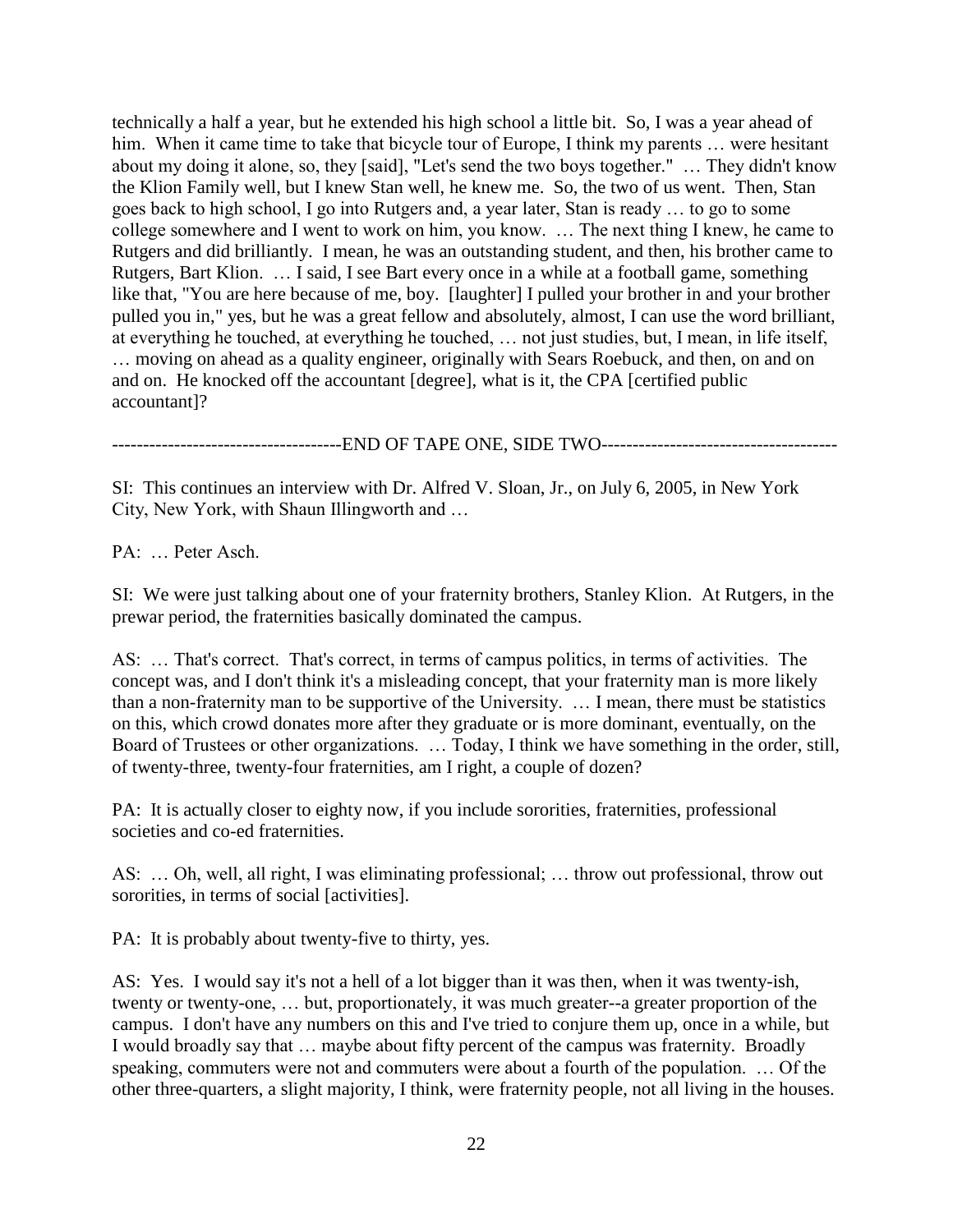You know, you could have lived in Winants or Hegeman and been a member of anything, but you caught the greater domination in things like this, … not so much societies, certain teams. For example, our house had a lock on the managership of track and cross-country and one SAM followed another SAM, and so forth. Others had--I say a lock, [which] isn't really the right word, but it's close to it--on *Targum* or on crew or on the Glee Club, and you wouldn't see this today; I mean, at any school, not just Rutgers. … You just wouldn't see this today. … One of the big weekends of the school year was the Inter-Fraternity Ball. Today, I don't know that it even exists. So, there's no question that the influence [was great], and the political influence, by the way, in terms of the class officers and the elections, and so forth, which was fairly obvious, much less today, … from everything that I know about Rutgers and any other campus, because, don't forget, I am hooked into the State University of New York and we have sixty-four campuses and sixty-four colleges. [laughter] … So, I know a little bit about, you know, what's going on at Buffalo and Rochester and, you know, all over the state. I would say this holds true for most schools, and so, Rutgers is by no means unique in this.

# SI: You were on the debating team.

AS: Right. That was sophomore, junior and senior year, … we made our trip through the Northeast. Professor Reager, who was chairman of the Speech Department and the debate coach, Richard Reager, Professor Reager, always used his seniors, and, occasionally, a junior, but, mainly, his seniors, to put on the road, when they were seniors, and visit and be the visiting team, so-to-speak, at other colleges. … I do recall, in the spring of my senior year, we hit West Point, one of the Boston schools--not Harvard. We hit West Point, we hit University of New Hampshire, we hit Wesleyan, we hit what is today called the University of Connecticut and, then, was the Connecticut Aggies, or something, [laughter] UConn, and somebody in Boston. Maybe it was Tufts, I'm not sure, but we had a very nice New England trip, around the Easter period of the semester.

SI: Do you remember what the topics of your debates were?

AS: They were always topical. They were always topical. Oh, I'm guessing at this one. It may have been government control of business, you know, more and more or less and less business regulation. … I don't know how we could have avoided it, but I don't recall the topics as relating to our entry into World War II, "Should we be isolationist? Should we join the Allies?" Somehow, I don't think that became [a topic]. That may have been a very informal topic, but I don't think it was a formal one, where you prepared both sides on [an issue]--not helpful on that one, not much beyond [that]. I think they were predominantly domestic topics. One of them, I think in my sophomore year, … was a little far out. It was the city manager system versus the election system for mayors and city council, versus having a city manager, which is good or bad, and nothing you can get very emotional about. [laughter] …

SI: Do you recall if issues like isolationism were discussed on campus?

AS: Oh, on the campus, yes, yes, particularly in my senior year. Well, it happened from the start of the war on. Junior year and senior year were war years in Europe and I do recall [that] it started to heat up in '39, into '40, but particularly after the Fall of France in June of 1940. So,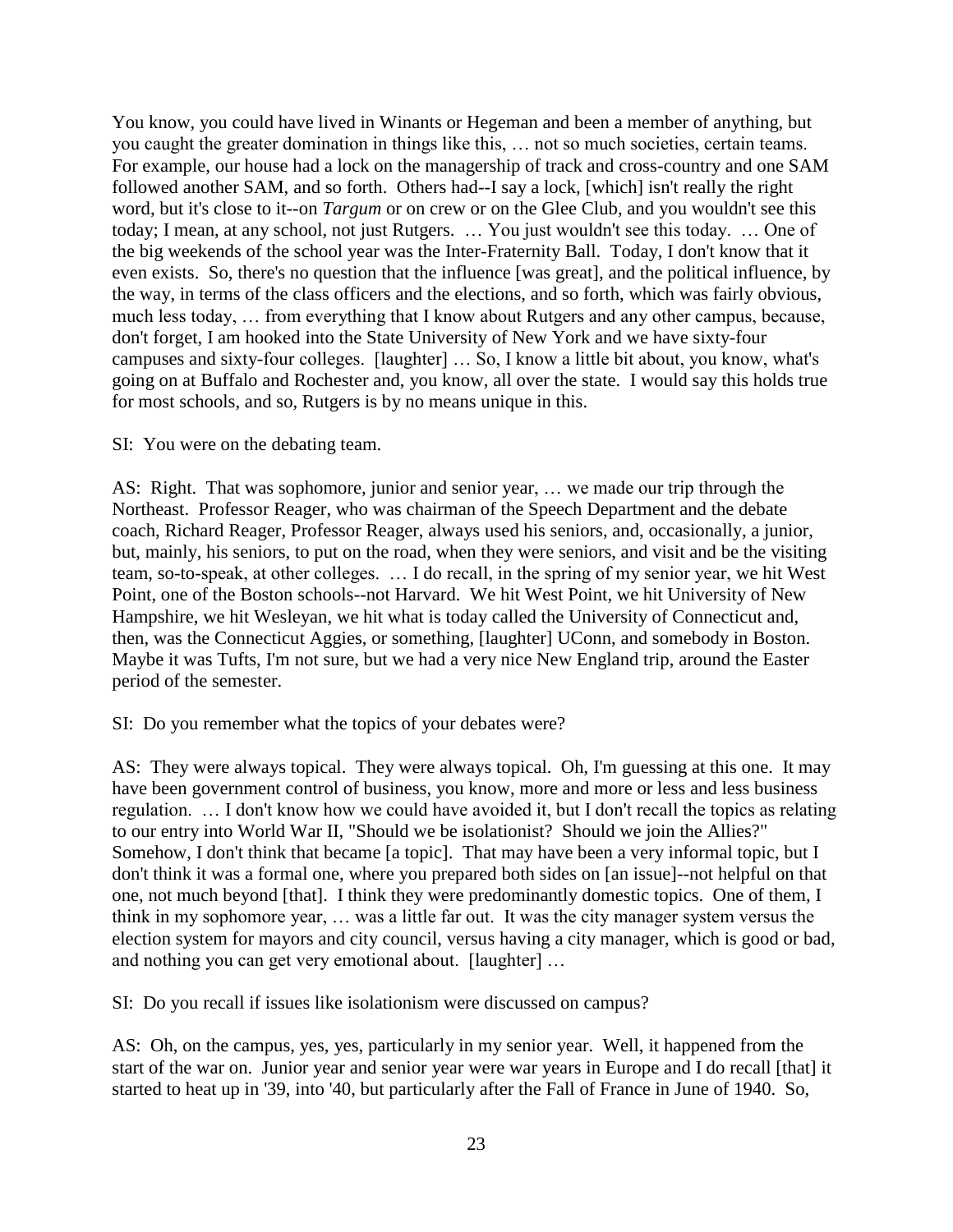that year between '40 and '41 was a very active year. … I don't recall any straw votes that we took on campus, and so on, but, broadly speaking, support became stronger and stronger for the British, and so forth, who were, you know, at that point, holding up alone. … I hope I'm not saying this incorrectly, but I do recall, I think it was during the 1941 commencement, or commencement week, that we gave an honorary degree to Queen Juliana of the Netherlands, who, … when the Germans invaded Holland, they pulled her out and replanted her in England for the duration of the [war], and gave her an honorary degree, by radio, you know, wireless or radio, whatever it was. I recall that. [Editor's Note: Queen Wilhelmina of the Netherlands (mother of Queen Juliana) was awarded an honorary Doctor of Laws degree on October 11, 1941, during Rutgers University's 175th Anniversary Convocation, which she accepted via radio from London.] … Our commencement speaker, in June of 1941, was Robert Patterson, who was the Undersecretary of War, the number two man in the War Department. So, we were starting to move in that direction. You could see it. There were even a few guys--not many, but there were a few guys--who were already in the service or had left to enlist in the '40-'41 year, my senior year--not many, but there were a few. Johnny Vaill, I think, joined the Naval Reserve and there was a fellow named Homer Roberts-Horsefield, who was an Englishman, who I'm sure got called back. He was an Englishman studying, I don't know, agriculture. Look under "R" for Roberts; Roberts-Horsefield was his name. I didn't know him terribly well, but Homer was his first name.

# SI: I have it right here

AS: Yes, you see, it says something about his being the son of …

SI: We are looking at the 1941 *Scarlet Letter* Yearbook.

AS: No, it wasn't Roberts-Horsefield. He was the one with the English name, but, … no, no, he was from North Plainfield--sorry about that. There was somebody in our class who was British and I don't remember who it was. I always associated him with Roberts, because of the [fact that it] looked like an English name, but it was another student, whom I did not know. … Again, it was starting. Guys were starting to drift into the service and I think the guys who graduated with commissions in June of '41, the four-year ROTC men, were, I think, all, you know, activated, I think. I can't answer for it, because … I was only a two-year ROTC man, but I think they were all activated that summer. So, you know, it was starting to happen and that's why I'm so thankful that I got my four years in, as I've said, in reasonably normal [times]. You know, I saw Rutgers as Rutgers normally had been.

SI: You would have been too young when you graduated for the prewar draft.

AS: Yes, I was, because, at that time, my recollection was [that it was] twenty-one to, I think, twenty-eight, and then, it extended out.

SI: I have never heard of the International Relations Club.

AS: It was mainly poli. sci. majors or people who'd taken poli. sci. courses. The faculty advisor was Professor [Andreas G.] Ronhovde, kind of a tough name, [laughter] a youngish professor.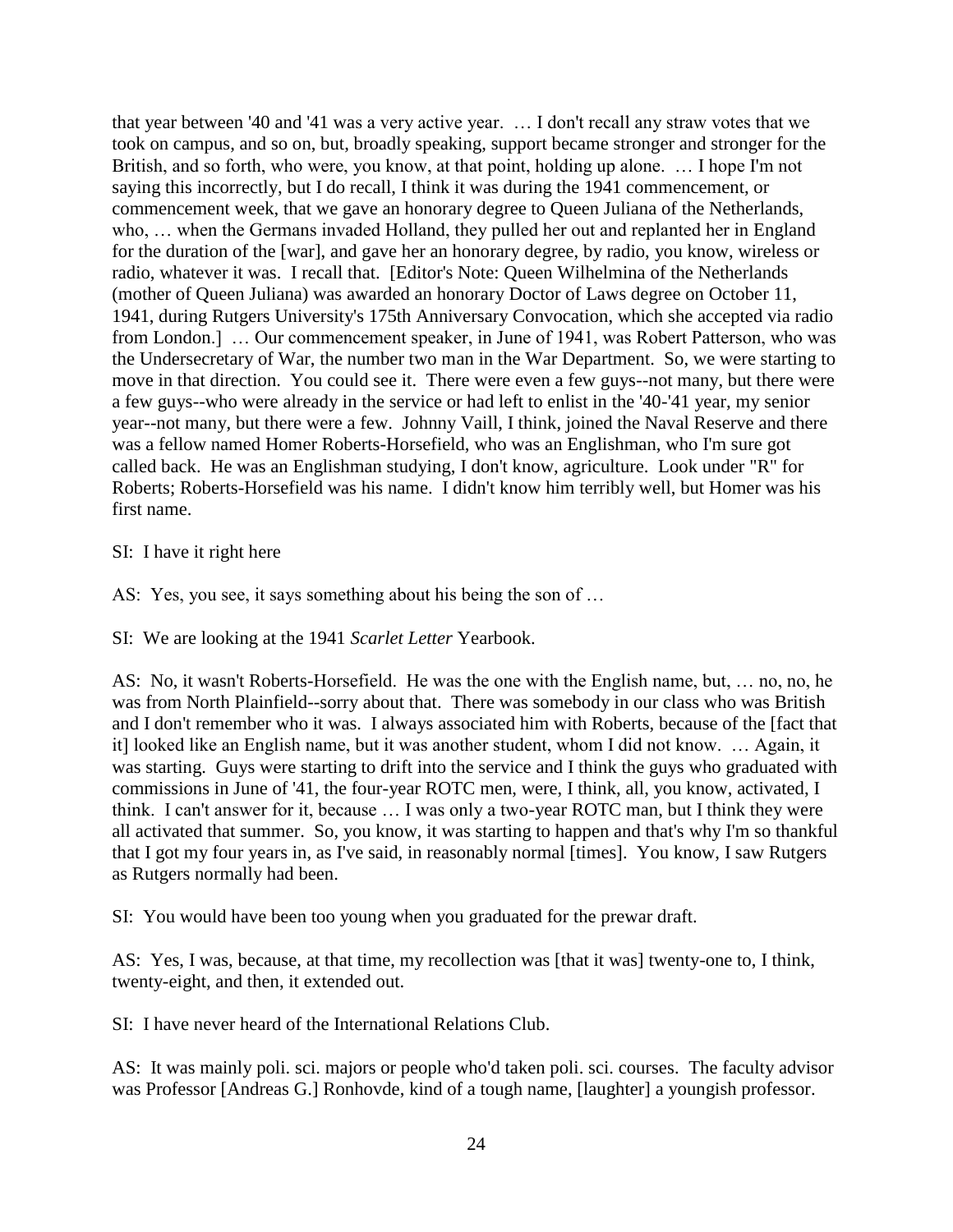… They probably assigned him the job. … We had a perfectly marvelous, by the way, history and poli. sci. faculty at the time. … Professor [Irving S.] Kull was the chairman, [who] I hardly knew, but we had guys like John George, who was outstanding, an enormously popular professor, and Mark Heald and Ethan Ellis and a very, very solid bunch of teachers, and these guys could get in there and teach. … Professor Ellis had the reputation of, he could end a period … in the middle of a word, you know, in a hyphenated word, and he'd pick it up two days later, on the second half of the same word, no notes or anything. [laughter] … Professor Heald used to talk about his experiences in the First World War, a great man, and he had served in the First World War, obviously, as a volunteer, because he was in the regular Army, in the famous First Division, and he talked about that, particularly on Armistice Day. … John George was--you might call him a Democrat in a Republican school. I don't mean we were overwhelmingly Republican, but I think Rutgers, at that time, was more Republican than Democratic, and John George was one of these dyed-in-the-wool, New Deal Democrats from Virginia and he used to go after the boys and they loved it. They loved it, you know. He would fight with them, argue with them in class and let them say their piece and he'd come back at them. ... He and Dr. Peterson, Houston Peterson, who taught philosophy, were, year in, year out, year in, year out, voted either number one or number two among most popular profs, and you could see why. Peterson was another guy, was very, very into things. I remember, … Peterson taught philosophy and logic. I took both, and we were doing the logic course in the Autumn of 1940 and that was the year, September, October, I guess it was, of 1940, when Cincinnati was playing Detroit in the World Series. [Editor's Note: The Cincinnati Reds defeated the Detroit Tigers in game seven of the 1940 World Series.] … Peterson was interested in sports, mildly, but, I mean, not in an overwhelming way--kind of like my father. I mean, you know, it was fine in its place, … but he knew the guys were interested and the guys … wanted to listen to the radio. All the games were in the day at that time and these were afternoon games and our class ran from, you know, two to three or three to four, whatever it was. … Peterson had a guy bring in one of these small radios, into the class, and he ran the class between innings. [laughter] He let us listen to the game. Immensely popular--that's the way to get them on your side, [laughter] not that he was so interested, but he knew the boys weren't paying attention. So, he ran the class in those few minutes when the teams changed places every half inning, and he got in a few minutes lecture. Then, he stopped, turned up the radio again [laughter]--great fellow, he was, and, oh, enormously popular. He and John George were the two.

SI: They frequently come up in our interviews as being the most popular professors at the time.

AS: Yes, oh, I'm sure.

SI: Also, if you read the *Targum*, John George is mentioned often.

AS: Oh, yes, George was great.

PA: Did you feel that Rutgers College, back then, as a smaller school, gave students a more personal feel for the professors than today?

AS: Well, of course. … The day I graduated, or the year I graduated, we … had just hit seventeen hundred and we thought we were enormous, you know, that, "Rutgers has never been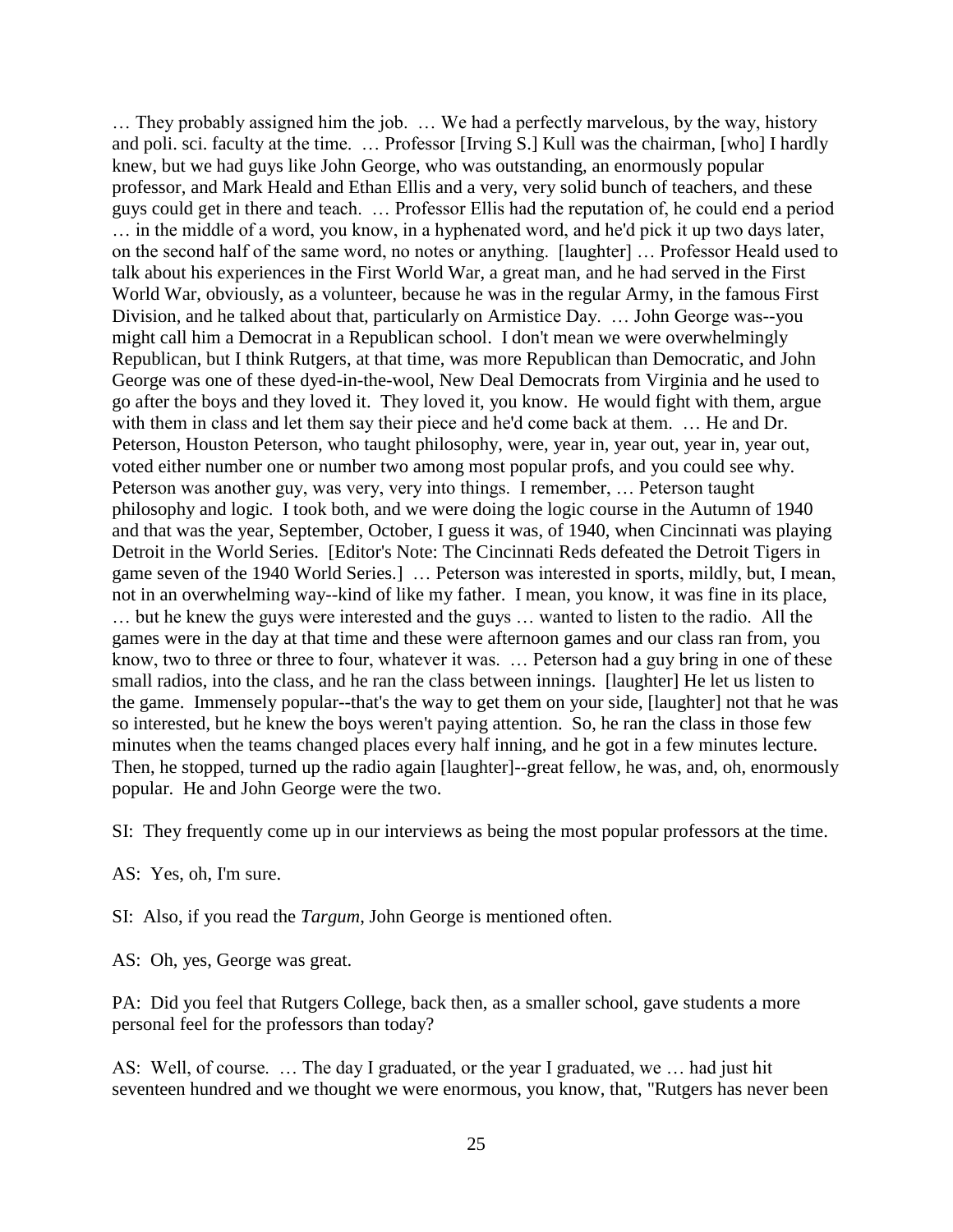so large." … I won't say you knew everybody on campus--you can't know seventeen hundred people--but you knew an awful lot of people. … With the exception of the two or three courses in freshman year where you might have had a big lecture section, like, for example, in chemistry, we had 150 guys or two hundred, with that exception, all the classes were small--I mean, you know, twenty, twenty-two, eighteen, twenty [students]. I did a couple of French classes with Professor Turner, Clarence Turner, where, I remember, we sat around a table a little bit bigger than this, with, you know, eight or nine guys. … One thing about the small classes, then or now, I mean, … there's no place to hide, if you haven't done your work, you know, [laughter] and it works out. Yes, I do think, when a school gets big, we lose [intimacy]. Even at FIT, … when I started teaching there, we were a college of 450 or something and, today, … our department, our lousy department, is bigger than Rutgers College was when I was a student. We have the better part of eighteen hundred to two thousand students doing the fashion marketing program right now. … Every once in a while, I kid the chairwoman along and I say, "Robin," I said, "you're running a college." I says, "You've got two thousand, almost two thousand, students." I say, "You've got 102 different instructors." I said, "You're running a college, and you're doing it on two secretaries and an assistant chairman." I said, "When Dr. Clothier ran Rutgers, I mean, you know, there were vice-presidents and everything," [laughter] but that's what happens. When you get bigger, you [lose that]. It's one of the faults of getting bigger, but you can't do much about it- -either that or [fold up]. I don't know how Luther Martin felt when we became a state university, basically, after World War II, but I remember talking to him once and I said, "Do you think we're going to lose this, you know, intimacy?" He said, "Yes," he says, "but," … in effect, he says, "you've got to go with the tide." So, there you are; … what have we got, fifty thousand students, all across the state, you know, Newark and Camden? You think about it, I mean …

SI: Everything is a lot bigger.

AS: We're big, we're big. Well, okay, so, you face it. You do lose the intimacy, and it's a very fair question to ask, yes.

SI: Do you remember anything about your graduation? Does anything stand out about your graduation?

AS: Not [a thing], except Robert Patterson's talk. … I don't remember what he said, I remember him saying [it], I mean, being up there, and I had my one and only word with President [Robert C.] Clothier at graduation. We crossed the stage and, you know, he gave you the diploma. … We graduated, in round numbers, two hundred or 230, or whatever it was. So, they called each name alphabetically and my turn came and he hands me the diploma. … He shook my hand and he said, "Sloan?" I said, "Yes, sir." … It was the one word I had with President Clothier in the four years, "Sloan." [laughter] He wanted to be sure he's giving the diploma to the right guy, you know, that I wasn't getting Sullivan's or somebody else's, but, by the way, I had great admiration for him, great admiration for him, and he was always my idea of what a college president should be. He looked the part. He was kind of aristocratic. …

# [TAPE PAUSED]

SI: Another professor that everyone usually talks about is Richard Reager.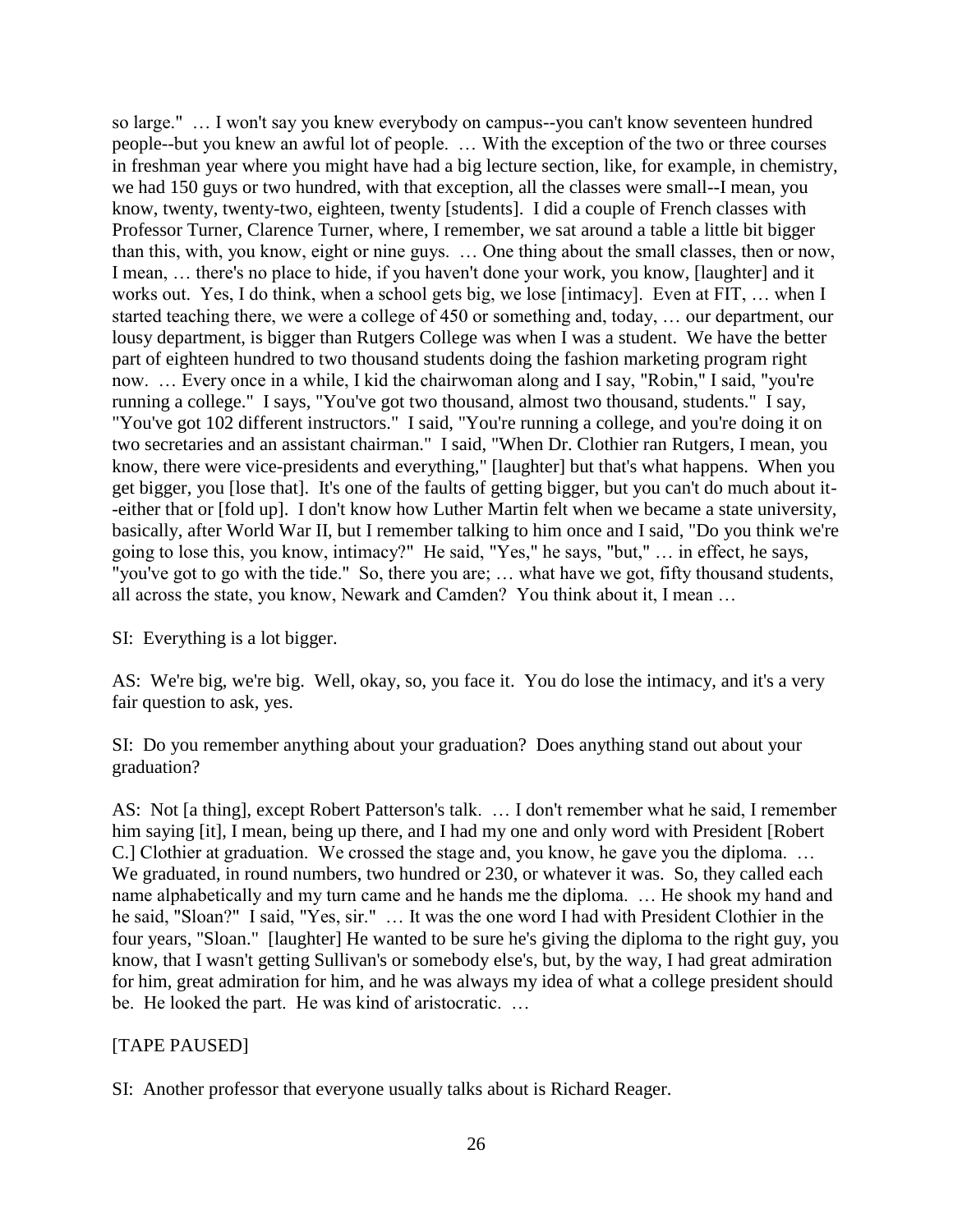AS: Oh, yes, Reager, yes, and he was, you know, a popular guy and he was very verbal, being professor of speech, whatever the word was, debating, speech, and so forth, and he was a good salesman for his [debate team]. I'm very, very thankful that I got hooked into debating in my sophomore year. You weren't, apparently, eligible for it as a freshman, for whatever reason, but, for your last three years, you could. … My father had encouraged me, when I spoke to him, to take a course in public speaking, which was quite optional in those days. I mean, you could take it for credit, but, I mean, you didn't have to. He said, "Get into public speaking," he says, "it's helpful," and I did and that led me into debating and it's been ... a marvelous background for teaching. You know, what do you do in teaching? you talk, and taught us how to do it, yes.

SI: Do you remember any of the speakers that came to the chapel?

AS: Yes. I remember Norman Thomas, and, of course, [he] was introduced as a Princeton graduate. …

# [TAPE PAUSED]

SI: We were talking about Norman Thomas.

AS: Yes, Norman Thomas, who was also a Presbyterian minister, you know. He was ordained, and I remember … Rabbi Lazaron, of the Baltimore Hebrew Congregation, was our chapel speaker once. We then had, I remember a series of, not chapel speakers, but speakers, during that year when we celebrated the 175th [anniversary]. … What we did is, we had a series of, what would you call them? little convocations, if you will. Some were in the chapel, some were at [the gymnasium]. Robert Taft spoke there, Wendell Willkie … spoke to us, and I was very impressed with him, and that was just before he ran on the Republican ticket in 1940. There was a third, oh, Jan--Jan Masaryk--the younger of the two Masaryks. Thomas Masaryk was the President of Czechoslovakia, who Woodrow Wilson and others had put in after World War I. Jan Masaryk, that's his name, was the son who was, I don't know, foreign secretary or something, and was doing a tour of the United States about the time that Hitler took over Czechoslovakia, '38, '39. … He was a speaker at, again, one of these convocations and, again, I forget whether it was chapel or not, but these are the ones I can remember. I think somebody said Herbert Hoover was there, but … I don't recall Hoover, can't answer, but they were big names. … What would happen would be, the college would grab a number of these people who were moving--they were giving speeches and making connections--between New York and Washington. They'd pull them off the train in New Brunswick [laughter] for two, three hours and run them up to, say, the gym or to the chapel, and the students were all lined up, and they would speak to them and get them back on the train to Washington. … That was one of the advantages of being on the main line. [laughter]

SI: There was about a year-and-a-half to two years between when you graduated from Rutgers and when you entered the Air Force.

AS: That's correct. Of course, it was the Army in those [years]. What did they used to call it? Army Air Corps, and then, it became the Army Air Forces, and those are some technicalities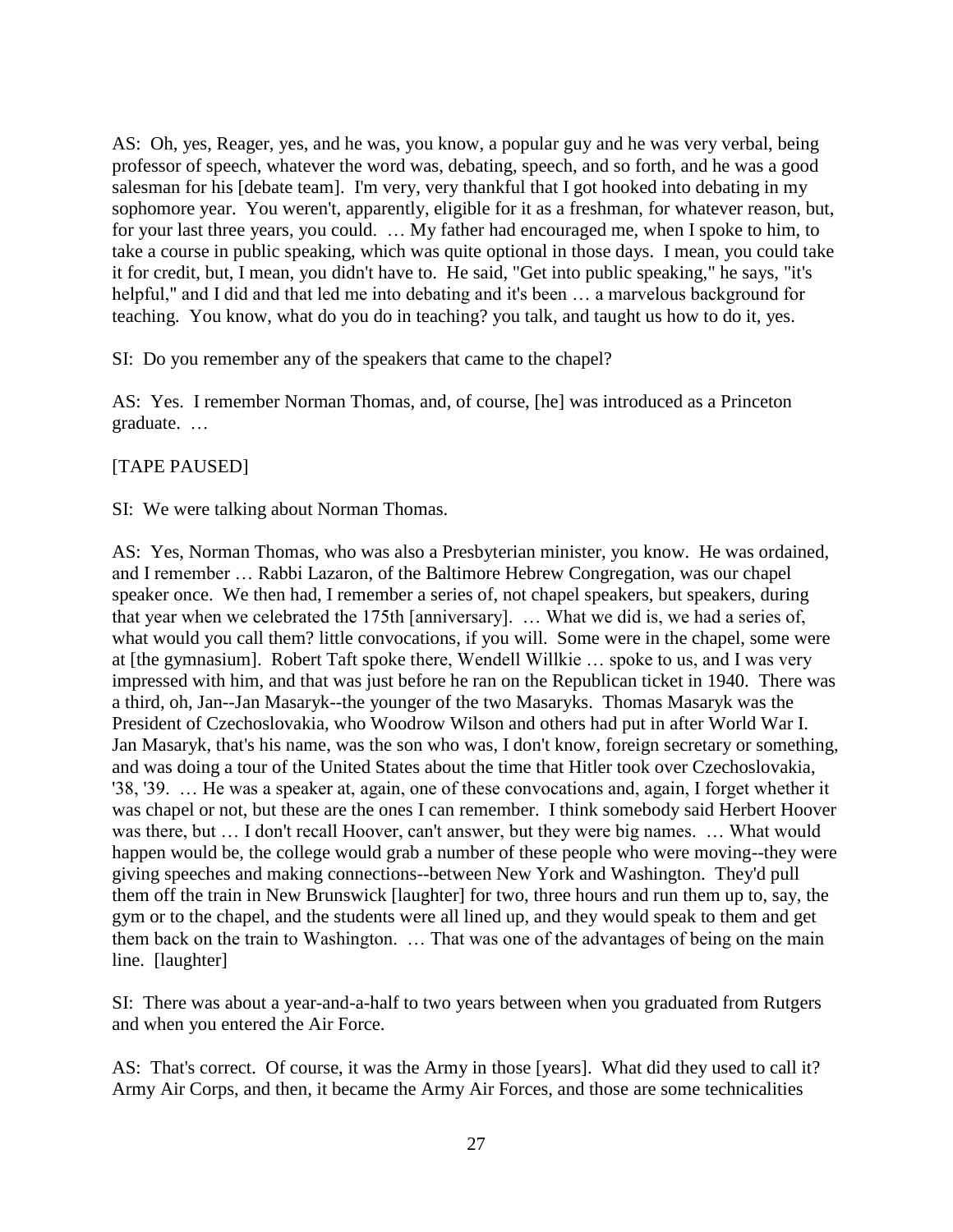there, and so forth. We looked upon it as just being a soldier, because you could have been posted to any unit of the Army once you were in the Army. I mean, you could have gone to Ordnance, Infantry, Engineers, Cavalry, Air Force, Air Corps, or whatever.

#### SI: What did you do in that time?

AS: … Two things. When I graduated Rutgers, I was admitted to four law schools. I had decided [to] take a shot at law school--wasn't overwhelmingly committed to a career at the bar, but law itself is open-ended in terms of you don't have to be a lawyer or a practicing one. So, I said, "Well, I'm a young kid, nineteen-and-a-half. I've got a ways to go yet," and my father and mother encouraged it. I applied to four--listen to this, listen to this. I'm, let's call it a "B" student, at Rutgers--not a great student, better than average, but not great--"B" student at Rutgers. I get into Harvard, Yale, Columbia and Cornell, four for four. Now, imagine that today--you'd have a good imagination. [laughter] I get into all four. I made the decision to attend Columbia. I entered Columbia Law School in September of '41, spent just one semester there. War broke out in the third, fourth month that I was there. Just before the end of the first semester, the war breaks out in December, semester ends in January, never went back for the second semester--indeed, never went back. … I received a telegram--I forget what it was, a night letter, wasn't one of these urgent telegrams, I think it was a night letter--from the War Department. They were establishing the postal censorship in New York City, where the military, the War Department, was assigning officers, I believe, to it and was running a postal censorship out of a building that is still not very far from our college. It's 252 Seventh Avenue. It was an old warehouse-type building. It later became the Veterans Administration, after World War II, and today is a condominium, but that's another story--establishing the postal censorship there in late 1941, early 1942, under the military. They had my name because I had taken a Civil Service exam in French, or in languages and my language was French, and they said, "Would I be interested in working for the postal censorship?" and I left Columbia immediately, went to work, down at Seventh Avenue and 24th or 25th Street, went there, under a series of Army officers. … Again, to shorten the story, after about three months of fairly routine duties, I was assigned to the code and cipher section. … The essential part of the code and cipher section was not, as you might think, this dramatic stuff of intercepting wireless or trying to break Japanese or German codes. It was much simpler than that. It was reading letters--commercial letters, for the most part, but it could be private letters, also--reading letters which were leaving the United States, which everything was held up to be censored. ... I became--I don't want to use the word expert, there is no expert in this game, but I had a good sensitivity for it--I became fairly competent in reading a form of code which was called open code. Open code would be something like this, "Grandma is leaving us on Saturday," and the person receiving it knew that this meant the *Queen Mary* is sailing with troops on Saturday, or something like that. That's what open code meant, one thing which means another in perfectly normal English, or sometimes slightly stilted, because of the message, but perfectly, reasonably, normal English. … You either get a sensitivity to this or you don't, that when something just doesn't seem right, and, in many cases, you couldn't interpret the code, but you knew something wasn't quite right and you passed it on to your senior people, who passed it on to the military. … They took over from that point and we never would know what happened. I stayed with that group for about one year, and then, in the early part of '43, I went to my draft board. … I'm not heroic or anything, but I went to the draft board and I said, "I'm not anxious in having," what's the word? "a deferment." … Up to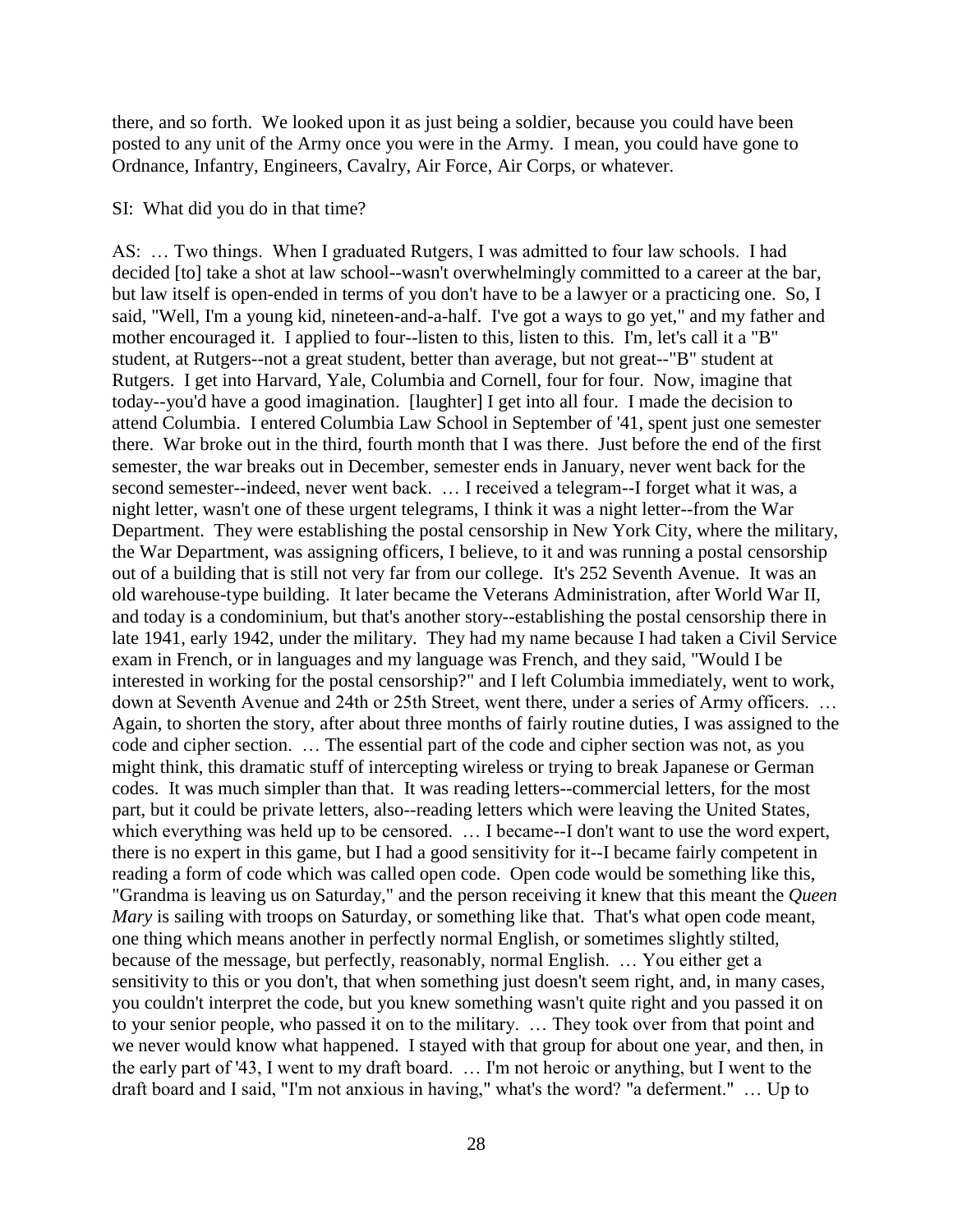that point, I was deferred, because of the work that I was doing with the War Department. I said, "You can eliminate the deferment," and I spoke to my superiors first. I said, "I think I want to get in," and I did. … [The] interesting thing is, I recall one or two things that I did … for the censorship department that probably had a hell of a bigger effect on the war than anything I did in the military, [laughter] but, you know, again, I was a young guy--I was twenty-one or so at the time--and I felt that I should get in. So, in early '43, I moved into the Army and you have my date there. It's on the demobilization [paper]--what's it, like, April 14th? I think, officially, or something. It's down here. It's on the second page of my discharge. ... From there on, it was fairly routine for the first two, three weeks, moving with a group of guys down to Fort Dix, which was just where they classified you, issued uniforms, shots, and so on, classified you. This is a story that thousands of guys can tell--you've heard it before--and, after a week or two at Fort Dix, for whatever reason, I was assigned to the Army Air Corps. Now, the basic training in the Army Air Corps, at that time, was in … several areas, but two major ones were Miami, Florida, and Atlantic City, [New Jersey], because they had hotels. … I was assigned to a group that was detached to Atlantic City and, at Atlantic City, I went through, whatever it was, thirteen or fourteen or fifteen weeks of basic training. At the Atlantic City base, we were stationed at the Hotel Dennis, if that means anything to you guys. … I think it has a different name today, but it's still an operative hotel. [Editor's Note: The Hotel Dennis is now part of the Bally's Casino complex in Atlantic City.] I think that, you know, one of the outfits has taken it over for gambling and I think changed the name, but it was a very good hotel, by the way, and was there for the basic. … Then, the Air Corps, in turn, reclassified you in terms of your capabilities, you know, "putting the square pegs in the square holes," supposedly, and I was not able to qualify for flying duty, because I was 20/60 or something without glasses, which had been something, I'd been, what's the word? nearsighted, since I was about twelve or thirteen years old. I used to use glasses at lectures at Rutgers, and so forth, but they found out--well, not got found out, I mean, I told them--about my experience with the War Department Censorship Bureau [Office of Censorship], in codes and ciphers, and they assigned me to cryptographic work. Now, … I've got to be clear about this--cryptographic work is not breaking codes. It's sending. It's "En," learning how to encode a message and send it off, so that the message is, "We leave at dawn," or, "The enemy is attacking," … and it comes out in code groups, and you're taught how to do these various systems. I got my training, specific training, in cryptography in the summer, in the late Spring and Summer of '43, at Pawling, New York. … The Army cryptographic training, … they had taken over what was called the Pawling School. Today, it's called the Trinity Pawling School, but, in those days, it was a private school, residential, took over the school. ... [The] Army took over the whole damn thing and it was up there, and spent, in round numbers, seven, eight, nine weeks, the better part of two months, [there]. I remember, about mid-summer, your training was finished and … they graduated a class, as it were, each week, on a rotating basis, and then, you were sent off to different units of the Air Force. I was pushed out to the Second Air Force, which was then in Salt Lake City, Utah, at the fairgrounds in Salt Lake City, and spent only a brief time at Salt Lake City, because that became a collection agency for the various bomb groups which were then building up and forming. They would go to Salt Lake City for men and pull them in, "Hey, we need so many medics and we need so many signalmen, we need so many ordnance guys and so many," whatever, whatever, whatever, because … we were starting to build up the bomb groups and fighters squadrons to go overseas at that time. … I can give you the exact date. On August 13th, or I left Salt Lake City a day or two before, but on August 13th, I arrived at the then headquarters of the 445th Bomb Group, which was Sioux City, Iowa, at the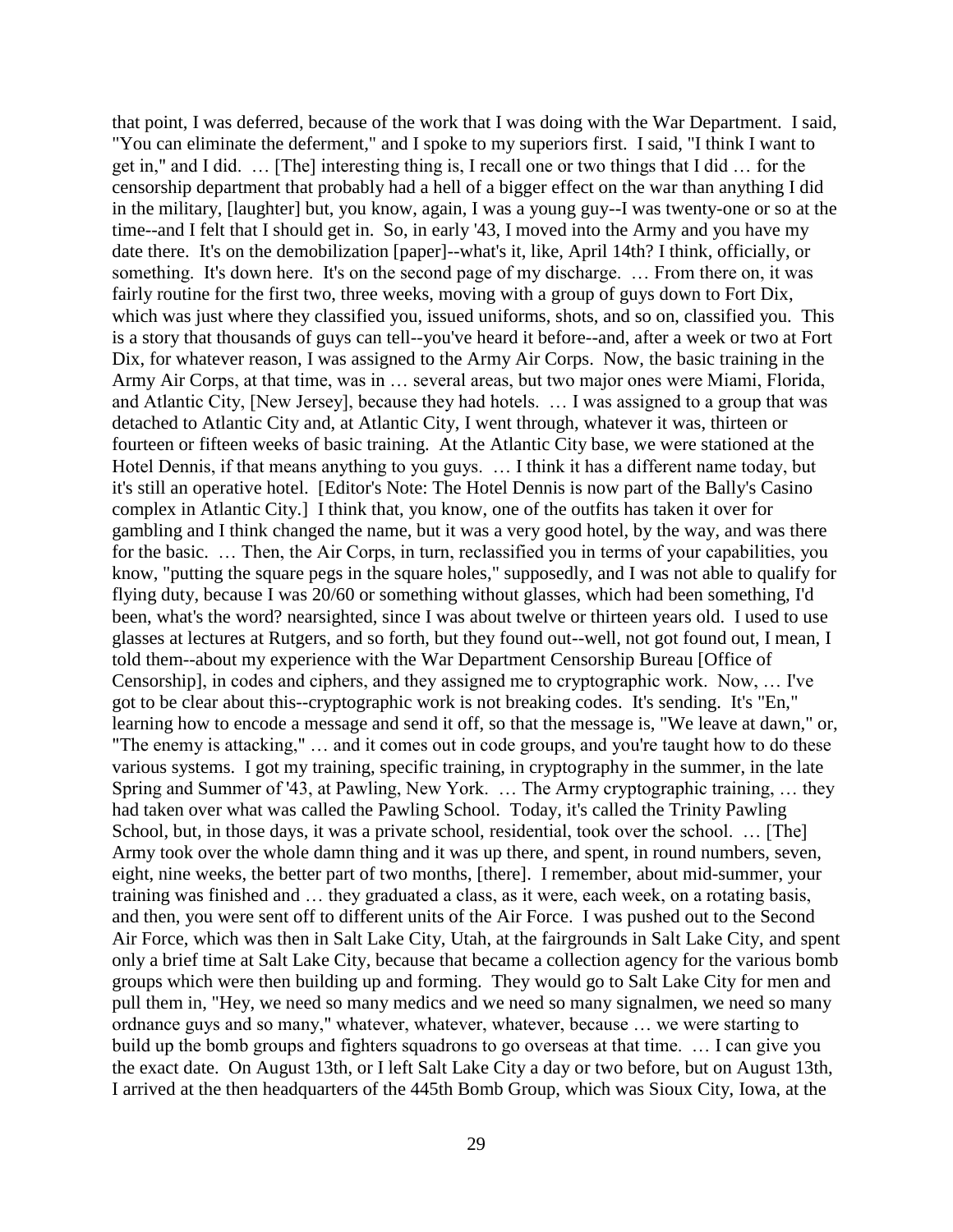Sioux City Army Air Base, August 13, 1943, and I was playing all the numbers in my head. I was assigned to the 445th--four, four and five adds up to thirteen. I arrived on the 13th of August, I think. Then, it was [that] Sioux City, Iowa, has thirteen letters in it, or something. I said, "Boy, I'll never get out of this one alive." [laughter] So, well, you know, you get very numbers conscious when you get into code groups, and so forth, and the 445th, which was a unit which ... was a heavy bombardment unit, the aircraft we flew were B-24s, otherwise known as Liberators. The British called them Liberators, we called them B-24s. It was the four-engine aircraft. We were composed of four squadrons, of which Captain [Jimmy] Stewart was commander of one of them, the 700th, 701, 702, 703, but we flew together. [Editor's Note: Actor Jimmy Stewart served as commander of the 703rd Bombardment Squadron in the 445th Bomb Group. He went on to serve as group operations officer of the 453rd Bomb Group and, later, Chief of Staff of the Second Combat Bombardment Wing, Eighth Air Force. He ended the war as a colonel in the US Army Air Forces.] … It was not separate squadrons doing separate things, as was the case in the Pacific, but, here, the bomb groups all pooled them, the whole damned thing, together. I don't know what our operative strength was at maximum. Maybe, at any one time, we could have put thirty-odd aircraft, … among the four groups, into the air. Thirty, thirtytwo, I think, was about the maximum. … We finished our training at Sioux City, which was then the last phase of training. See, there were guys in the unit who'd been in first and second phase and I joined them in [the] third phase and we finished our training in roughly mid-October of '43 and, after an embarkation leave, went overseas. If I remember correctly, we arrived in England- it was Scotland, technically. We arrived in Greenock, Scotland, on the *Queen Mary*, by the way. We arrived on October 27th, 28th, something of that order, 1943, and, by train, ... were immediately pushed down some three hundred miles to our base in East Anglia, which, as I mentioned earlier, had been an RAF [Royal Air Force] fighter base and runways extended, a few more huts built, and so forth. … We took it over for the balance of the war as a bomber base. Arriving the end of October, oh, the name of the location of the base, and I've shown you these pictures, was Tibenham, and that's spelled T-I-B-E-N-H-A-M, "Tiben-ham." "Tib-en-am" was the pronunciation. It's in the County of Norfolk, roughly a hundred miles northeast of London, on a railway line between London and Norwich. … If you're familiar with the geography of England, it's … just north of the Suffolk-Norfolk border, just into Norfolk, as it were. It's almost Suffolk, but Norfolk begins about eight miles south of there, roughly twenty, twenty-five miles from the North Sea. So, it had all the appropriate amenities for a bomber base--near the water, didn't have to go very far to clear land, flat, Norfolk is very flat country, and a base already pretty much built for the RAF. The RAF had had it previous to us. We arrived, and in the pouring rain, naturally, at three in the morning or whatever--lovely reception. When we got over, … maybe a day later, enemy radio greeted us. On German radio, they said, "Welcome to the 445th Bomb Group," or something like that, "we hope you had a pleasant trip from [the United States]. We look forward to..." whatever. So, you know, talk about secrecy. [laughter] Anyway, we got over there and the first thing that happened to me--oh, incidentally, … I had gone over just prior to that as a buck sergeant. It was interesting that I joined the Army in April--by October, six months later, I'm already overseas and I'm a sergeant, you know. So, things are moving very, very fast. I mean, you never heard of this in peacetime, certainly, … but first thing that happened to me was, Major Davis, who was to be the battalion signal officer, called me in and said, "We're sending you to the RAF code and cipher school to learn their signal procedure." He says, "You're going to be the first guy from the bomb group to go and, as soon as you come back, we're going to send Sergeant Gallagher, he'll be the second, and Sergeant Simmons will be the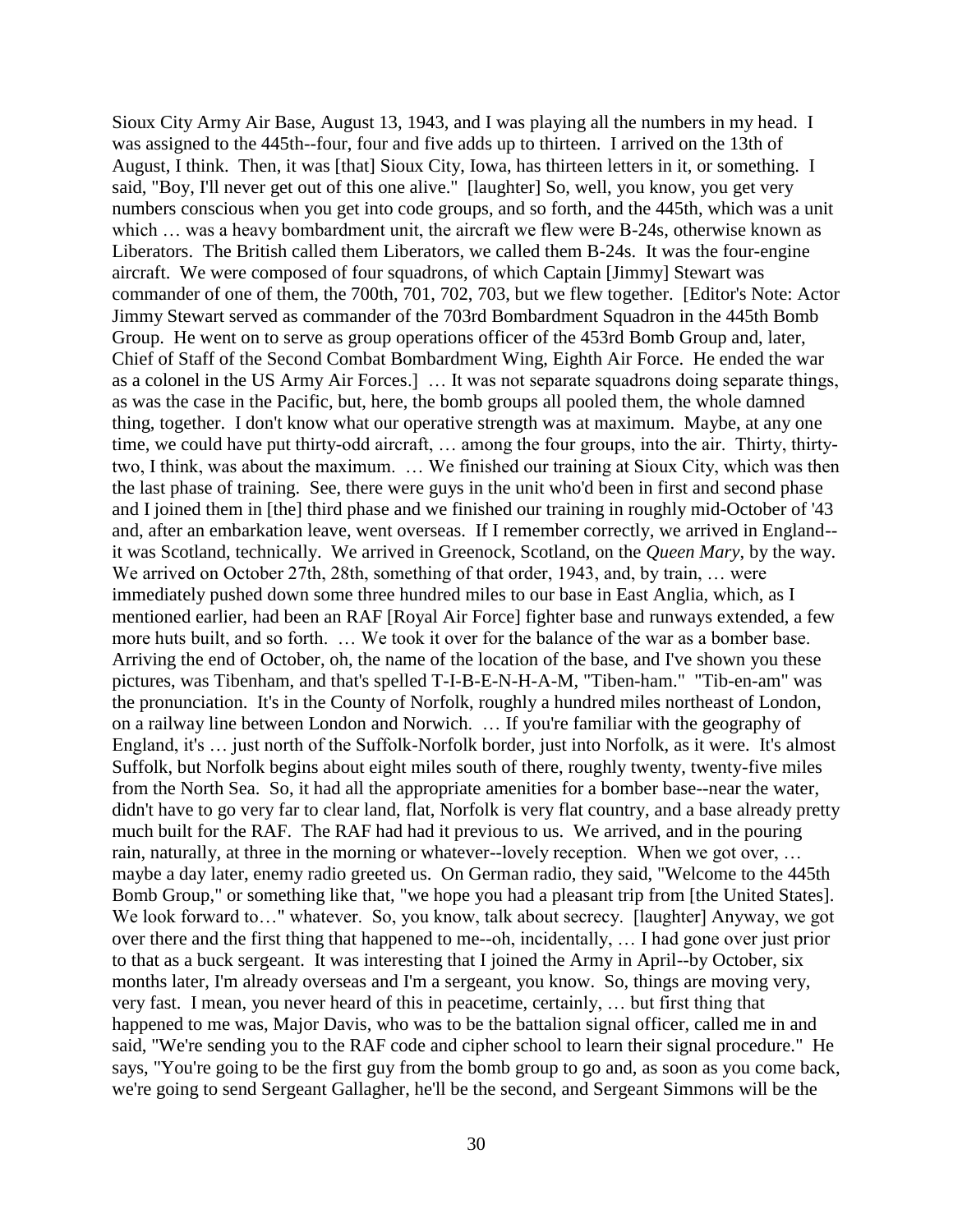third one," because, in the European Theater of Operations, as far as the Air Force was concerned, we followed RAF procedures, RAF signal procedures, not American. Different theaters of war followed different [procedures]. For example, in the South Pacific, US naval signal procedure dominated, because it was the dominant force, with the Navy and the Marines in the Pacific, but … prior to the invasion, in terms of the air war, … [it was] the RAF signal procedure. So, I spent then about two months, perhaps not quite, but about two months, at a Royal Air Force base in Worcester, England. Worcester is on the western side of England, near the Welsh border, and spent … most of the autumn, into the very early winter, I guess, of 1943, with the RAF. ... That too was a very positive experience, because we were told, "You're going to go with this British organization. You are to do things as they want it. Don't look for any special favors because you're an American," or, you know, "You're not heroes being over here," the usual story. "You fall in line with them. If they are having physical education drill, you take physical education drill. If they have church parade on Sunday, you do church parade with them. If they're playing basketball, you play basketball." [laughter] In other words, "Fall in line as if you were," what is it called? "a soldier of the King, you know, fall in line." We did. There were, at that time--it was a moderate-sized RAF base--maybe three, four hundred people on it. I don't remember exactly. The fourteen or fifteen Americans, I remember, there were a couple from the Navy, there were several from other Air Force, either bomber or fighter groups, and there were one or two from, must have been ground forces, … I don't remember, not Air Force, not Navy, probably were Army ground forces. … We had, as I say, close to seven or eight weeks with the RAF. ... I got my first taste of--not, I don't want to use it in the wrong words, but class distinction--by joining the British forces, which I did not have previous to then. The first evening, … after I'd checked in, and so on, I went in for dinner. Dinner was, I don't know, six o'clock. So, I joined the mess line and, you know, ready to go, and a guy, an RAF officer, pulls me off the mess line. He says, "Sergeant," he says, "you don't eat here." He says, "You eat in the sergeants' mess." "The sergeants' mess, what the hell?" [laughter] Now, we had an officers' mess and an EM mess, an enlisted men's mess, but that was all. Now, this is a relatively modestsized base. There was an officers' mess, there was a warrant officers' mess, there was a sergeants' mess, there was, theoretically, a corporals' mess, although I never did see one, and then, there was an airmen's mess, which was the big one, but there were four or five different gradations. Now, the great thing about it was this--the sergeants' mess was a fairly small one. There weren't too many RAF sergeants on the base and one or two of us had stripes, so, we joined them. We ate in what might be called, if you could visualize a country house with a kitchen and outside the kitchen was kind of a screened-in porch, it was kind of a screened-in porch, only … it was glassed-in, instead of [screened-in], because it was wintertime. We sat down and there was a tablecloth. I hadn't seen a tablecloth since I left my mother's house in 1943, you know, in the whole damned [US] Army. [laughter] There's a tablecloth on the mess, and on the tablecloth are the usual implements.

#### ---------------------------------------END OF TAPE TWO, SIDE ONE------------------------------------

SI: Please, continue.

AS: Yes. So, as I mentioned, we had tablecloths and, lo and behold, we did not have to go for our own food. We were served by two WAAFs. The WAAF was the Women's [Auxiliary] Air Force, women in the [Royal] Air Force. We were served by two WAAFs, and we never had to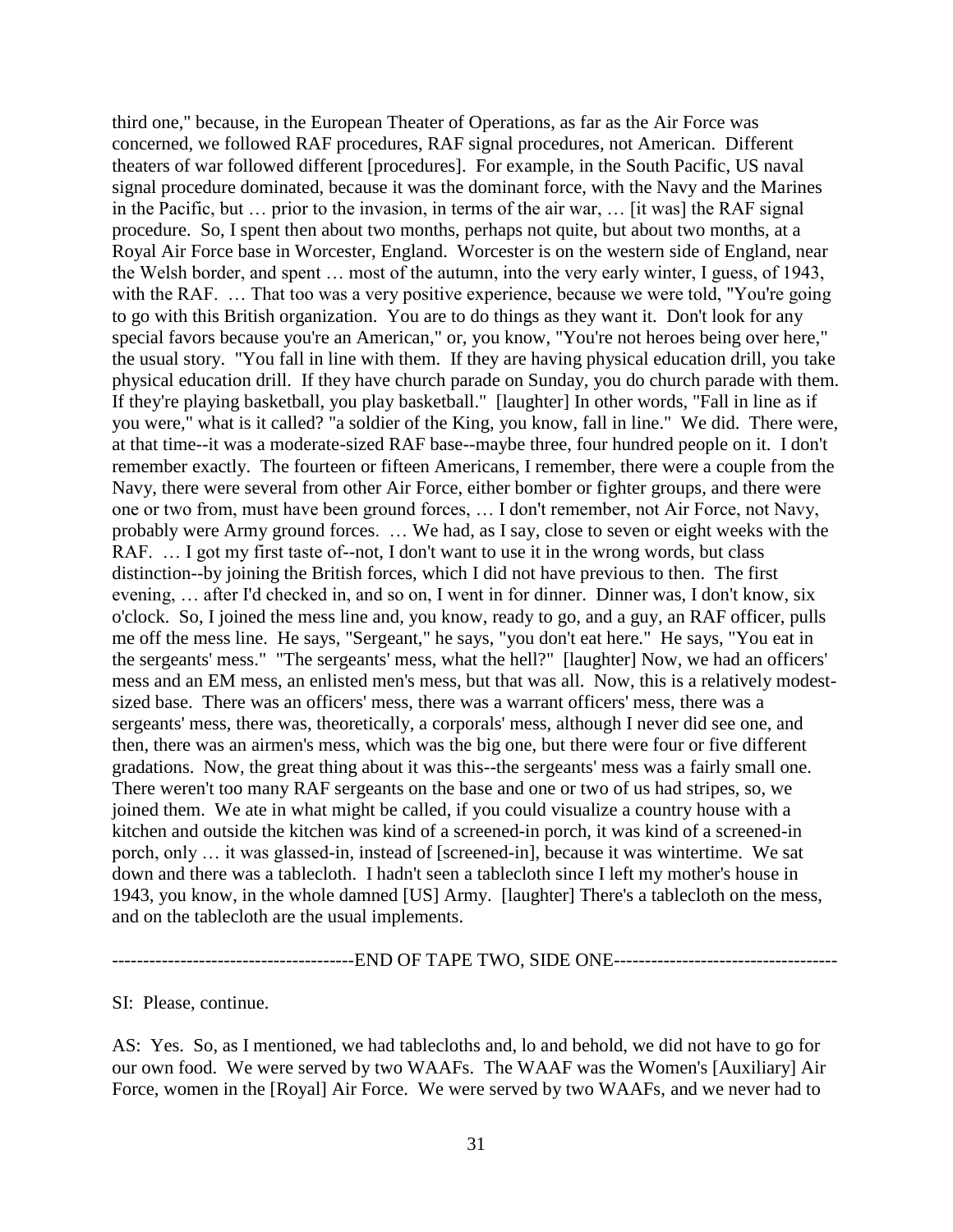leave our table. It was a level of luxury, as I say, that I had never come across in the [US] Army. So, sometimes, it pays to serve with the British, … particularly if you have a little bit of rank. At any rate, when we finished that, I came back to our unit, which was at the end of 1943. … We had just about gone operational ... a week or two or three before I came back. ... I want to say this one thing, which is an interesting statement, has little to do, perhaps, with the war, but, when I left for the eight weeks with the RAF, I left virtually all my equipment behind, except for my carbine and my gas mask and one or two items of clothing. All my equipment stayed behind, on the lower deck, as I recall, of a double-decked bed. I came back eight weeks later--not a toothpick was missing, nothing, absolutely nothing. Now, we had a mixed bunch of guys. I mean, some of them weren't the most delightful characters in the world, and I even know one or two had put in a little bit of time, … I mean, not serious stuff, but had been, what do they say now? incarcerated, slightly. … Somehow, I mean, maybe it was the war or the feeling of unity or whatever, but absolutely not a postage stamp, nothing, I mean, not a toothpick was missing. … You know, more would have been missing, I think, from a college dorm than happened here, and it's just worth passing off as a remark. Well, at any rate, our bomb group started operations in the latter part of '43. I don't have the precise date. [Editor's Note: The 445th Bomb Group flew its first mission on December 13, 1943, to strike Kiel, Germany.] … In the eighteen-odd months that followed, eighteen, nineteen months that followed, we completed 280 missions and [suffered] a tremendous number of casualties--I need not tell you--because, when an aircraft went down, basically, it went down with ten men. Ten was the size of a bomber crew, sometimes nine, but, more often, ten, and the one perfectly horrible moment we had was in 1944, in the raid over Kassel, Germany. I don't know if anybody else has come in [and] has mentioned this one in your interviews, Kassel, K-A-S-S-E-L. They must have been waiting for us or broken a signal or something. They were waiting for us. We put up something in the order of thirty or thirty-one aircraft that day. It was a maximum effort, and only seven or eight came back. We lost, I think, twenty-three aircraft. Now, twenty-three times ten is 230 guys, in one mission. [Editor's Note: This devastating raid on Kassel took place on September 27, 1944.] Now, no other mission was that bad, I must say this right away, but 230 guys in one mission. Now, that would be about, in today's terms, what we lose in about three months in [the post-2003 War in] Iraq and here was one little bomb group, out of one division, out of one air force, and we had fifteen air forces, out of, plus, [the] Army, Navy, everything else, and … approximately 225, 230 guys lost. … I lost five very close friends during hostilities, and many others whom I did not know well, of course, but I lost five very close ones. … I remember, a few years ago, when I went back to the old airbase in the year 2000 or 2001, where I showed you these photographs, ... in Norwich, in the public library, we have a book of remembrance … of the men who served with the different bomb groups and didn't come back. ... One of the first things I did at Norwich, if you're familiar with the Hebrew prayer for the dead, the *Kaddish*, I said *Kaddish* for these five guys. Hell, they weren't even Jewish. Well, I think one might have been, I'm not sure. Lieutenant Gillette, possibly, was Jewish. … I mean, I still remember these guys and remember them very, very well. … Of course, everybody was about the same age as I was, twenty, twentyfive--some of them were in their thirties, not too many of them--and, at any rate, we, the bomb groups, flew these various missions. … It's an old story, "Did the air war shorten the war? Was it a waste of time?" I've heard all the arguments and counter-arguments since. I pray it wasn't a waste of time, and I suspect it wasn't, because, when you think, first of all, [there was] the enormous damage we did cause to the enemy and to the fact that, up to the invasion of Normandy, … the Air Force was the only American group literally fighting in Europe. I mean,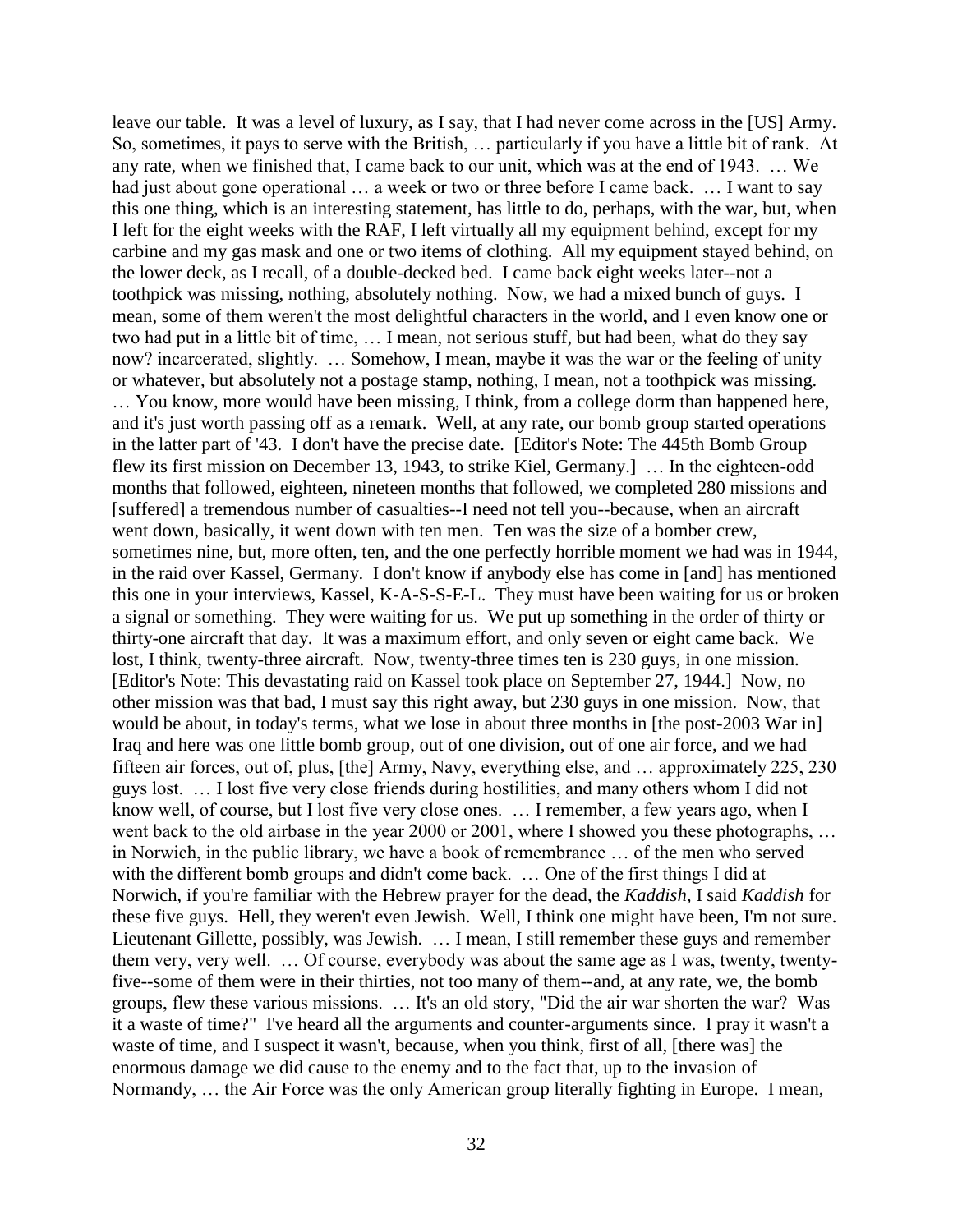that's one thing, and then, do remember that Japan stepped out of the war as the result of two bomb drops. So, people who say, "Well, the Air Force, we could have done without it, and [it] didn't do anything but strengthen the enemy's determination," I'm not so sure about that. ... Smarter guys than I differ on it, but I'm not so sure about it. Now, what can I tell you on a more personal nature?

#### SI: What about your personal duties? What was an average day like for you?

AS: We fundamentally handled more--let me put it this way. In addition to encipherment and decipherment of coded materials, we handled a lot of standard signal missions, which I think any good signalman could handle. I was not a radio operator. … Some of the guys were qualified this way--I was not, nor a radar person, or so forth. What it meant was putting in eight or ten hours, whatever it was, in what amounted to a signal command post, which was ... not only near, but next to, the operations headquarters of the unit, and staying on duty, at that time, doing standard signal work, and, also, helping in the communications portion of crews which had to be briefed before they went aloft. I don't think the work was phenomenally strenuous. I don't think it was phenomenally dangerous. Oh, you took your chances, like anybody else, … if they hit the base with bombing, and so forth, which was very rare. The greatest level of danger, if that's the word, that I think I came across or I came under was shortly after the invasion [in] July 1944. It was about a month after the invasion. I was sent with Sergeant (Thompson?) down to London on a signals course, and this was the time when the Germans had started to fire what were then called "buzz bombs," V-1s, over Southern England, including a great many that hit London. … I remember several explosions, and near explosions is perhaps the best way of putting it, during the week that I was over there, with no opportunity, almost, to take protection, unless you, what's the word? considered yourself taking air raid precautions twenty-four hours a day. I guess you could have gone into a shelter or into the London subway, but we didn't, and all you would hear would be the racket of the bomb coming over, the "flying bomb" coming over. … While the racket kept going, you'd know it was going past you. When it cut out, this was the time to get under a table or under a seat in the bus or what-have-you. I was phenomenally impressed with the way the standard English civilians stood up to this. They were under [wartime conditions]. This was the fifth or sixth, it was the fifth year, actually, for them, and the war lasted six years. … They'd gone through a blitz and they'd gone through kind of a minor blitz in the middle '40s, '43-'44, and they went through this "buzz bomb" experience and, finally, [later], the V-2s, which landed without warning, which, at least with the "buzz bomb," you could see it coming. [Editor's Note: The V-2 rockets were German long-range ballistic missiles first launched against Allied targets in September 1944.] Certainly, at night, you could see it coming. During the day, sometimes, you could see it coming, but the other one, the V-2, which came along a few months later, just exploded, and with presumably a greater power than the V-1s, and people who stood up to this--they were sending their kids to school every day, not knowing if the child would come back at night--it was a remarkable experience and I was, you know, very proud to be aligned with such people. I mean, they really stuck it out and, except in a few cases, did not go to pieces. Now, I can tell you one interesting experience I had, and is kind of humorous in a way, but an interesting experience and probably had little to do [laughter] with the outcome of World War II. … By the Spring of '44, I'd been in the service fifteen months or so, whatever. … Strangely enough, I had not met one person in the service that I knew, either in the United States, nor over[seas]. … Everybody said, "I kept bumping into this guy from my hometown or from high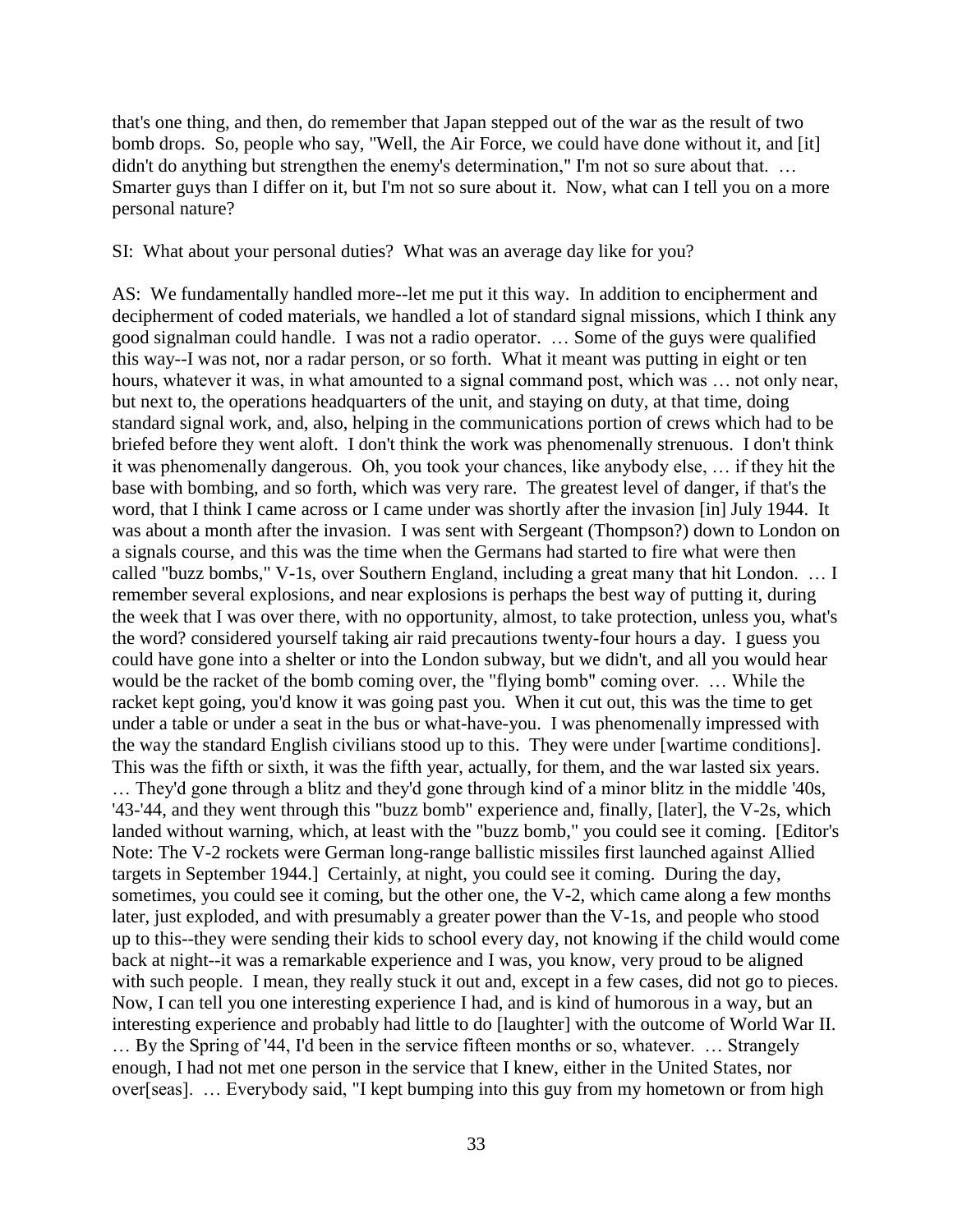school," or, "This guy was my girlfriend's boyfriend." [laughter] People met people, or even relatives--never met a person that I knew, with one very minor exception. … When I was put into the Army, the first or second day at Fort Dix, I did meet Bill Bishop, who was Class of '41 at Rutgers. He was apparently stationed at Fort Dix, processing other soldiers, and I saw him for five minutes, but that was it. I never met any relatives, anybody, neighbors, what[ever]. My dad wrote me a letter at about this time, Spring of '44, that, "Uncle Joe's medical unit is over in Wiltshire," mentioned the town, I think it was Swindon, Wiltshire. Now, Uncle Joe--Uncle Joe, to begin with, was not a relative. He was called Uncle Joe. He was a very, very dear friend of my father's. They knew one another from medical school. They knew one another from the First World War. They'd served together, but Joe had stayed in the Army as a Reserve medical officer. My dad had not, but Joe stayed in, and his rank crept up during the '20s and during the '30s, a small notch at a time, and so forth, captain, major, whatever. … I'll give you his full name. His name was Colonel Joseph Haas, H-A-A-S, and Joe Haas was as close to our family as you could be without being related. I mean, there was no blood or marital relationship. Joe Haas stays in the Army Reserve, gets called up in the Second World War, of course, early on, and commanded a station hospital. He was called up as a lieutenant colonel. He went to colonel before they went overseas, full colonel, and commanded the 120th Station Hospital, which was posted in, as I say, Wiltshire, which is kind of on the way between London and Oxford. It's to the west of London, at any rate, and Dad said, "I hear the 120th is in [Wiltshire], not too far from you, fifty or a hundred miles from you." He said, "Here is Joe's APO [Military Postal Code] number. Write him a letter and see if you can make contact with him, and maybe you can get over to see him on a weekend leave or something like that." I did that and he wrote back to me [and] told me, in effect, where they were stationed. It apparently wasn't a terrible secret, because the hospital was also taking care of German prisoners at that time, as well as American wounded. [He] told me how to get there and I did, finally, pull a forty-eight-hour pass, or whatever, and I got myself--a little complicated way, two, three, four trains--but I got myself over to Swindon, Wiltshire, got a lift up to ... where the base was. Everybody knew the American hospital, and I walked up to the sentry box, or the guy who was on duty on the sentry's position, in front of the hospital. ... I showed him my orders to have a forty-eight-hour pass and I said, "I'm here to see Colonel Haas." "What's your name?" gave him my name. He says, "Just a minute," and he rings up the Adjutant and [says], "Adjutant, there's a sergeant here from the Air Corps who wants to see Colonel Haas. Is it all right?" Adjutant must have said, "Yes, the Colonel is expecting him and send him up to the Adjutant's tent." Adjutant says, "Send him up to my tent first." So, I go up to the Adjutant's tent, reported in and I said who I was, "And I'm here to see Colonel Haas, who I believe is expecting me," first guy I'm going to see from home in a year and three months or whatever. Now, … the Adjutant calls the Colonel and says, "Colonel, Sergeant Sloan of the Air Force is here. You want him to come up to your tent?" "Yes, send him right up." So, the Adjutant takes me outside. He says, you know, "There's his tent over there," fifty yards up the slope or something, and I'm walking up a little slope and I'm wondering, "I haven't seen this guy in several years," because, you see, he was in the Army. I mean, he was called up before I had joined the Army. "I haven't seen Joe in several years. You know, he's like a relative, but he's a colonel. Do I salute? [laughter] Do I not salute?" … I'm thinking, "He's a colonel. It's probably gone to his head, you know. He's commanding a unit, eight, nine hundred guys, but, on the other hand, you know, he used to dawdle me on his knee … when I was a kid and come over for dinner all the time, until he got married," and I'm all mixed up. "What do I do?" So, walked into the tent, I lifted the flap and he's sitting there, at a little bit of a desk, or whatever it is, something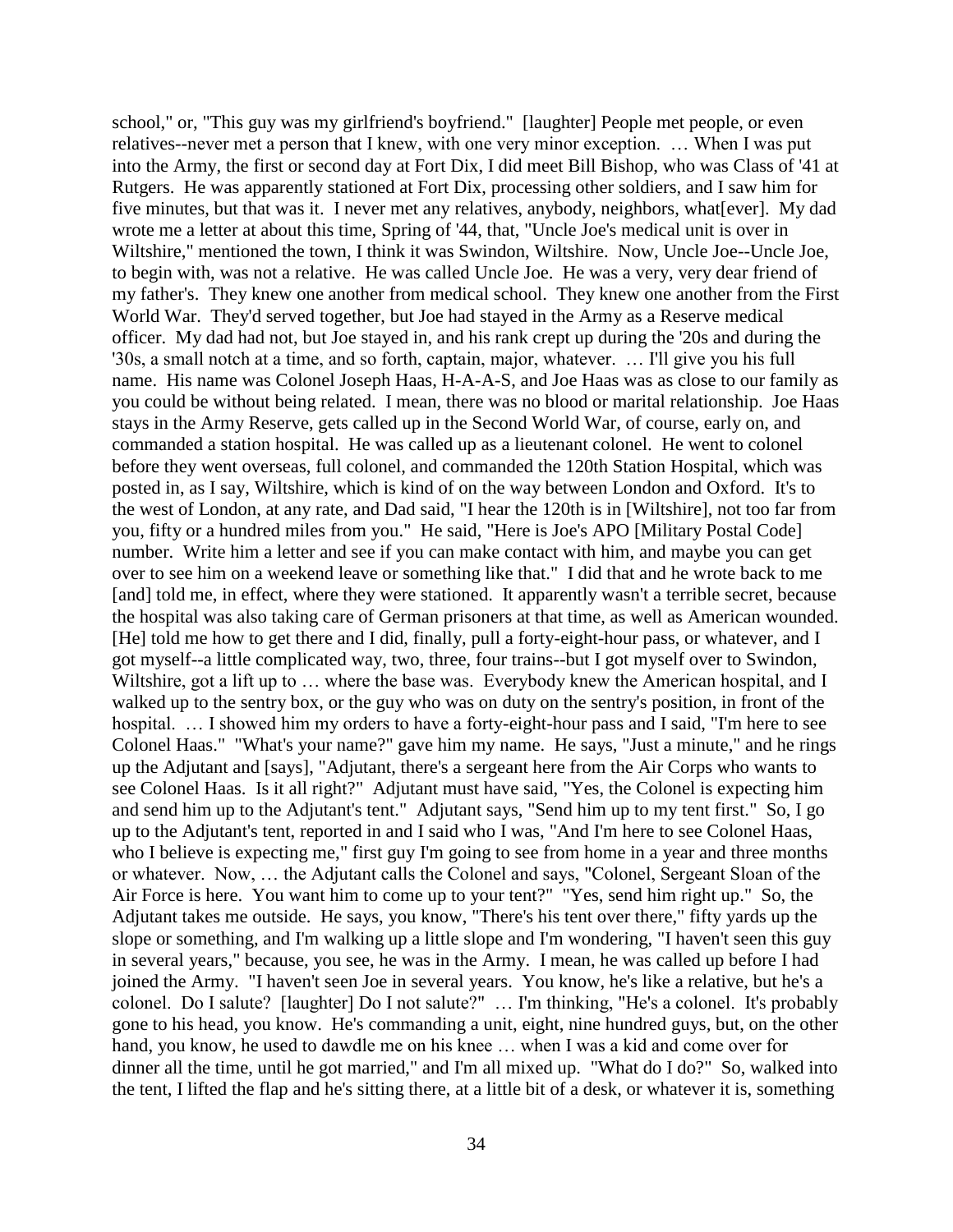like this, one of these wooden things, and I figured, "I'd better play it safe." [laughter] I mean, I knew him like I would … have known my brother, I mean. I'm [thinking], "Better play it safe." So, I salute and he returns the salute, and then, he gets up and kisses me. [laughter] … So, I said, "Jeez, it's a damn good thing nobody walked into the tent at that moment [and saw] the Colonel kissing the Sergeant," [laughter] but, so, that was one of the memorable experiences. … The first thing he asked was, "How's Mother? How's Dad?" you know, but it was a very, very interesting experience. I had another one, not long after that, which is a little more humorous- well, it's humorous in a stupid way. … Next scenario takes place in early June of 1944. … The unit had just gone through its regular dental check. They give you a dental check in the service every, I don't know, six months, or something like that, and then, I'd gotten a dental check. The group dentist says to me, he says, "Sloan," he says, "you have two impacted wisdom teeth," … I think they were uppers, "one on each side of your mouth." He said, "You ought to get them out of there." He says, "They're going to give you trouble," and he says, "You don't want trouble." … He says, "We ought to take them out [as] soon as we can." So, I said, "Okay, Captain." I said, "I'm ready to go." I says, "Can we take it out now?" So, he says, "Sure." He says, "Let's take one out now and I'll take the other one out tomorrow." He says, "Nothing's going to happen for days." The weather, it was pouring rain. It was pouring, miserable, foggy, you know, as only it can get in England or Ireland, you know. He says, "I have it on the best authority we're standing down for at least forty-eight hours, maybe seventy-two hours, maybe longer." He says, … "I'll take one out right now," and he says, "You come back tomorrow, noon or something." He said, "I'll take the other one out." So, I hop in the chair [and] he takes one out--no drama. It came out very nicely and he tosses me five or six aspirin. He says, "Take a couple of aspirin now," and he says, "Get back to the command post," and he says, "Take another aspirin or two around midnight." So, the dental officer doesn't know this, but, about shortly after midnight, … the Teletype starts rolling and we start to get the field orders for the invasion of Normandy. It was June 5th of 19[44]. It was the original date when it was supposed to go, and they postponed it a day, as you know. … The early morning of June 6th, the field orders start coming through. So, here I am, minus a wisdom tooth, and, of course, [at] that point, we're on duty for twentyfour hours, around the clock, and the whole business and, you know, the world stops and the invasion of Normandy … goes on. Now, here is the amusing part--that one tooth is out, the other tooth is sitting up there. The dentist had said to me, "Sloan, if you don't get this tooth out fairly soon, there's going to be trouble," blah, blah, blah--you know the way dentists talk. That tooth stayed in my mouth until the year 2001. For fifty-seven years, [laughter] it gave me no trouble at all. Finally, I did have it yanked, about three, four years ago--fifty-seven years, between 1944 and 2001, get it. So much for the Dental Corps--he got fooled on the invasion, he got [the tooth diagnosis wrong], and I often wondered, "Maybe he should have left the other one in, too. Maybe he was looking for something to do." [laughter] So, I never had the second tooth pulled out. The Allies invaded Normandy instead. … I'll give you another story, which I think will also amuse you, but …

SI: Tell me about that first.

AS: Sure. This one took place after the war with Germany was over. We were still fighting Japan. It was June of 1945 … and it took place, by the way, not very far from New Brunswick, New Jersey. It took place at Camp Kilmer, which is, you know, just where the other campus, the Livingston Campus [of Rutgers University], is, yes. Well, we had a corporal in our outfit whose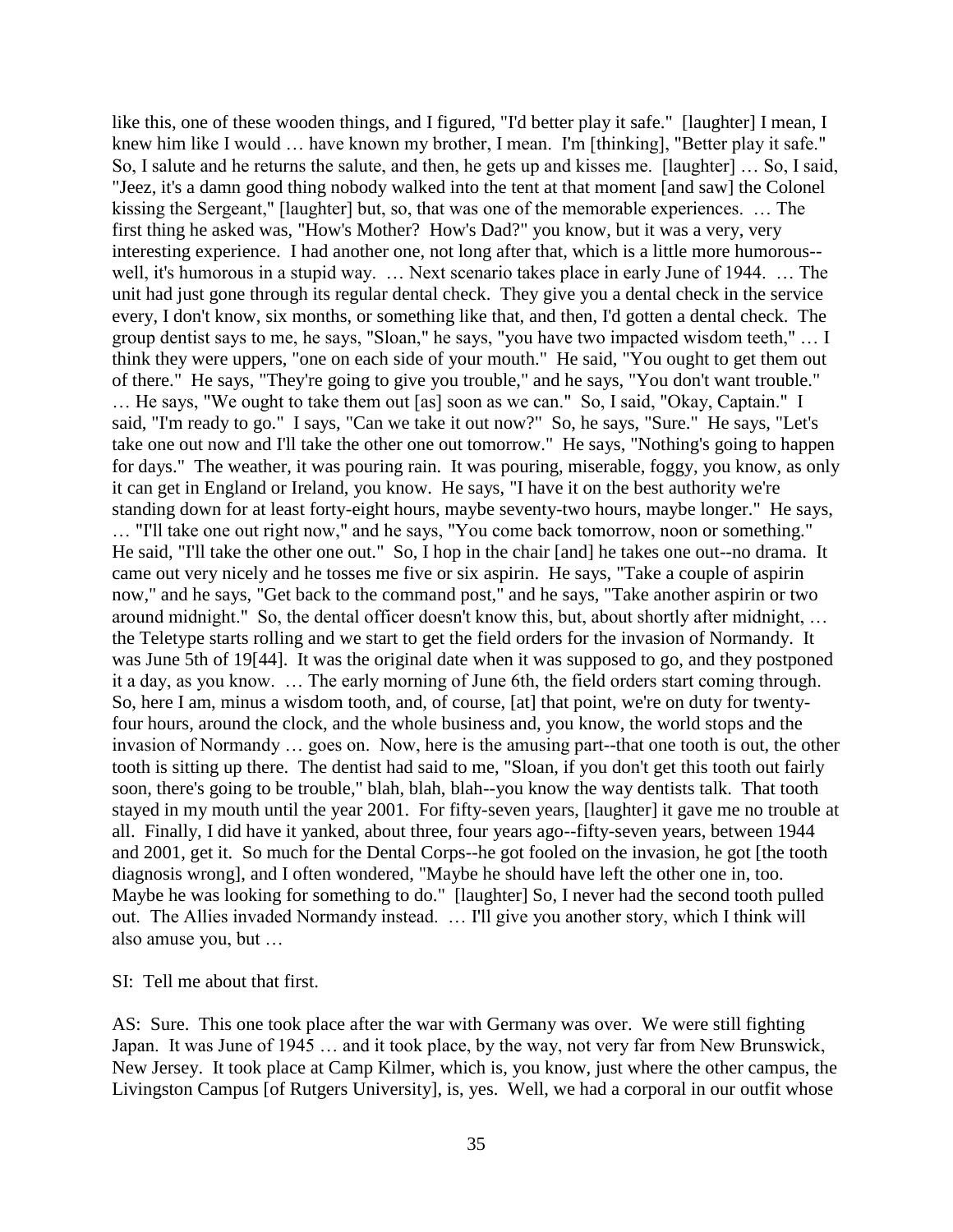name was Fisher. Fisher was from either Newark, Jersey City, Union, I'm not sure--somewhere around Essex County or Hudson County, anyway. … With us, he was, I think, a radio repairman, if I am not mistaken. He was a good radio repairman. In civilian life, he had been a relief projectionist at some movie house in Newark, but not a major movie house, … you know, in a residential part, a small house in Newark, and Fisher was the most grumbling guy. … He was not happy unless he was grumbling. This guy, he had decided that they started the Second World War just to get him, just to louse up his career as a relief projectionist in some dinky movie house in Newark, [laughter] and he disliked everybody. He particularly disliked officers, but, I mean, he disliked the British, he disliked officers, he disliked other guys, he disliked the Army, the Air Force, the equipment, and his favorite expression was, "The dirty son of a bitches, the dirty son of a bitches." So, I once said, "Well," I says, "Fisher," I said, "if you're going to say it, say it right. … The plural of son of a bitch is not son of a bitches, it's sons of bitches, you know." Well, he was not too well-educated and he kept saying it, "You son of a bitches." I gave up on him--wasn't a bad guy, except … he was only happy when he was grumbling. So, listen to what happens--we are brought home, where they repatriated [our unit] roughly four weeks, after the Germans surrendered. We come back the early part of June. I think it was June 7th or 8th [when] we hit Staten Island, the pier, you know. ... They took us over to Jersey City in a ferry and we took a train down … from Jersey City to Camp Kilmer, and we disembark at Camp Kilmer. ... We were the first unit back, the first bomb group back, from the Eighth Air Force, for whatever reason. I know why, what the reason was--they were going to reposition us on Tinian Island for the air war against Japan, but that never happened, because the war ended about a month-and-a-half later, but we're the first group back and [we were] big heroes. Yes, the girls are out there applauding and, you know, we get down. They take us down. We arrived about noon. They marched us into the mess hall. They fed us a great meal. We were waited on. They fed us a great meal. It was like a Thanksgiving dinner--ice cream and milk and all the stuff you couldn't get. When the meal was near the end, they read us two or three telegrams of congratulations from H. H. Arnold, who was [the] commanding general of the Air Force, "We welcome back the 445th." Well, they were trying to be nice to us. … They announced everybody would get a thirty-day leave, which made everybody feel great, you know, go home, marched us over to a warehouse, new uniforms, because we were still in the woolen uniforms. It was a sweltering day in June, got fresh uniforms, new shoes. If there's such a thing as the Army being nice to guys, the Army was nice to us. I don't think that groups that came back later on [got that reception], got to be kind of routine, … but the first group back, you know, we had won the war for them. So, we're in the fresh uniforms. We've got a thirty-day leave in our hands. They even allowed us a three-minute telephone call home, you know, "Go to this and that telephone booth and there's a [connection]." The whole thing was very nice. I'm walking with Fisher down the company street to where the barracks were, where they had put us up for the night, and I says, "Well, Frank," I said, "here we are." I says, "You've got nothing to complain about," and I see he's not too happy, because he really, at that moment, … had nothing to complain about. He was home. He was safe. He was in one piece. … There were girls making a fuss over him. Even the Army was making a fuss over him. I said, "Oh, by the way, you know, we passed the Statue of Liberty, I don't know, three o'clock this morning, when we were coming into the pier on Staten Island." I says, "You know, our overseas pay stopped at that moment." You know, we used to get twenty percent more for being overseas, and I think once you hit the three-mile limit, that was it. I says, "You know, somewhere around three, four this morning, our overseas pay [stopped]." (Fisher?) said, "The dirty son of a bitches," and he was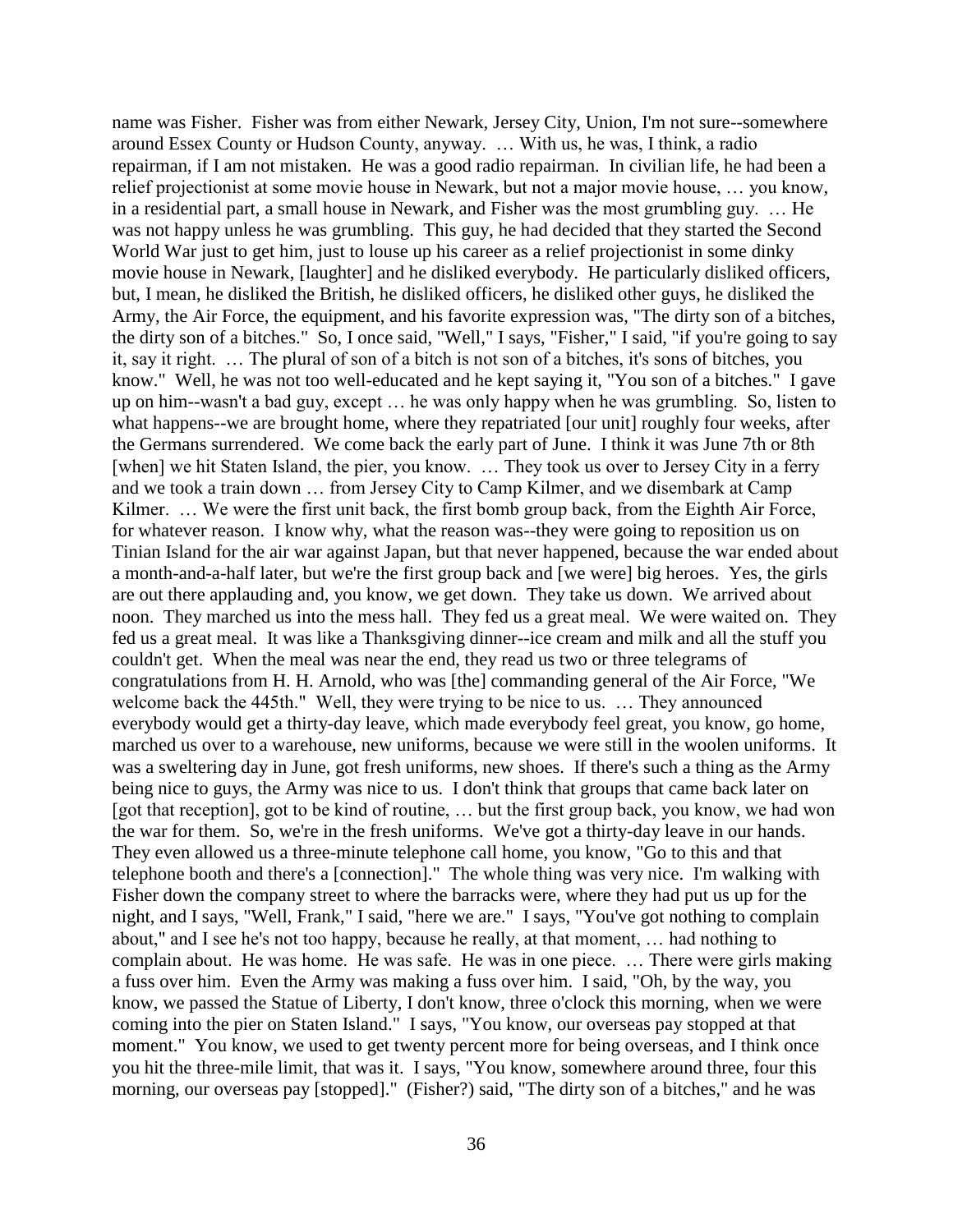happy. [laughter] He had something to complain about. So, that was a light moment, but an interesting one. Our unit, by the way, for the record, was one of about a little bit more than a dozen bomb groups in the Second Air Division of the Eighth Air Force, and the Eighth Air Force, which was the force, the bomber force, basically, although it had fighter support, … that, in a sense, from Britain, bombed Germany during the day while the RAF bombed it at night. It was the equivalent. The Eighth Air Force had three bomb divisions. The First Division and the Third Division flew B-17s. That's the Flying Fortress, and the Second Division, … of which we were part, flew B-24s, the so-called Liberators. … By the way, the Second Air Division still stands together as an alumni association. We still have an association and have an annual conference, convention, rather, and it's rather nice that they've maintained this all over the years. Now, one of the very fine things that the Second Air Division did was, when the war ended, and it was barely ten days out of the way--[when] I say the war, I say the war against Germany, in May of 1945. Five or ten days after the end of the war, when it ended, we knew we were going home and going home early. General Kepner, William Kepner, who was commanding general of the Second Air Division, and others on his staff, decided that we should leave something behind, a remembrance in honor of our men who were lost. … We should leave something behind in Britain as a remembrance of what the Second Air Division did and in honor of their dead. Some wise counsel said to them, "Not another statue, not another plaque or a statue or a big cross or whatever. Let's do something that's more practical," and here's a bunch of guys who are really not terribly intellectual. I mean, they're not your intellectuals, [the] elite or anything like that. I mean, they're soldiers and officers in a bomb division. The decision was made. They had heard that the City of Norwich, which was more or less our home city--the units were scattered around Norwich, but Norwich was like the hometown for all of us, where we took our leave, and so forth. The City of Norwich, they heard, after the war ended, was going to build a new library, big, big--they needed one--a big public library, whatever. … We thought--they thought--it would be very nice if we left behind an American wing to that library, which would be stocked with American books and American magazines as they came out, and Americana in a general way, some pictures, and so forth. … We thought doing something like this would have a more permanent meaning than a statue or a memorial, and so forth. So, the decision was made, up at headquarters, and I'll give them credit for this, the decision was made that we'd set up this American wing in the proposed new library, which eventually would be built, and eventually was built, in the City of Norwich. We, on our final, what's the word to say? our final pay call in Britain, before we sailed for home--I think it was, like, either the 31st or the 1st of every month, you got your pay. … I remember, I used to get twenty-nine pounds, eight shillings, two pence a month, you know. Everybody knew what he got. They made this determination [that] every officer would drop in a pound. A pound, in those days, was worth four bucks. Every enlisted man would drop in ten shillings, which was half a pound, two bucks, no "ifs," no "ands" and "buts." When you picked up your pay, which was in British currency, you know, pounds and coins and whatever, if you were an officer, you dropped in a pound, if you were an EM, you dropped in either a ten-shilling note or you dropped in, what was it? four of these half crowns, which comes to ten shillings. So, I have two bucks invested in this and, years and years later, when the new library was built, and you can see it today, the most beautiful American wing has been established in the Norwich Public Library. … One can visit it today, and I visited it twice already, with, now, it's not just books, now, it's CDs [compact discs] and, oh, everything, all sorts of communications equipment, and remembrances of every group [that was there]. There's a plaque up there for every group that flew in from [the Second Air Division] and the base from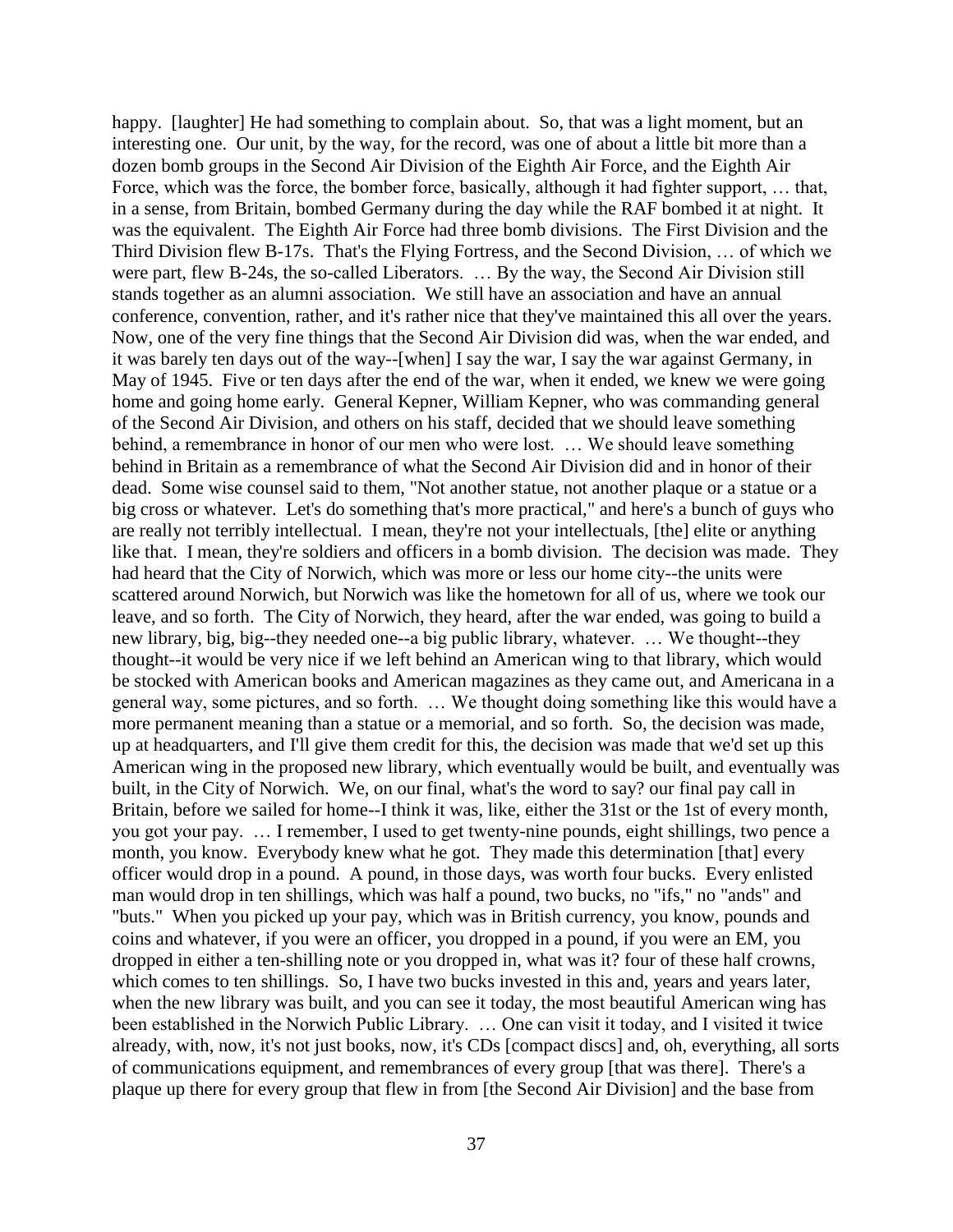which it flew, and so forth. ... That's where that memorial book is ... that I referred to [earlier], with my friends' names in it. ... As a result of this, this is the best collection of Americana in Britain, outside of the US Embassy down in London, where the, what is it called? … the Office of Information [the US Information Agency] or whatever it's called, you know, has its stuff. Outside [of that], it's the best collection, and it's no accident that … one of the new universities--I say new universities, one of the new, postwar universities that was developed--the University of East Anglia, which is just miles outside of Norwich, maybe three miles or so outside of Norwich, has the best program in American studies of any university in the UK, including Cambridge and Oxford, and has the classic American [collection]. You know, if … you're an English kid and you're a Commonwealth kid and you want to study American culture, American history, American whatever, you go to UEA, and the reason they have it is because … that resource material is only two, three, four miles away, in the Norwich Public Library. So, here was a bunch of guys that, you know, as I say, not at all, you know, intellectually-oriented, but they did this and it's a great thing. It's a great thing. I mean, I try to put in a few bucks every year, you know, … because we have this alumni association, as it were, of the Second Air Division. So, that's a story worth [telling]. I don't know if you've heard this one before.

# SI: No, I have not.

AS: But, it's one worth recording, because it comes from an unexpected source. You know, if we were all university professors, sure, we'd see the value of a library, but we're not. … You know, these are ordinary guys, like Fisher. He's got his two bucks in there. [laughter]

SI: Yes, very interesting.

AS: An interesting story.

SI: You said that the Normandy invasion interrupted your dental work.

AS: [laughter] Yes, and how.

SI: Did big operations typically interrupt your activities?

AS: Oh, yes, because, number one, they had better things to worry about than my wisdom tooth. Number two, … as my father told me, in major operations, when there was heavy casualties, and so on, they used dentists as doctors, not always in surgery. I mean, they used them as anesthetists or what-have-you. … As a matter-of-fact, it's a rather interesting story--if you were to go up to McGill University in Montreal, into what was the old College of Dentistry, it is now something else, but, for eighty or ninety years, a Victorian building, an old dental college, there is a plaque on the wall, … with about thirteen, fourteen, fifteen, sixteen names on it, of dental graduates of McGill who were lost in the First World War. … I asked the guy, I says, "How the hell would a dentist get himself killed?" You know, I mean, … you think of dental work being done well behind the lines. I mean, they're not sitting in [trenches]. He says, "Obviously," he says, "these guys were being used as medics, … because they had more medical training than the average person, far more, and they used them as doctors." … So, you can see why they weren't too worried about my wisdom tooth.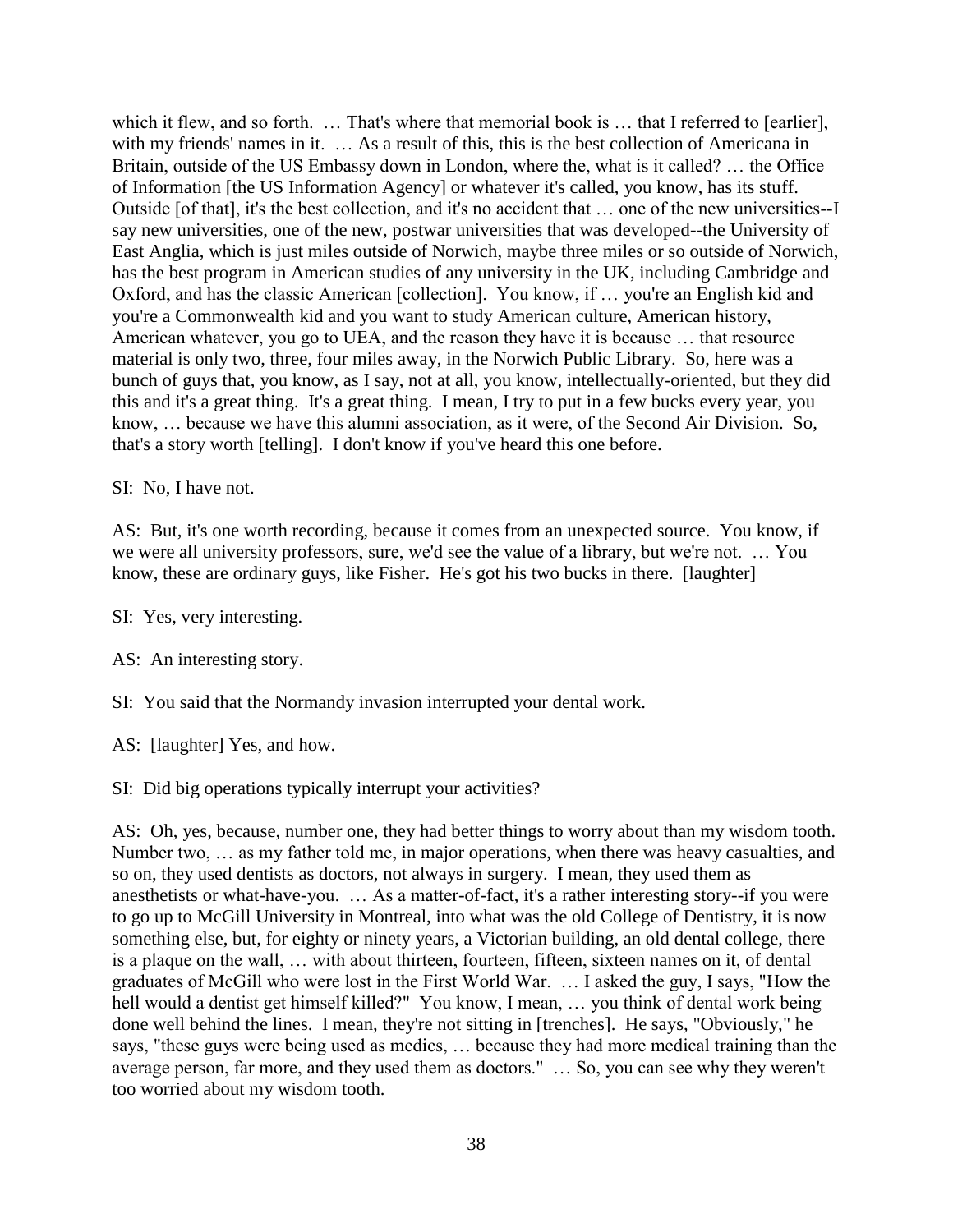#### SI: Did a major operation begin when you got the orders?

AS: Getting the orders in, and, if I'm not mistaken, and I will not … swear to this, I think those field orders for D-Day came in in plain text, on a Teletype, what they called, the English called, or British called, a teleprinter, but we say Teletype, which they evidently felt was secure enough. It only needed an hour's worth of security. I remember that. … I don't know when the boys hit the boats, maybe between midnight and three in the morning, and landed somewhere in the dawn to eight AM period on the beaches. I don't know exactly, but, … by that time, I'm pretty sure enemy aircraft had spotted the invasion fleet moving in already, and this was, of course, the air support that we were, that we and the other bomb groups were, giving. … I do recall that it was one day that the B-24s flew very low. They were using them almost as, like, fighter-bombers. A B-24 is not designed to fly at a thousand feet altitude or eight hundred feet altitude. [laughter] It's almost not airworthy at that level. It's predominantly meant for fifteen to twenty thousand feet, and it can hold its position passably well. It's not as good an aircraft, by the way, as the B-17, but it wasn't meant to be. It was a flying boxcar, and they could grind them out six times as fast, and so forth, but that's beside the point. … Thanks to that, I must say this, no heroics on my part whatsoever, but the bomb group, the 445th Bomb Group, did win two extremely prestigious awards, one of which I can show you in the next room. … We were given the Presidential Citation, the group citation, and we took the *Croix de Guerre* from the French Government, and not too many groups have both of those awards. Several have one or the other. I think there were only--I don't want to say for the record, I simply don't know--maybe two or three units in the Eighth Air Force that had both awards, and the interesting thing was that, as bomb groups went, we were not a very highly-educated crowd or, you know, top-of-the-line crowd. I don't want to say that we were pulled from the dregs of the Second Air Force, [Eighth Air Force or Second Air Division]. We weren't, but we had only a handful of guys, for example, who were college graduates in our squadron. [The way] I heard the story, we had only six or eight guys, out of several hundred, who had finished, you know, a college program. We had several who were interrupted, like Gallagher, who was up at Wesleyan, and McGinley, who was at Notre Dame. I remember some of these guys, but, at the bachelor's level, or whatever you want to call it, not too many. I'll tell you something, also, that's rather pleasant. There are three of us, our bomb group communications officer, that's Major Howard L. Davis, our assistant intelligence officer, … he was then a lieutenant, I still think of him as lieutenant, Lieutenant Fritz Jacobi, and myself. We meet for lunch about every second month or so. We meet for lunch over at the place in Central Park near the lake, the Tavern--not the Tavern, but the little restaurant by the lake--and this is the interesting part. Davis is four or five years older than I am and Jacobi is a few months older than I am, but, so, see, we're about the same age. We're all working. All three of us are still working. Davis works for N. W. Ayer, the advertising agency. He's technically retired, but he goes to work every day. He's really become the historian of this agency, and he retired as one of the senior vice-presidents. Jacobi is editor of a magazine for the television trade. I can't help you too much with the name of it, and I'm still teaching, the three of us, … [laughter] and the war is over sixty years next month--so, take it from there.

- SI: Was Normandy a unique situation?
- AS: You say Normandy?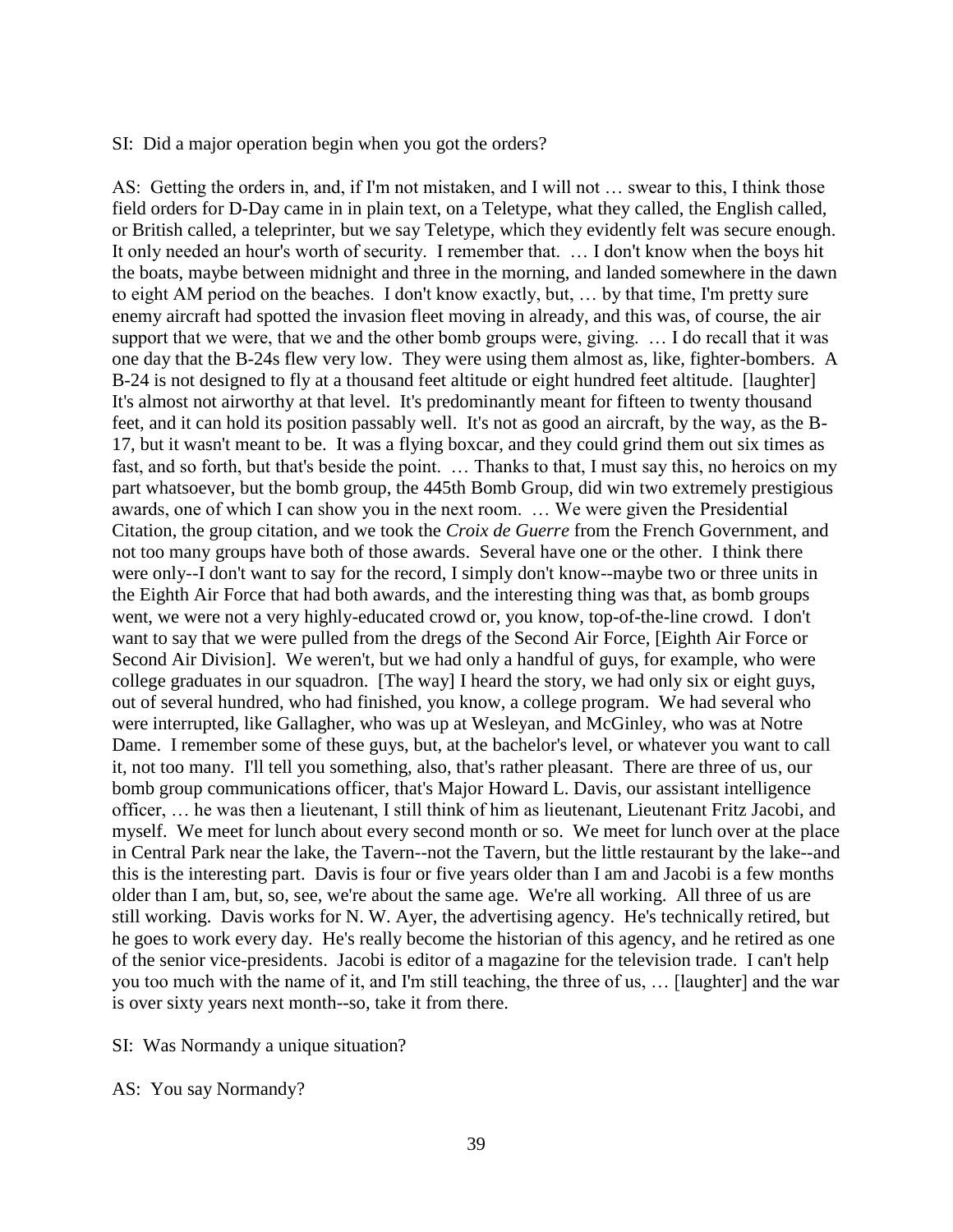SI: It sounds like the orders came in in the middle of the night.

AS: No, no. Normally, orders did--see, … Eighth Air Force was daylight bombing, essentially. … Daylight bombing meant the aircraft were in the air, depends on the season of the year, but [at] seven, eight AM, something like that, starting to form up, which means the orders had to come in from almost the night before, maybe--I can no longer remember it with accuracy- maybe eleven or twelve the night before. Briefings would be very early in the morning. I mean, when I say early, one's probably between four-thirty and six o'clock. ... I don't know if folks who were aircrew have given you a bit more information on this, but, because it was daylight bombing, it required this kind of early head start, and that's when the field order would come through, I guess, roughly, six to eight hours prior to a mission, or orders for a stand down, whatever it would have been.

SI: Did you always receive orders from the bomb group?

AS: … No, no. … We were a bomb group in Tibenham. Our orders came from the--I'm just trying to think whether it came from wing headquarters or division. I don't recall which of the two it was.

-------------------------------------END OF TAPE TWO, SIDE TWO-------------------------------------

SI: This continues an interview with Dr. Alfred V. Sloan, Jr., on July 6, 2005, in New York City, with Shaun Illingworth and …

PA: Peter Asch.

SI: Okay, please, continue. You were telling us about where the orders came from.

AS: Yes. They either came through, or via, our wing, which meant, a wing was three bomb groups, basically, flying together, or from division, which would have controlled the dozen or fourteen bomb groups. I don't know from which it did--have no recollection anymore.

SI: There was no actual planning on the squadron or bomb group level.

AS: No. Put it this way--we did not fly by squadrons. … In other words, all squadrons flew simultaneously as a bomb group and, generally speaking, … a bomb group did not go by itself. It tended to go at least with other bomb groups, not necessarily the whole division, but other bomb groups, and some of these efforts were [where] the total division was in the air. … If you can think, whatever it was, of thirty, let's call it thirty aircraft, or thereabouts, twenty-five, thirty aircraft, times a dozen or twelve, thirteen, fourteen bomb groups, you're talking about three hundred aircraft, or something like that, three hundred to 350 aircraft, and that was just the Second Air Division by itself, the B-24s. So, I'm very proud [laughter] to have been a member of that division, and I stay active in the divisional association, of course, and conventions, as I said, every year. … We've already had three or four conventions, over the years, in Norwich. We've gone back to Norwich, which was basically, as I say, our--I can't say headquarters town.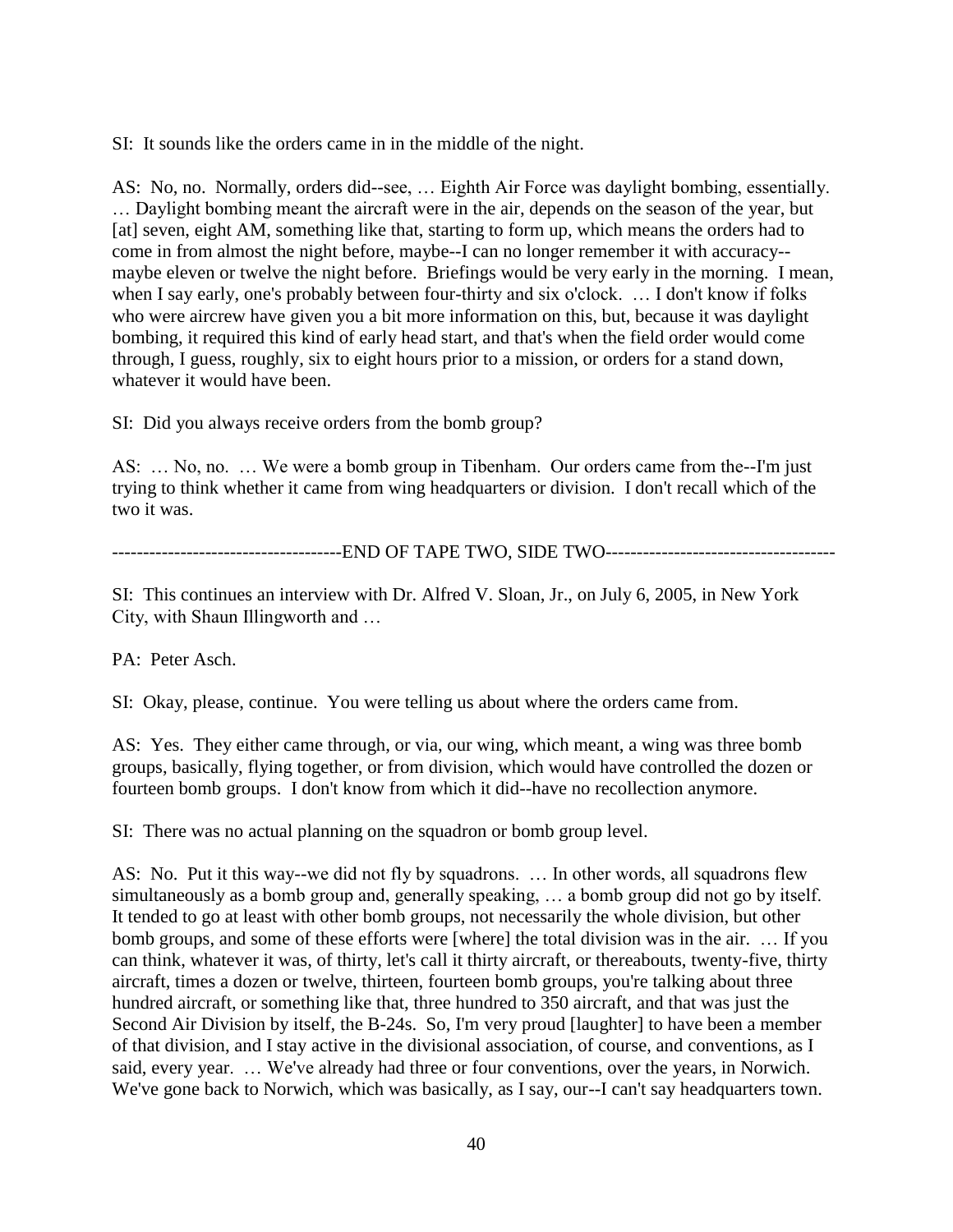We didn't keep the headquarters there, but it was our leave town. It was the nearest town to the [base], the nearest major city to [Tibenham], and we got great support from the people there, and from the Church of England. For example, at Norwich Cathedral, the Bishop's Palace, which is, after all, where the Bishop and his family live, the Bishop's Palace became the American Red Cross club--very nice, "Hurrah for the C of E [Church of England]." [laughter] They came through very nicely for us, and so, … everybody's associations, in terms of a city, so-to-speak, are with Norwich. … Norwich itself lies about--today, it's less than a two-hour fast trip--but, I mean, it's about 120 miles northeast of London, almost, but not quite, on the North Sea, where England bellies out a little bit to the right, as you're looking at the map. … For example, if you were to leave Norwich Airport today, which is a minor airport, but, if you were to leave it and fly due east, … you'd cross the North Sea and you would not hit France. You'd hit either Belgium or Holland. In other words, it's somewhat to the north of [France]. You think of England being opposite France, but it's not. I mean, you'd hit, I think it's Belgium, I'm not sure. … Of course, I've stayed in touch with people that I knew in Norwich and their families, and, as some of the older folks have died off, I've stayed in touch with the next generation and see them every once in a while. I've seen them a couple of times and I've gone over there and revisited.

SI: Unlike the flying crews, you were not rotating out of the unit.

AS: No. Flying crews rotated originally on a twenty-five-mission basis. By the early part or the middle of '44--it was later than that, I'm sorry, probably by the Summer of '44, when we had pretty good command of the air--it was extended to thirty-five. Now, some of the guys were rotated out of [headquarters] for perfectly different reasons. They were sent to other outfits or they were put on temporary duty. As I say, I was, for a couple of months, with the RAF, and then, at one month, I went … over to Suffolk, to break in a new group that had just arrived. … I'm losing track of the number now, but a group that arrived about four or five months after we did, and I spent, I remember, three or four weeks over there on temporary duty, showing them the procedures, best as I could. That all helped, by the way, when I became a teacher. I was doing teaching [laughter] without really, you know, thinking I was, but, in a sense, I was doing some [teaching]. … Well, you were teaching something. You were teaching guys how to do [something], in this case, set up signals, and it does come in handy. You never know when these things do. So, the other thing worth saying is that, throughout the entire war, I wore my father's overseas cap from the First World War. He had brought it home, and it had the wrong piping on it. … When I say piping, that's that colored thread that runs along the border of the cap, … blue for infantry and red for artillery, and whatever, orange, for Signal Corps, and so on. Air Corps piping was alternate blue and gold, little specks of blue and gold, blue and gold, blue and gold, and my father's cap, even fit me fine, … it went with an overseas uniform, with a dark uniform, [but] it had the wrong piping. His piping was maroon and white, which was the Medical Corps. Nobody ever picked me up on it during the Second World War. [laughter] I wore his cap … right through the war, and there was something else I wore of his. Oh, yes, he had sent me over his old ... shirt, what I call a shirt, a woolen shirt, that ... you could button right up at the neck and that he must have worn under his tunic, and I wore it … instead of fatigues. One thing about the Army Air Corps in World War II, they dressed like slobs. I mean, no two guys were dressed alike. You'd be moving around an airbase and this guy's wearing argyle socks and this guy is flying with his varsity letter under the uniform and another guy is wearing slippers and guys were in fatigues. … You can even see pictures, more formalized pictures of our officers here--I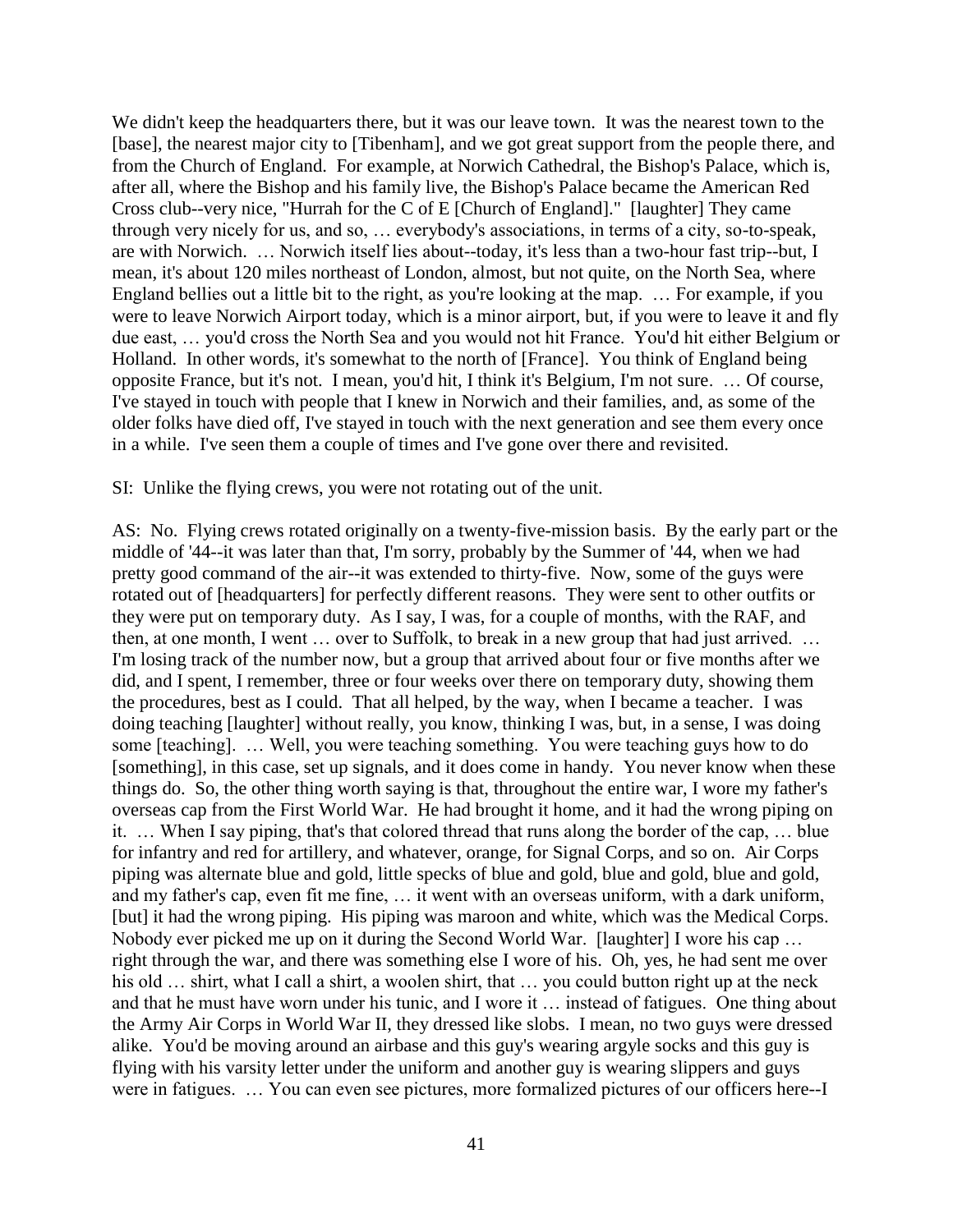don't know what page this is on, but which was, you know, kind of a semi-formal picture--and guys are dressed in different types of uniforms. … I'll see if I can come up with them for you. It was the great pride of the Air Force--no two guys dressed alike. … It's always when you look for these things [that] you don't find them. … I won't waste your time on it, because the tape keeps running, but, oh, yes, here--dark trousers, light trousers, overseas caps, garrison caps. [laughter] ... These were officers--these are guys, they, more or less, ... lined up for a more formal portrait, you know, with jackets and ties. Take a look at this.

SI: Was there a general protocol that was followed regarding the relationship between officers and enlisted men?

AS: It was an easy [relationship]. That was typical of the Air Corps, very, very easy. I sometimes have seen, either on TV or in the films, you know, some of these movies today, not so much war movies, but, you know, [about] the Marine Corps, and I see [that] … a corporal will give a recruit an instruction and the recruit says, "Yes, sir." I say, "Since when do you call a corporal a sir?" you know. I says, "You don't call NCOs [non-commissioned officers] sir," but, apparently, they do today. … My last posting in the Army was after they broke up the bomb group. When the war ended, they posted me briefly, for two or three months, down in Homestead, Florida, at the Army airbase in Homestead, and one of my jobs was--it was an easy job--drilling recruits. I became kind of a drill sergeant, you might say. No one was pushing me too hard. … A couple of these guys would [do that]. I'd say, "Now, do you understand this, … how to move the rifle from port arms to shoulder arms?" and the guy would say, "Yes, sir." I said, "Stop right there." I says, "You want to call me sergeant, you can say, 'Yes, Sergeant.' That's all right. Don't call me, 'Sir,'" but I watch the movies today and the guy's screaming at another guy, "Yes, sir." I think maybe it's because it's a professional army today and ours was an amateur army, but, whatever the reason, … to my recollection, in our unit, at least, it was relatively [relaxed]. Discipline was fairly light. I don't mean to say discipline--I mean, the discipline was good--but I mean the relationships. The "rah-rah" stuff, pretty much, went once we got overseas. There was a little bit of it in the States, but that's in garrison, but, when you get over [to England], probably don't think much of it.

SI: Did you mostly associate with people in your area of the base, or was it more localized than that?

AS: ... For the most part, my close friends--I can show you a bunch of signatures inside where I got everybody's address--were guys in the signal unit, in the communications battalion, and, I mean, as I say, it was all kinds of signals. It was radarmen, radiomen and wireless everything, and some air crew, but mainly guys … in your own--[if] you're using an infantry comparison--in your own company, basically, the thirty, forty, fifty, sixty guys you worked closest with. … They were, for the most part, … not heavily educated, but very good guys, but, again, you were in a period of time when only about one in five was going to college, you know, or at least was graduating college. … It was not like today, where two out of three high school graduates get some kind of further education, … which explains an awful lot of things about education today, [laughter] why we have to have all sorts of support situations for the weaker students, the homesick students. [laughter] ... You know, there were no handicapped ones, you know, even handicapped mentally, a little bit, but, you know, didn't have it at that time, because a limited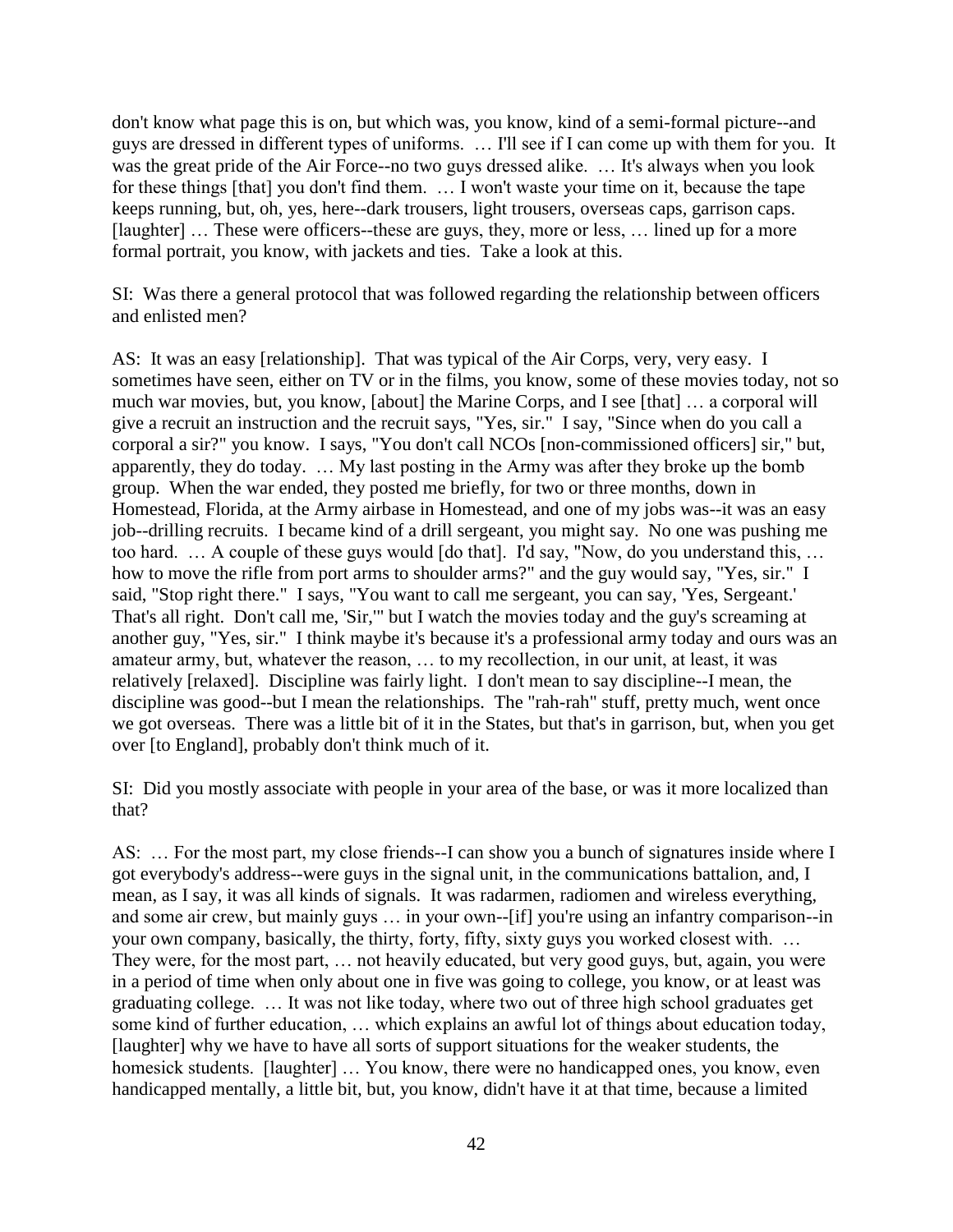number of [students went on], and, in my father's day, I think it was something like one in twelve went to college, … in my father's day, my mother's day. … So, anything else that we can throw in, sure, fire away.

SI: You told us some stories about Jimmy Stewart before the tape went on.

AS: Yes.

SI: What do you remember about Jimmy Stewart?

AS: Well, let me repeat pretty much what I said to you an hour or two ago. Stewart was, number one, an excellent officer, excellent leader. Number two, he was brave. He was fairminded. He did not let his Hollywood fame, or whatever it was, stand in the way of doing his job. To the best of my recollection, he took every--now, I'm doing a slight bit of guessing here, but every sixth or every fifth, I'm not sure what it was, let's say he took every sixth mission--he flew on every sixth field order that was a mission. … Whether it was a soft one or a hard one, he didn't [know]. You know, whatever it came up, came up, and guys who flew with him said he was a damned good pilot and he certainly was a good squadron commander. He went from us to, I think it was the 453rd [Bomb Group], … I'm tempted to say as the group commander, but it may not have been quite at that level. It may have been the deputy group commander. I just don't remember, and then, he went beyond that to other [positions], to a still higher position, … I think it was at Air Force Headquarters in Britain, before the war ended. So, he had made a couple of jumps up, but they were deserved, in terms of his military capabilities, and he was a leader and a good man. He was a good man, and I say that despite his being a Princeton graduate. [laughter]

# SI: Did you ever have any personal interaction with him?

AS: Just very light. Most of it was strictly business, strictly formal, just a few times, you know, passing along a signal or a communication or reporting to him for whatever had to be done- nothing terribly personal. There were two or three guys that obviously got to know him well and … would have been his deputy commander and his adjutant. These guys obviously knew him quite well, and everybody seemed to speak very highly of him, even in other outfits that he had served in. … So, he was a fairly remarkable guy, real decent guy, real good patriot, decent guy.

SI: Would you say that most of your officers were of a high-caliber and well-trained?

AS: Yes, they were nice people. Oh, there's a few, always, that you could do without, but most of the officers, and I'm talking now about the ones I knew best in signals and in operations, most of them were college graduates, [though] not all. One, by the way, was the nephew of the Rutgers Dean of Engineering. I'll think of his name. I wasn't an engineer at Rutgers, but I should remember the guy's name.

SI: Daggett?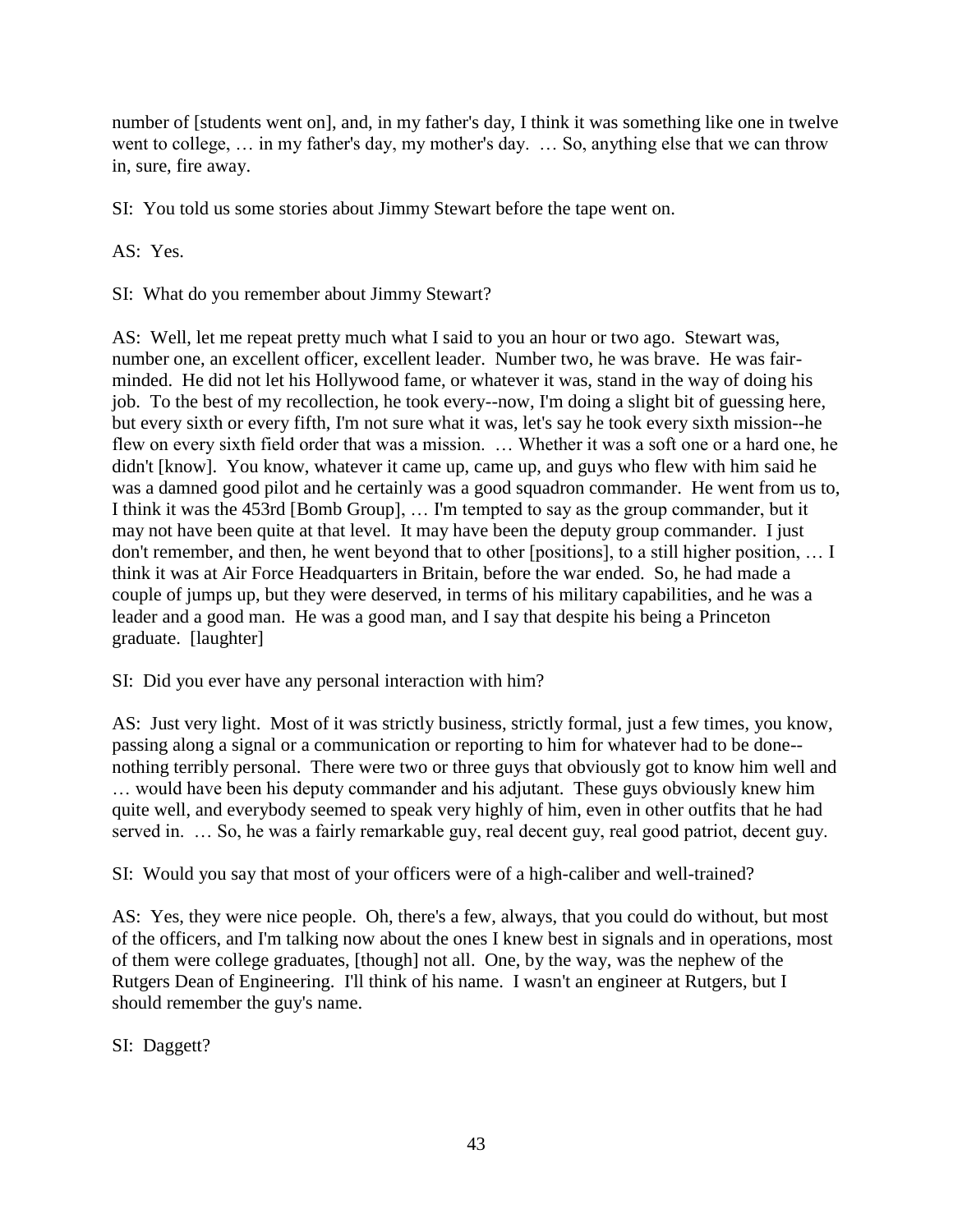AS: Daggett, Parker Daggett. He was Daggett's nephew and he was the communications officer of one of the four squadrons, [though] not ours. I don't know which one it was, 701st or something like that, the 700th, and I know that Major Davis thought very highly of him. I mean, Davis would have known a lot more, you know, about his work than I did. … Had his name come up before, the Daggett name? Had anybody mentioned it?

SI: We interviewed his son.

AS: Ah, okay. … In other words, you interviewed Dean Daggett's son, not …

SI: Not the nephew.

AS: Not the nephew, yes, okay.

SI: I just remembered that this man's father was the Dean of the Engineering School.

AS: Right, and I think Dean Daggett, by the way, and nothing to do with World War II, but I think Dean Daggett is the author, now, if that's the word, the guy who wrote one of the Rutgers songs, "Men of Rutgers, down the field," you know, "never falter, never yield. Hi, Hi for the Scarlet," I think that was written by him while he was [a dean]. In those days, I guess deans didn't have too much to do. They could write a little music. Life was simpler. [laughter] Yes, I remember the story. The woman who was President of Barnard College--they were called deans in those days--but Gildersleeve, Virginia Gildersleeve, the famous head of Barnard College, she used to leave school every year, … a week or so after commencement, and not come back until September and spend the summer in England, where she had a little cottage somewhere. I mean, imagine a college president taking two-and-a-half months off today. [laughter] He'd, number one, come back, find he was out of a job, wouldn't have to worry about the rest, [laughter] but, I mean, it was simpler. …

SI: Aside from Normandy, are there any other operations that stand out in your mind, perhaps anything during the Battle of the Bulge?

AS: Yes, you mentioned Battle of the Bulge, and I would have forgotten that. … Well, we got in trouble in the Battle of the Bulge. It was late December, as I recall, of '44, … when the Germans were counterattacking and we were, to a degree, falling back there. They again wanted to use, or decided to use, the B-24s, and possibly the B-17s, I can't answer for them, but they wanted to use the division to do low-level bombing. ... I remember the morning when they said, "It'll be a volunteer mission," volunteer, and there were, I don't know, roughly twenty-two aircrews ready at that time. … Twenty-two volunteered, out of twenty-two, to help the boys on the ground, and this was a dangerous mission, because, again, not so much [because of] the German guns, but a B-24 was not designed to fly low, I mean, airworthy, in terms of just flying an aircraft. Talking about flying an aircraft--there was a lieutenant … who had graduated [from] Purdue--I'll think of his name after you guys leave, [laughter] but … I was a good friend of his- and he said, "You want to take [a ride]?" He was doing a thing called "shooting landings," which you may be familiar with, whereby it was to keep pilots in practice, and co-pilots, [too], where you would take off a runway, do a fairly broad loop around … the airfield, more than the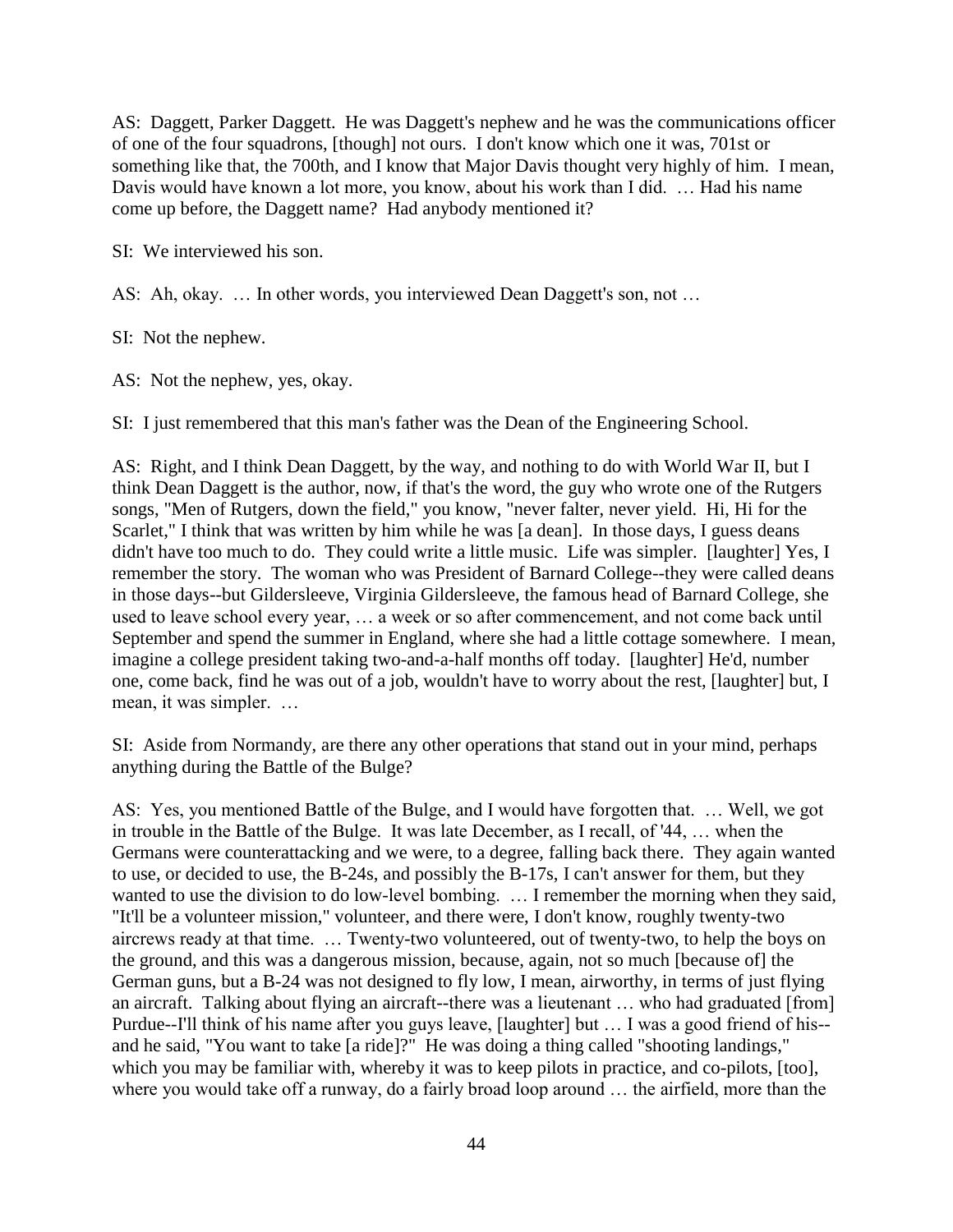airfield, a couple of miles out, loop around back, land on the runway, but not stop, but gun it up again and take off again and land and take [off]. It was really practicing landings. That's why they called it "shooting landings," for some stupid reason. Anyway, … this guy said, "You want to shoot a few landings?" I said, "Sure." So, I checked out a couple of parachutes, chose the pack, [laughter] as well as a backpack, and I went up with this guy. … Now, I have realized since that the most dangerous part of flying any airplane, anywhere in the world, is taking off and landing, particularly landing, but, I mean, [in] the flying, planes don't fall out of the sky, but crackups are on either takeoff or landing. … Here, you would do about, I don't know, a dozen of them, fifteen and on, and I said, "Well, how stupid I could have been," but … the reason I flew with this guy was, he was a graduate of Purdue. ... I says, "Purdue, that's an engineering school." I says, "This guy is, you know, going to be a real pilot. I mean, … he's not a Greek major, you know, out of Bowdoin or something like that. This guy's out of Purdue, the Boilermakers, the engineers." Turned out, I found out, years later, he was a philosophy major. [laughter] ... Good thing I didn't know that. "He's a Purdue [graduate], you know, a real man's school. He'll know how to run a plane." … That was kind of an amusing thing, but I didn't know that until years later, met him at, … you know, one of these conventions. …

SI: Did you ever have any other opportunities to fly in a plane?

AS: Yes, a few times, but … I remember flying some empty beer bottles once up to Belfast in Northern Ireland. … I don't know what we were doing with the beer bottles, but we had them in the back, and then, … just about the time the war ended, we did a number of these--what did they call them? "Cook's tours," or something, observation flights--to notice the destruction that not our particular bomb group, but that the Air Force in general, had laid upon Germany. … I remember flying over the twin towers of Cologne Cathedral, also at a fairly low height, but they wanted us to see it. So, we had that experience. I did not fly the Atlantic, or back across the Atlantic, when the group came over. We did fly our planes over, but, basically, with a few exceptions, it was air crew and some of the headquarters staff to set up. I came over on the *Queen Mary* with, you know, … nine-tenths of the group, and I came back on a ship called the SS *Bienville*, Waterman Steamship Lines, which was, what do you call them, in those days? not a troop carrier, but, like, a Victory ship. They didn't call them Victory ships--Liberty ship, I forget what they were called--and, going over, fifteen thousand men, in round numbers, coming back, about a thousand. It was a much, much smaller ship. … That was the time I got seasick, coming home, you know, for two, three days. [laughter]

SI: Were you in Europe for V-E Day [Victory in Europe Day, May 8, 1945]?

AS: Yes, we were. As I say, we got there October of '43 and we left in June, like the 1st or 2nd of June, in '45. … I added it up once and think it's either nineteen or twenty months, something like that, … might even say here on the discharge [papers].

SI: A year and seven months.

AS: … That's overseas service, yes; continental service, another, what? eleven months, roughly, a year [and] seven months, eleven days, okay, from arrival to departure, I guess. Okay, there it is, yes, "Arrived New York, 8 June." The interesting thing is, when my father came back from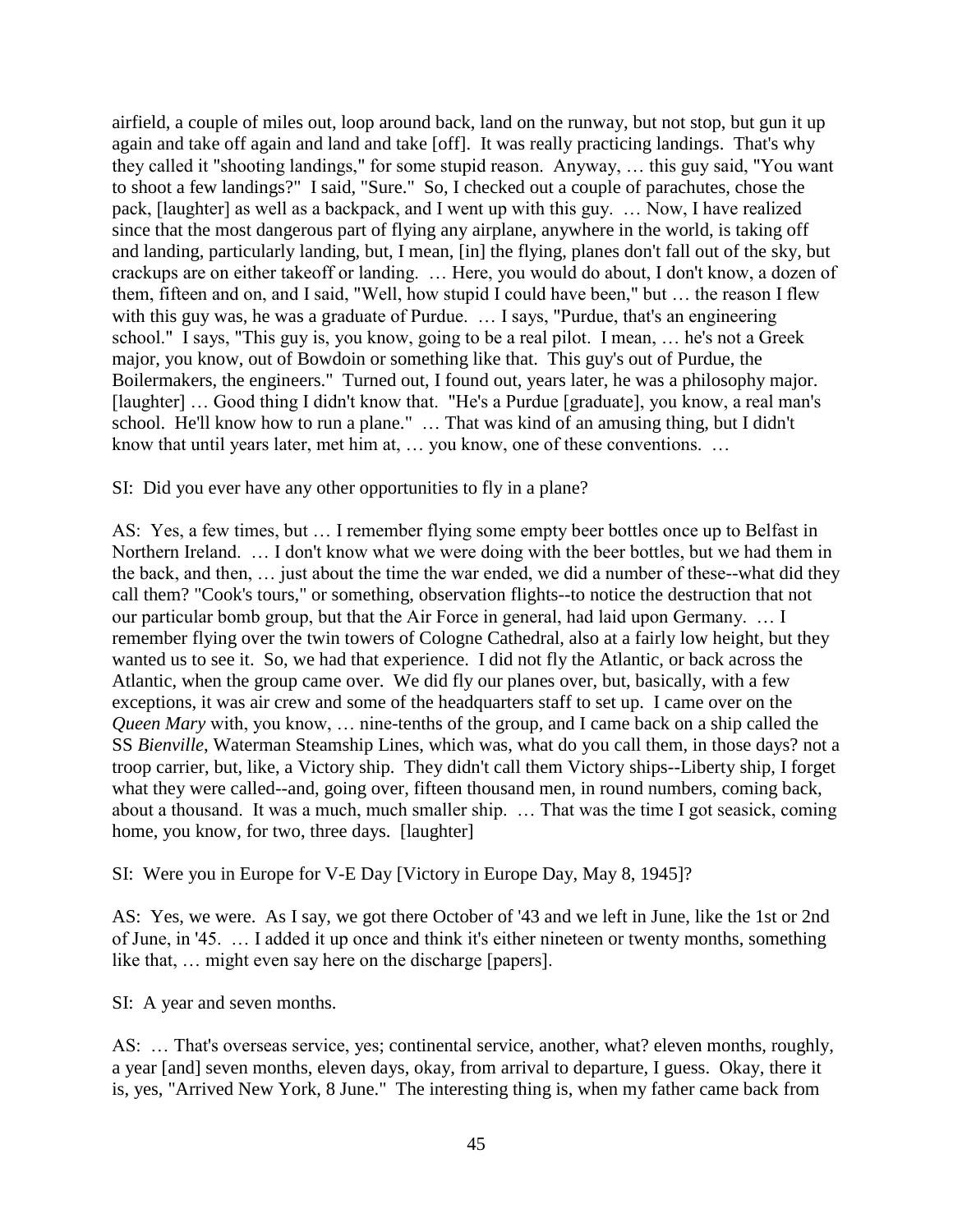the First [World] War, he arrived on the 8th of June, 1919, and I arrived on the 8th of June, 1945, twenty-six years to the day, both saw the Statue of Liberty. …

SI: Do you remember any celebrations on V-E Day?

AS: We knew it was ending then, and I have mixed feelings about V-E Day, because it was later that same day, or that evening, I forget which, that I got word my brother had been lost in action. … It had taken [place] about two to three weeks before, but, first, it had to go back to the States, and then, my parents telegraphed--not telegraphed me. … I presume it was a V-mail or something that I got. So, you know, I have unpleasant associations--much pleasanter with V-J Day [Victory Over Japan Day], when I was in the United States, in Homestead, Florida, and the whole ballgame ended on the 14th of August and that was it.

SI: Do you remember anything about the dropping of the atomic bombs?

AS: Yes, very much so, and, when those two were dropped, … you knew it was coming to an end, and the Russians came in the last week and you knew it was time. You could sense that it was going to end, but it didn't until they got an official [surrender], until they got the Japanese aboard the *Missouri* and signed it [on September 2, 1945], and then, you were never sure. … We were spared a trip to Tinian Island, which is where, apparently, a number of the bomb groups in our division were headed for. I think we were slated to re-equip on a B-32, if I remember the number correctly. It was an aircraft I never saw, though. … I think very few people saw it. It was probably ... a larger version of the B-24. ... I've never seen one, so, I can't, in fairness, say much about it, but I'd heard that story--so, look it up, B-32s, yes. [Editor's Note: The B-32 Dominator was designed by Consolidated to be a heavier version of its B-24 Liberator, comparable to the B-29 Superfortress. However, the success of the B-29 program diverted priority from the B-32, which only saw limited operational use between May 1945 and the end of the war.]

SI: Did we skip anything about your military career? Is there anything else you would like to add about it?

AS: Pretty much, that's the story, … except, of course, I was, you know, very, very pleased and very proud to be part of a good unit that did what we were told. … I do recall, a very minor point, my pay was, in American money, 116 bucks and change a month and, in British money, as I say, it was twenty-nine pounds, eight shillings, two pence, if I remember. Whatever it was, of the twenty-nine pounds, I used to send twenty pounds home to my mother every month. I only kept nine pounds, or about 36 bucks, … because you had everything you needed. I mean, … you can't buy clothing and we were, effectively, riding the trains for nothing over there, and, if you had a leave and anything was a few pennies, it was plenty of money. ... My mother was very nice. She put all the money I sent home aside and, when I came out, she tossed me the whole amount for the two-and-a-half-odd years that I was in the service. … It came to a fair bit, because I was sending home, let me think, … almost a thousand dollars a year, not quite. So, my mother presented me with about two thousand something, whatever it was--what did I say? a couple of thousand dollars--and you have to realize, two thousand dollars, in 1945, converted to today's money, put in a multiple of about, more than ten, between ten and twelve, you're talking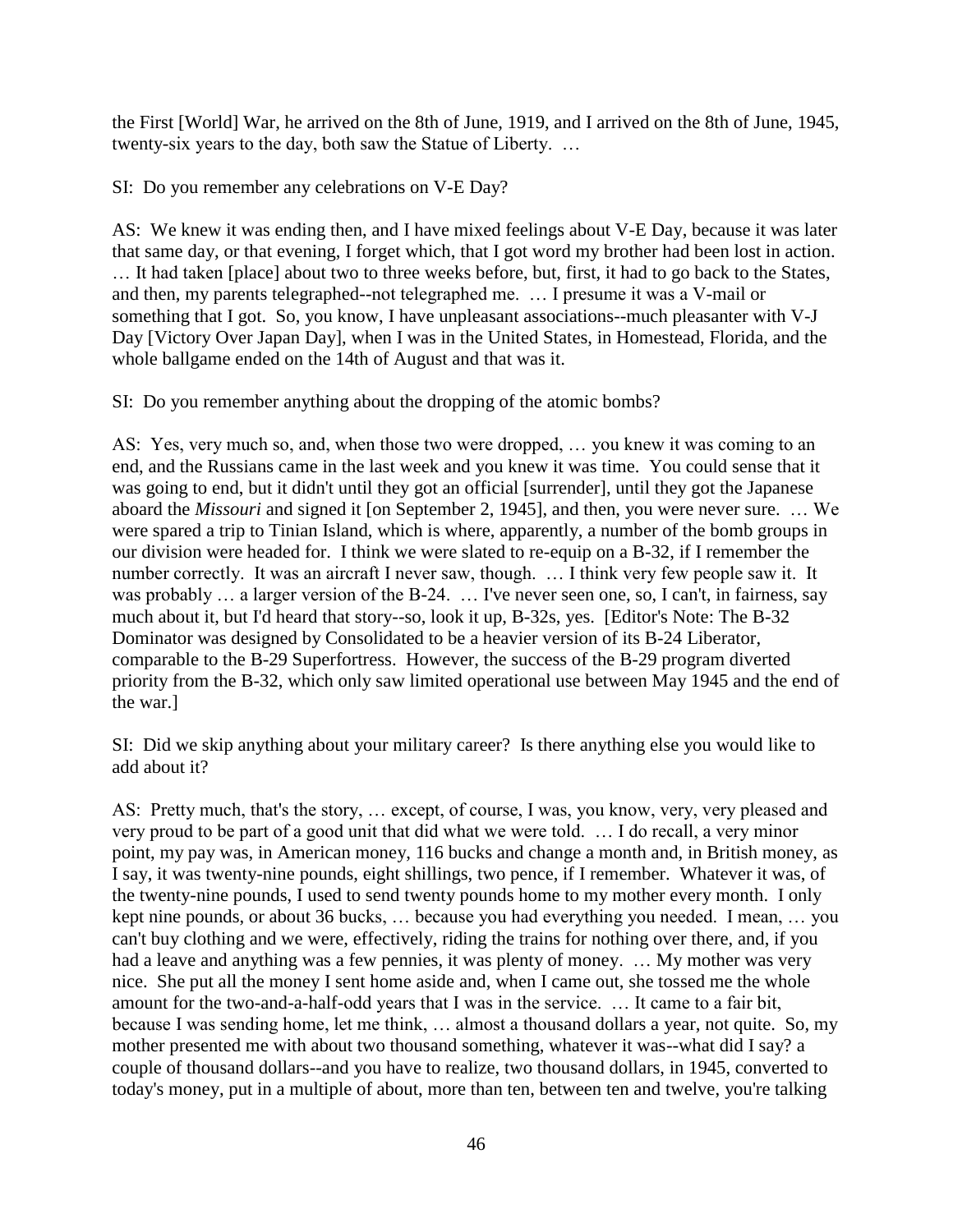twenty, twenty-five thousand bucks. "Here, son, here's [your savings];" not too bad. [laughter] … There you are. So, I could end up with a cheer for Rutgers. [laughter]

SI: What did you do once you got out of the military?

AS: Well, when I got out of the military, I did two things. I did start on … graduate work immediately, but not full-time. I took a position in Philadelphia, with an excellent department store, Strawbridge and Clothier, which, by the way, the Clothier was related to Robert C. Clothier. He was a nephew or cousin or something. [Editor's Note: Dr. Robert C. Clothier, the fourteen President of Rutgers University, was the nephew of Strawbridge & Clothier co-founder Isaac Clothier.] [I] took a position with them, and while I was getting my graduate degrees. I knew that I was in some way going to teach either economics or business administration, and probably more the business administration side. … I was advised, "Get some reasonable experience, not just a degree," and I picked up about ten years' experience with Strawbridge and Clothier and its allied companies, and then, I, [in] 1956, joined the State University of New York. II went Upstate for two years and came down to FIT in 1958. I got positioned up for two [years] there and, for the last forty-seven, down here. So, I've, as of now, finished forty-nine years with SUNY, and then, God willing, next year will be my fiftieth year with SUNY fulltime--so, a good outfit.

# SI: Congratulations.

AS: Thank you. [laughter]

SI: What made you switch to focusing on business and marketing from your original focus on history and political science?

AS: Well, number one, job opportunity. I had given consideration to being, like, say, a high school history teacher or a high school civics teacher, coming out of the service. I decided not to return to law school. There, I had two, three years to think it over and I decided [it] wasn't quite for me. … I still have the letter I wrote to Dean Gifford at Columbia Law School, telling him, "Thank you very much, but I will pursue other directions." … I was thinking of becoming a [teacher], but, again, it would have been looking around and waiting around, and [they would say], "Do I have a master's degree?" "No, I don't have a master's degree." I could have gone back, and I think, on a full-time basis, knocked out an MA, say, in history, in little over a year, maybe fifteen, twenty months, or something, but I was anxious to get going, like a lot of guys were, and to earn an income. … I had this opportunity to go with Strawbridge and Clothier, indirectly, through one of the officers in our unit, who had worked for them before the war and put me in touch with them, and, of course, I guess organizations then were just grabbing guys that had come out of the service, particularly if they had their education, the bachelor's degree, under the belt. … I went to work for them and I picked up the experience, which became critical when I moved, not so much to SUNY Upstate, but when I moved to FIT, because what they were interested in was not so much the degrees. I mean, it was all right, nice to have the degree and be close to the doctorate, and so on, but the important thing was, "What was your professional experience?" and, "Whom did you know in the industry?" … These were the questions I was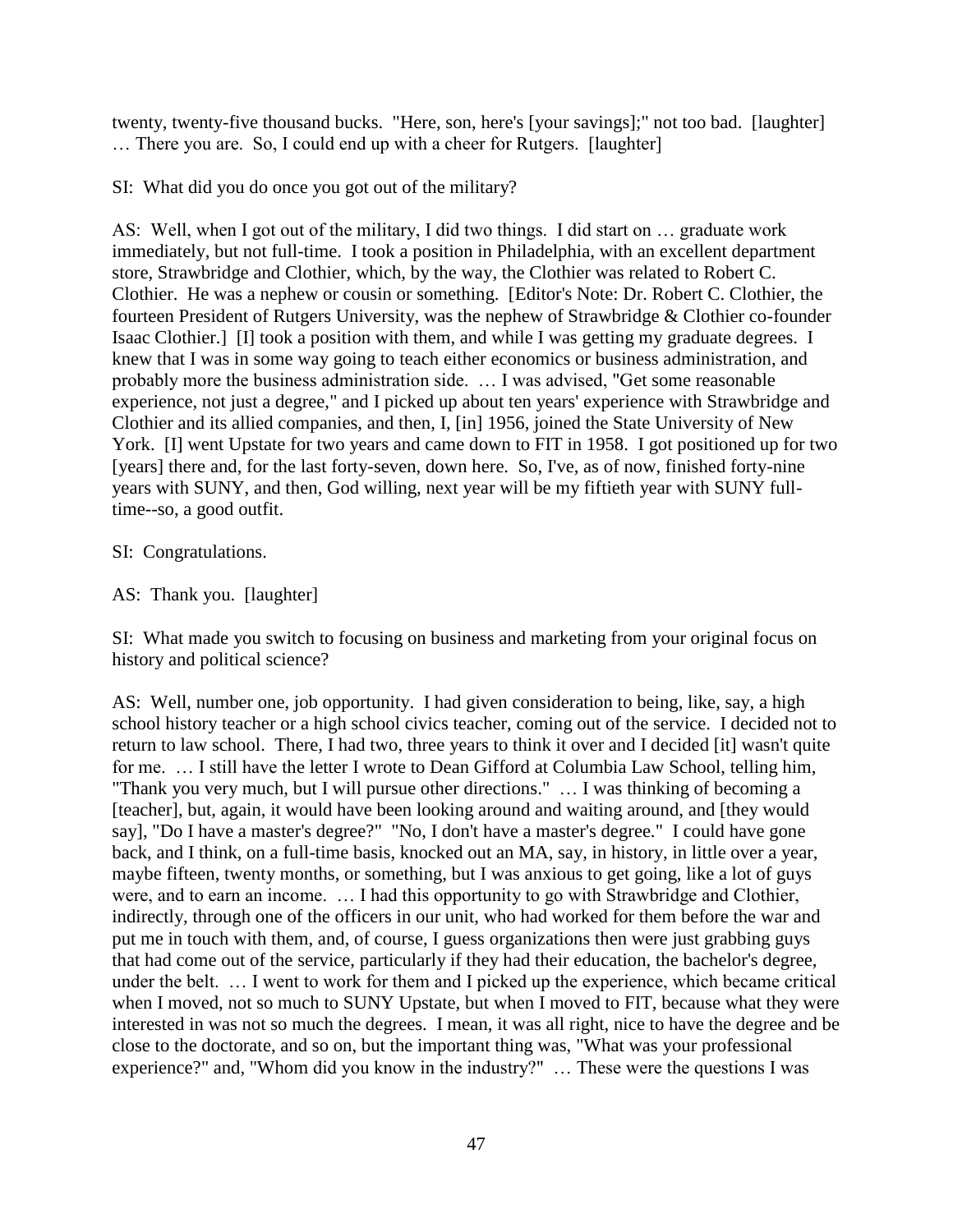[asked]. So, it all worked out rather decently, and I spent those ten years in a profitable way, I think.

SI: It is interesting that you were hired onto the faculty before you had your PhD.

AS: That's right, but, bear in mind, again, when was I coming into the faculty? I'm coming in in '56, … when schools are starting to build up again. … I won't say the Baby Boomers had hit the school yet--they were still too young--but you could see them coming. … For example, SUNY, at that point, was expanding from half a dozen or eight or ten campuses to twenty to thirty, and moving in the direction of the sixty-four we have today. It was getting bigger and bigger, and I went with Orange County Community College in Middletown, New York, which, at that time, was only underway six years, I think. I think … they were founded in 1950, to be exact, and I came in in '56. I was there near the bottom, I mean, you know, and I was able to move up quickly, but, after two years, I had the opportunity to come back to New York City, which pleased my wife a great deal, and to stay with the same university, but to go with a different unit. … I moved on from the two years there to … what's now been forty-seven years at FIT, which isn't bad, which isn't bad. …

SI: Regarding your students, the subject matter and your career, how has everything changed over the years?

AS: In terms of students, damn little change. Now, there's been a shifting in different directions. Students today do not handle the English language as well as they did when any of us went to college--you, I, or even when you started as a freshman, Pete, I don't know--but because students don't read, you know. I mean, I don't mean students don't read as students; I mean, from the time they were six or eight or ten, instead of reading, they're watching telly [television] or whatever else. On the other hand, students are much more aware of the general problems of society, let me put it that way, problems, whatever, and I think that's a trade off--less efficient on the mechanical skills, which is harmful, but better on the societal skills, if you want to call it that. … Even in our college, which is largely female in enrollment, which is largely professional, in terms of interest, and so on, [there is] a considerable amount of concern, let me say, for the problems of society in general, of the poor, the underprivileged, whatever. It's nice to see. It's nice to see. So, as far as students, you know, somebody asked me this about Rutgers, when I went back for my, I don't know, the sixty-first, sixty-second reunion, and some guy from the *New Brunswick Home News* was walking with me [laughter] and he was taking notes. … He said, "Do you see any difference on the Rutgers Campus?" "Well," I said, "of course," you know, women, you know, all this kind of stuff, but I said, "You know, I pop into our fraternity from time to time and I speak to students who are Rutgers students, or who have been," [and] I said, "I see the same guys--different names, but I see the same face there, you know, and the same bitching about this prof and that prof, and, 'How am I going to make it, get this term paper in on time?' This hasn't changed a hell of a lot, hasn't changed a hell of a lot," but, as I say, you do have the shifting. … Within the same body, there's been a bit of a shifting of emphasis or interests, and so on, but it's great to teach students. … It's been a very pleasurable career and I'm very glad I chose it, and I'm very pleased that my father lived long enough [to see me become a professor]. He died relatively young. He was sixty-six or sixty-seven, but he lived long enough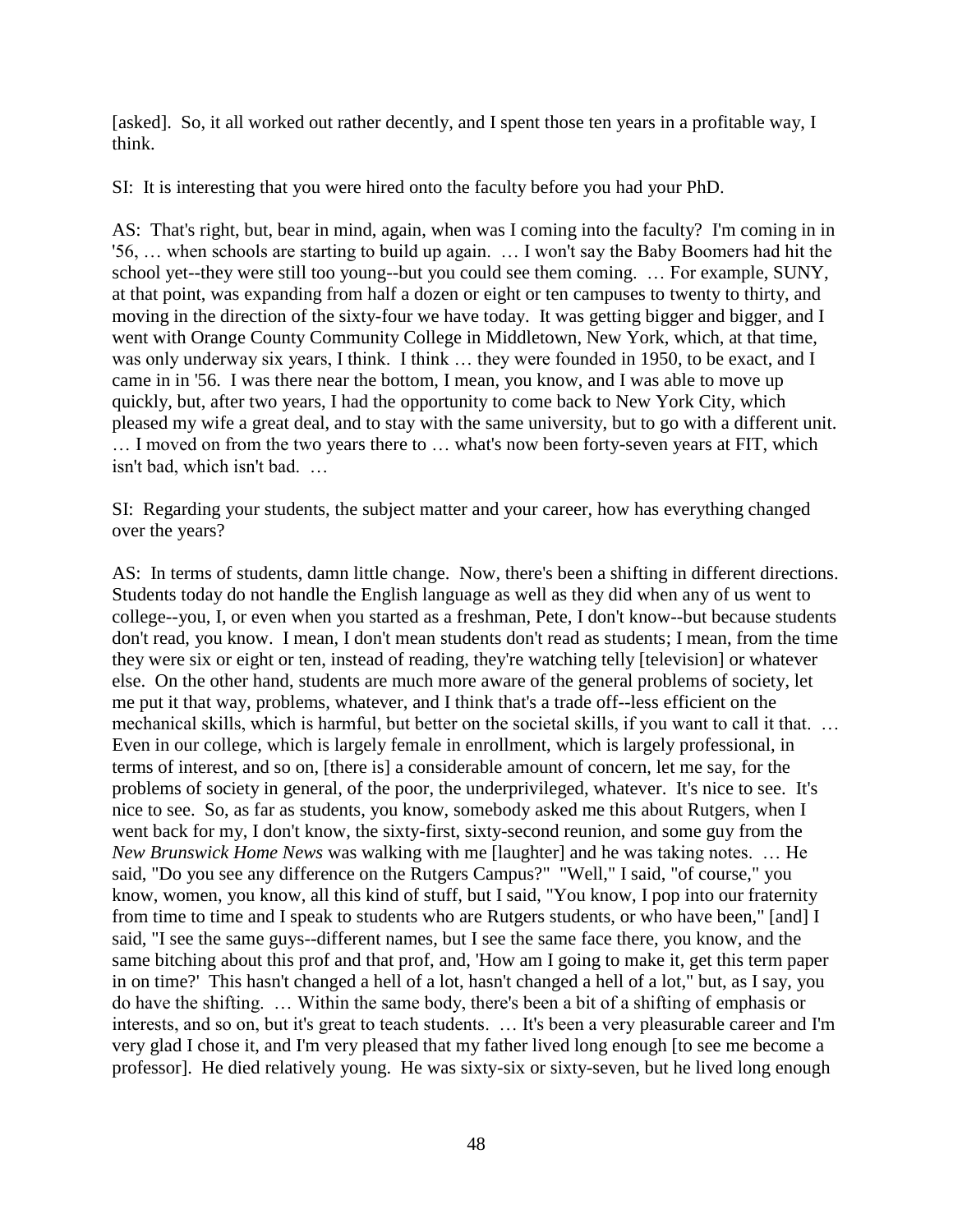to see me start out as a teacher and move into a teaching career, which I know gave him great satisfaction. See, that's why I didn't even bother with the medical part at all, you know. …

SI: Is marketing the kind of field where you have to publish? For example, in history, publishor-perish is the norm.

AS: I think that's more a matter of the university or the school at which you're teaching. ... For example, a cousin of mine teaches--he teaches physics--but he's at Michigan State. Michigan State has a very large marketing department and a very good one. Now, I don't think you'd get very far there without publishing. On the other hand, if you were teaching this at maybe a school like Worcester Polytech or Stevens [Institute of Technology] or a school with less, let me say, broadly, scholarly ambitions, but a little more hardnosed, then, I think that the quality of your teaching effort comes in, at least more, then. It is not totally, "Publish or get out of here." The other extreme, of course, would be something like the Harvard Business School, where they'll tell you, I don't know, "We want four articles a year and a book every third year," you know. [laughter] I mean, it can go extreme in cases like that, whether it's marketing or anything else, and my focus on marketing has been, for the last fourteen, fifteen years, anyway, basically on American demographics, which is the base of all marketing. … I don't care what the product is you're selling, if you're trying to sell a college, I mean, "What's the demographics of the audience? Who do I go after? Who's my potential [audience]?" and so forth, and the demographic stuff never stands still. As we're talking, you know, the population of the United States is growing, or whatever, you know, and changing, and you've got to try to stay on top of it as best you can. So, we give the students round numbers. We don't try to overwhelm them with detail, but we give them round numbers, but you get all sorts of crazy pieces of information that you have to put together. "What's the divorce rate in South Dakota?" you know, or, … "How many Episcopalians are in the United States?" 2.3 million, I think, but whatever it is, you know, I mean, these things, and they're always changing. … To stay on top of it, frankly, what it requires more than anything else is a good, solid reading of *The New York Times* every day. If you do that, it's about seventy-five percent of it. … It's all there, and you begin to pick it up and any major demographic changes are always in that paper, because it's so thorough. I wish I could get my students to read it. I can't, frankly, except for the few who would read it anyway, but it's one of these things. … You do the best you can and recommend it, and so on, but it's an interesting discipline to teach, because unlike--I teach a little bit of business mathematics--there, nothing changes. … A hundred years from now, three and three is going to be six, I mean, [laughter] but, … when it comes to marketing and particularly to the changing consumer market and the demographics of it and the size, … it's always changing, and staying on top of it keeps you sharp, too. You know, it's like any other muscle that you exercise. You've heard this before, you know, exercise your brain. It helps, and [do] you know what helps, by the way, in all this learning demographic knowledge? baseball trivia. If you'd been following baseball as a child, like my son does--he's really into it--and you get numbers-oriented and name-oriented, … by the time you hit all this baseball trivia, then, when you get to the serious stuff, in a sense, your mind is ready for it. So, it's a stupid thing to say, but it does help. It's mind training, in a sense, yes. So, can we add anything else? …

PA: Did you want to add anything further? You touched on three people, if you wanted to comment on them, your brother, your wife and your son.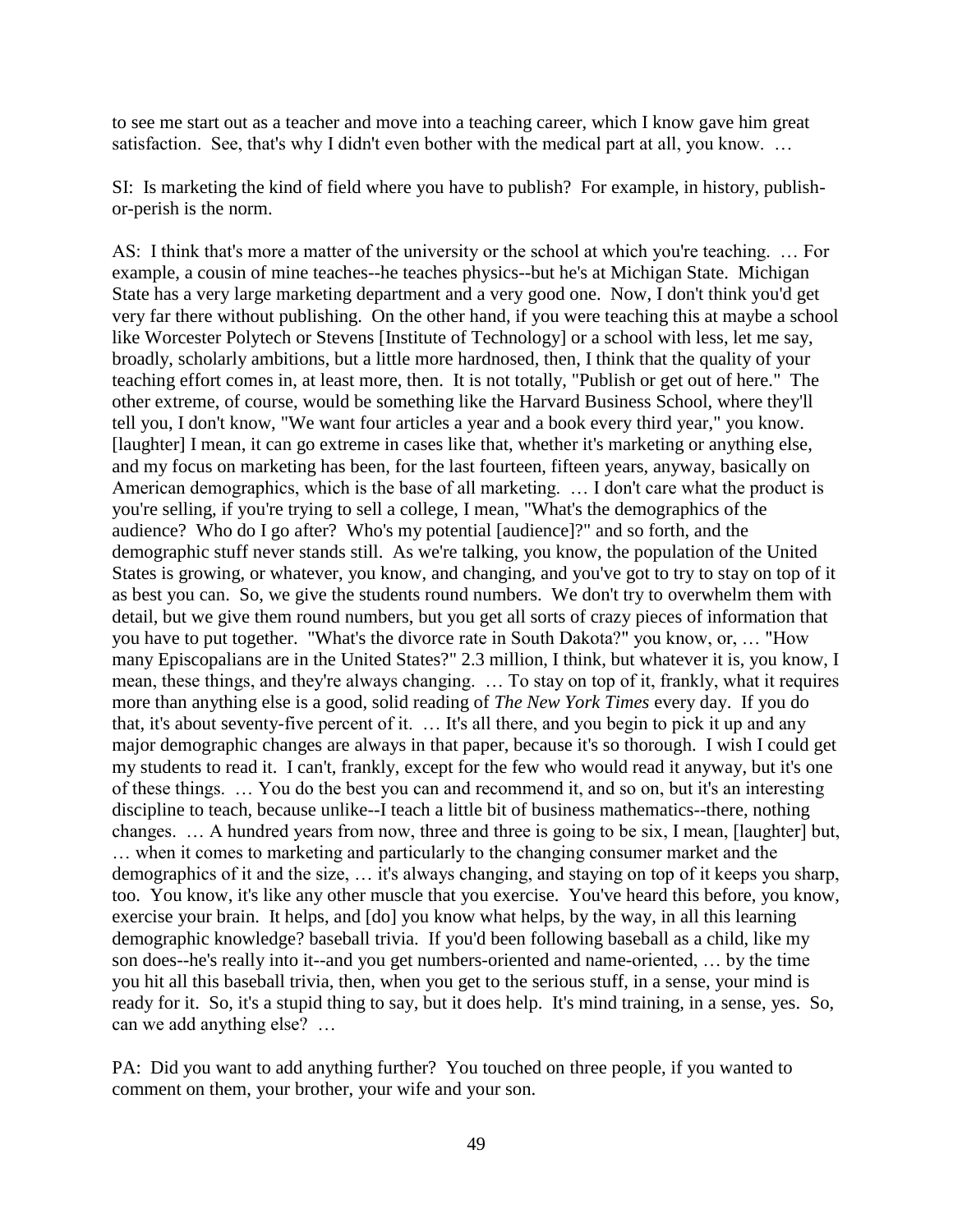AS: Oh, well, as I told you, my brother passed away just before his twentieth birthday, … after we'd bridged the Rhine, and, of course, you know, you never get over it, period. I mean, you just don't get over it, but what you try to do, at least what I tried to do when I came out of the service, was, you know, to act like two, … you know what I mean, take on [the role], be both [sons] for my parents, because, I mean, this was the tough blow, to the parents. I had a fine marriage. My wife passed away about nine, just about nine, years ago, this month. She was in her sixtyseventh year, like my father was, yes. She was in her sixty-seventh year when she passed away, and she was a resident, when we were married, of West Orange. So, you see, … I'm a New York boy, but I go to Jersey for my education, I go to Jersey for a wife. … Her dad had been a football coach at three colleges, actually. He had played for Syracuse. He was, I think, cocaptain in 1924, a fellow named Mort Starobin, and he was a linesman, a very, very excellent tackle, in the days when you didn't have to be three hundred pounds to play the middle of the line. … When he graduated Syracuse, he started as … one of the freshman coaches at Syracuse. Then, the coach, and this is in the middle '20s now, the coach, [John F.] "Chick" Meehan, moved to NYU and built those great teams, when NYU would play the best in the country at the Yankee Stadium, you know, Pitt, Oregon, Tennessee, Fordham, you name it. He was the line coach for Meehan at NYU, and then, when NYU began to de-emphasize, eight or ten years later, and Meehan moved off to Manhattan College, he became the line coach at Manhattan College. So, that's the way assistant coaches do--they stick with the head coach, more or less, unless they get a head coaching job themselves. As the head coach moves, they move with him. … Regretfully, I never met him, because we had such a community of interest, and he was also a fraternity brother of mine from the Syracuse chapter. Regretfully, I never met him, because he died as a very young man. … He had an embolism when he was forty-one or forty-two years of age, when my wife was only a girl of about, I think, thirteen, twelve or thirteen, when she lost her father. So, it was a little tough on her. … She was a fine person, though. We had forty-one years of a very good marriage, and, by today's statistics, forty-one isn't so bad, when you stop to think about it, [laughter] with one marriage in two ending in divorce, you know. If you take the averages, even though we're living a little bit longer, forty-one is … I guess not totally to be sneezed at, but it was forty-one very, very good years. … She was very supportive when I became a teacher and, you know, income dropped a little bit, very supportive of it, and was a wonderful mother to … Alfred III. … Alfred III has three Columbia

#### ------------END OF TAPE THREE, SIDE ONE-------------

AS: degrees, including two at Teachers College and … his specialization has been the other end of education from mine. He does the nursery and pre-nursery kids, the pre-school kids. He's particularly good with kids, … and specializes in this, between age three and age six, wow. … I tell him, I says, "Hell, you're doing a more important job than I am," I says, "because you're really affecting their attitudes." I says, "By the time I get them, they're eighteen. Come on, it's pretty much locked in by that age." I mean, you can do things, but not [as much], but, hey, with a three, four-year-old, you know. … In many cases, today, the schoolteacher of the young child puts in as much time with the child as the parent does, because, with both parents going to work and the child comes home and the kid goes to bed early, he may see more of the teacher than he does of the [parents]. So, he's very good at that and he enjoys it and I'm delighted. I'm delighted, because I say, "At least we got somebody into Columbia in this family," [laughter] but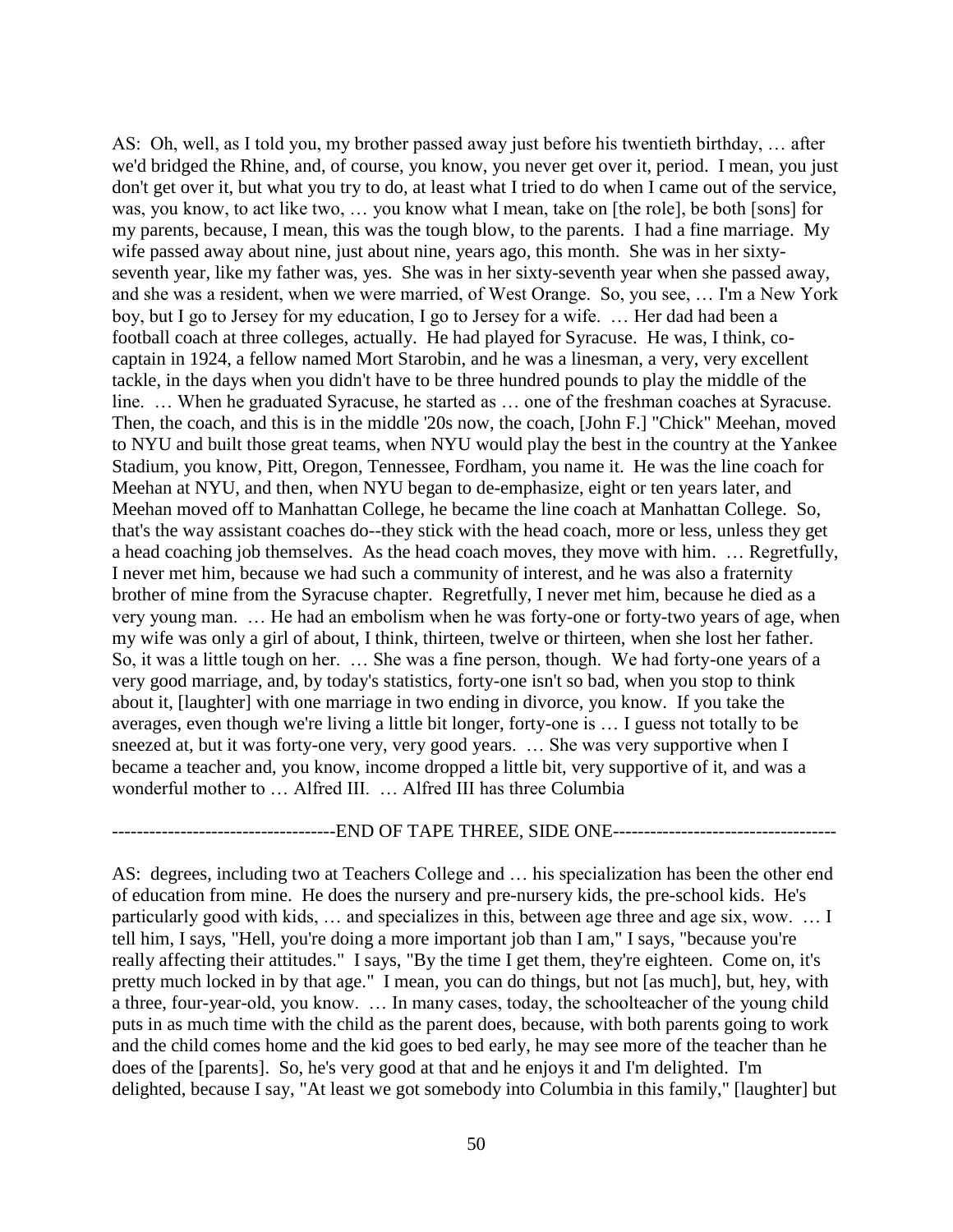I'm thankful I never got in and I'm just so pleased that I went to Rutgers instead, because it was, as I said, the right guy in the right school. That was it, and so, anything I can further do for you or shall we say [we are done]? …

SI: Is there anything else you can think of that you would want to put on the record? I did want to ask more about the censorship job.

AS: Sure, go ahead.

SI: Can you explain more about the censorship job?

AS: Yes. You'd get a stack of letters, slit them open in a certain manner, which we were taught very quickly, and read the letter--if the letter seemed to be okay, sealed up the letter, put your number on, so [that] they know who read it. I mean, it was no secret about mail going out being read, put your number on, and I think I still remember my number, but, anyway, put it on and pass the letter through for dispatch. If … you were not totally sure of the [letter], "May be something in there. I don't think there is, but maybe," you know, you could put it on a delay, so that it goes out, but not tomorrow morning, and maybe put a two-week, one-week delay on it. If the letter did not smell right to you, then, you turned it over to your unit head or whatever--I forget what his title officially was, the office head or the unit head--who went further with it, and, eventually, passed it upstairs to [the military authorities], you know, if it was serious stuff. … As I say, there may have been one or two serious ones. I mean, everybody could trap something now and then. … Such specialty as I did have, … although we were trained a little bit in codes and breaking codes, not a huge amount, it was in reading this stuff and kind of sensing it out, you know, this so-called "open code" thing, which I became a little bit knowledgeable of. So, that would have been your routine day, and it was, you know, day after day, basket after basket of letters, day in and day out. … In terms of letters going out of the country, go back to 1942, in terms of mail leaving the country, … relatively little personal stuff was going abroad. Yes, to England, yes, people had relatives in England, or Ireland, sometimes. You couldn't write to the Continent. The Continent was under German control. Theoretically, I guess, you could write to Spain or Portugal. I saw practically none of that, but most of what went out was commercial stuff, and a lot of it was to South America, for example, or Central and South America, some, a little bit, to Britain, you know, books, and so forth, … but an interesting job. … It was a little bit like listening to these guys in the bus or the subway talking on their cell phones, you know. [laughter] They're just pouring it right in and you're picking up every word. It was almost that same kind of a feeling, only, there, it was our job to do it. … Just before we went overseas, they told us that our mail would be censored by our own officers, and I had a little briefing of the officers who were going to be censoring mails, who were generally lowerranking officers, I mean, junior officers. … I told them some of the techniques by which guys might try to give away the location of the unit or something, and there were some simple codes that they might look for, and so on, but I had nothing to do with the mail censorship, because enlisted men did not censor mail. All censoring was done by officers and, if I'm not mistaken, I could be wrong on this, I think at least some officers censored their own mail. I think, … I mean, maybe a junior officer had to go to a field-grade officer, I'm not sure, but certain guys, I think I got a letter from Colonel Haas that … was self-censored, but … it's a recollection and I'm uncertain of it. So, I have to put it that way.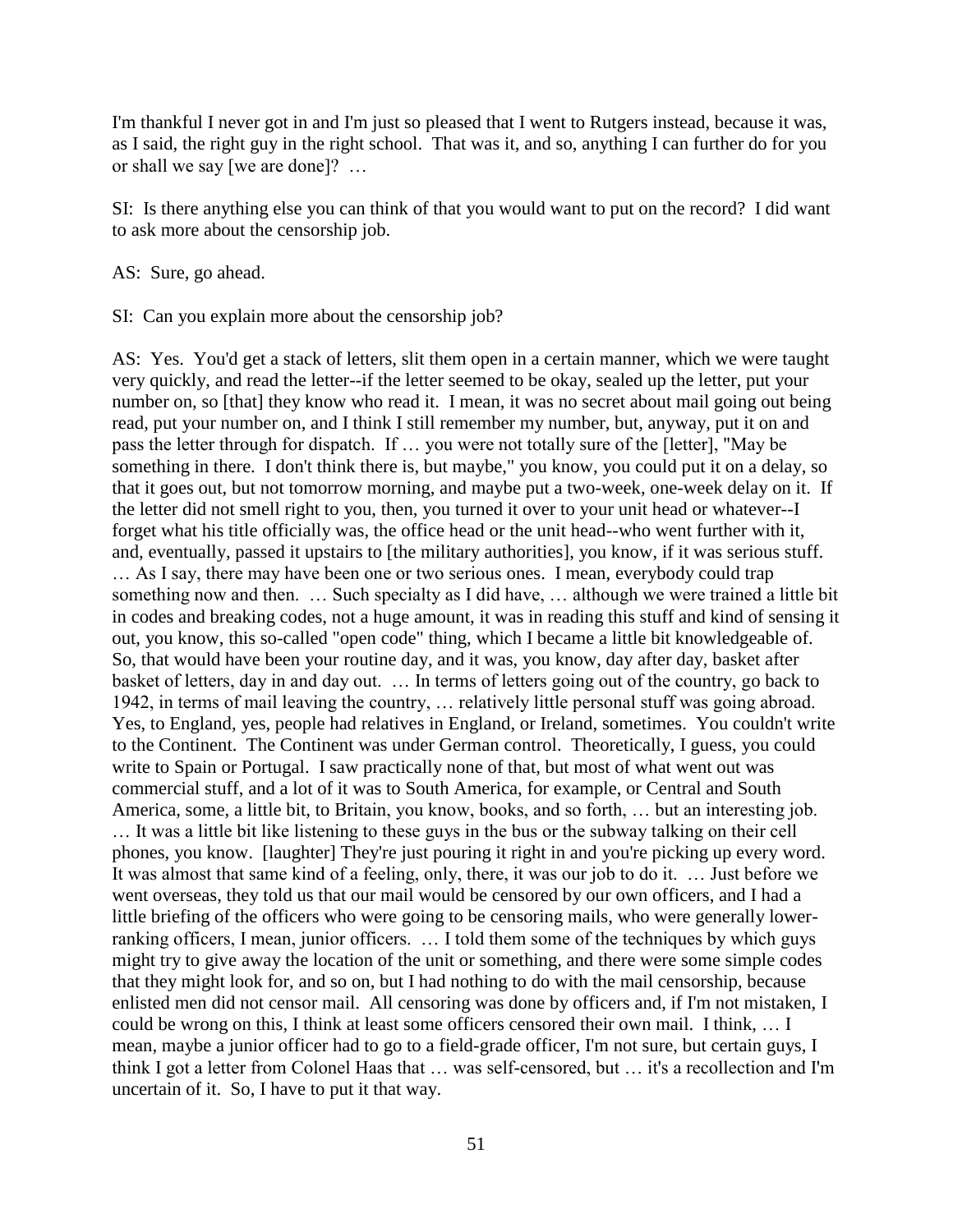SI: Were you ever aware of anything that you sent up the line coming back, at the censorship office?

AS: Yes. I got a couple of commendations, one from a man who was, in civilian life, a rather well-known author, a fellow named Lloyd Morris, a Columbia graduate, who kind of was the head of the heads in our area. … He says, "We picked up something," you know, and … complimented me and it was very, very nice. I was very, very thrilled. … Once or twice, that happened and that was it.

SI: They never explained that.

AS: No, no. [laughter] You never knew who, what or [how]. No, no, I didn't get into any of this real heavy, you know, FBI stuff or code breaking or, you know, what do they call it in England--Bletchley Park? … Well, of course, these guys were picking up signals--they were not doing letters. … They were picking up enemy signals, including even Japanese signals that they were trying to decode, and, evidently, you know the whole Enigma story. It was always very interesting. I mean, I read a couple of books on it, and so forth, but that's as close as I ever came.

PA: You were not even aware of which ones you thought were suspicious that turned out to be or not.

AS: No, no. [Of] the ones I sent up, I presumed it was among those that I said, "These don't look right," of course, but which ones it were among those that didn't look right, I have no idea, to this day, to this day.

SI: Was this mail coming in from all over the East Coast or just the New York area?

AS: … That's a good question, and I'm not sure I can answer it. I seem to think it was regional. Mail posted out of New York probably was Northeastern, maybe Near Midwest, but that's a bit of a guess and I don't really know for sure. I know one of our [colleagues], a young man in our office, was sent to San Juan, Puerto Rico, to catch mail there, do censorship down there. I was told there was a unit in the Miami area, so, probably, depending, I think, almost more [on] where the mail was going. Obviously, if it was going--I don't know, in the Pacific, who you would have sent mail to, because Japan controlled the Dutch East Indies and Singapore, [laughter] ... but I dare say we got a fair, fair sampling of most of the mail leaving the United States, but the specifics, I have no idea. Just, it's like so many other jobs--you just do your job and you don't know what's going on upstairs and you just hope it's helping.

SI: Is there anything that stands out in your memory about wartime New York?

AS: No, no. … I was in New York, basically, in '42; from '43 on, I'm pretty much in service. Brownouts, I have a vague recollection of them. We never did have a blackout. I'm trying to think. I do recall, for example, rationing. … Maybe my mother was concerned, in terms of meat, cheese, I don't know, whatever was rationed. It was not a concern [for me]. I don't recall any food being in short supply, as far as I knew. I do know, that the time we got that repatriation